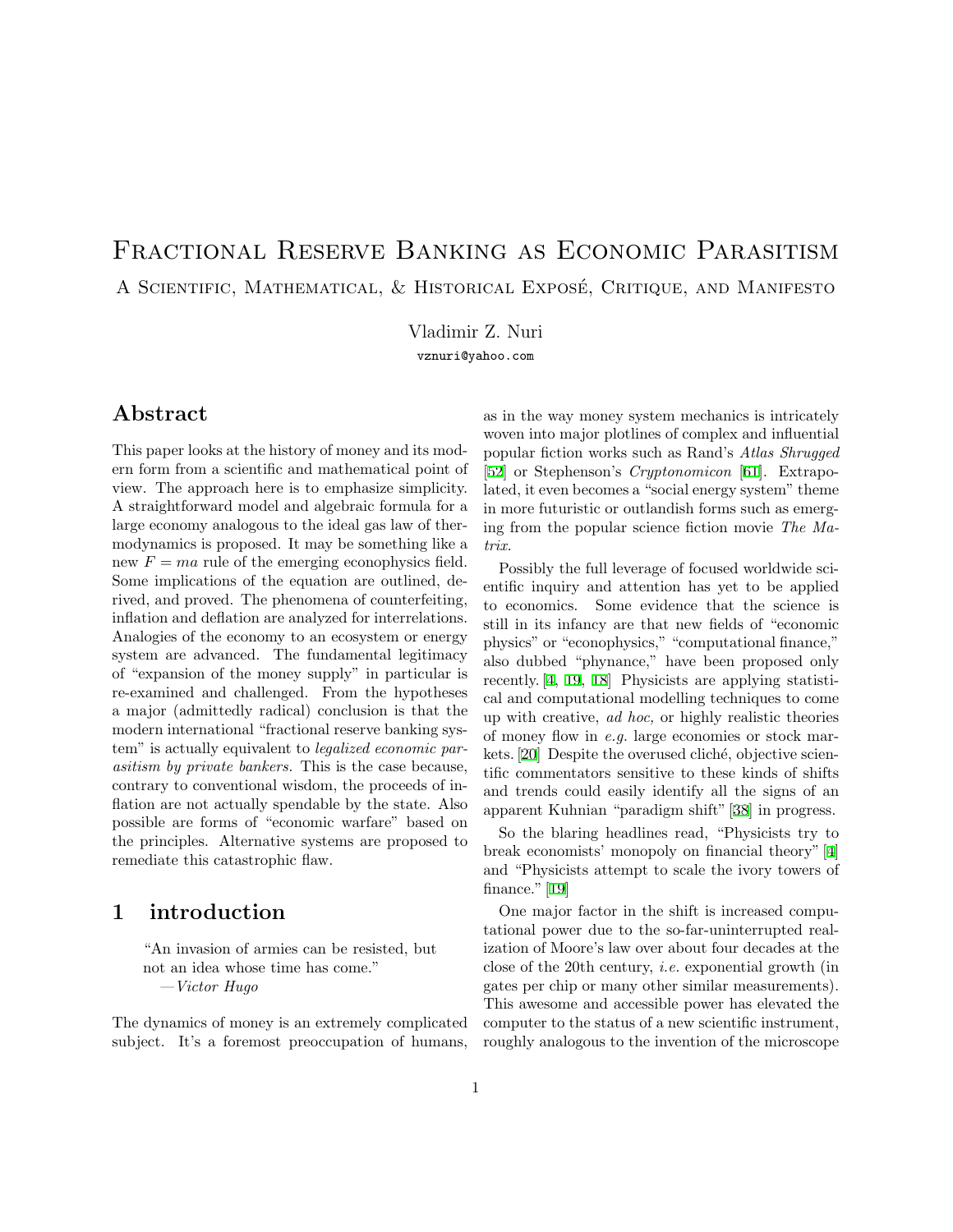or telescope, which has rapidly transformed conventional scientific perspectives on laws of both nature and societies.

Complexity is the buzzword across multiple disciplines, even as previously segregrated disciplines are married  $[12, 66]$  $[12, 66]$  (e.g. in the case here, physics, finance, biology, thermodynamics, etc.). It is likely key insights have not yet been totally realized, remaining potential lying undeveloped. For example, virtually all economic theory of the 20th century was developed largely without extensive computational experiments, modelling, simulations, and empirical analysis, so central to the new style of inquiry via the premiere, even transcendental instrument(s) of science the computer and the algorithm. [\[13](#page-59-4), [5](#page-58-1)]

The new breed of econophysicists are very openminded in their metaphors, borrowing seemingly almost indiscriminately (leaving them open to one of the major but predictable criticisms). A particular new meme receiving heavy attention and advancement is the metaphor of the *economy* as an ecosystem. Such a view seems obvious in retrospect of various research delineating the parallels, but it was unfamiliar, novel, and even somewhat radical when first exhaustively and definitively proposed by e.g. Rothschild in the seminal and foresightful book Bionomics: Economy as Ecosystem. [\[55](#page-61-3)] It was not clear initially if the idea was just another shallow fad not so much with scientific merit but to be mostly appropriated by those seeking to justify ulterior political or social agendas.[[7\]](#page-59-5)

However, subsequent quantitative research, now a full decade after Rothschild's manifesto, has pushed the metaphor into reality and significantly strengthened the case for its validity and correctness. As a Wall Street Journal reviewer wrote, used as the front-cover blurb for the book, "Revolutionary. . . a fascinating and highly creative alternative to the way conventional economics views the world." The early tour de force analysis by Farmer, "Market force, ecology, and evolution" [\[20](#page-59-2)] invokes and reapplies the important Lotka-Volterra differential equations originally proposed for modelling population dynamics to a stock market system (see Farmer's work for an excellent survey of the economy-as-ecosystem meme thread in the scientific literature).

As usual with a paradigm shift, the perspective flip-flops. How can the economy possibly not be thought of as an ecosystem? In Farmer's work, different traders' strategies are fluctuating adaptations analogous to evolutionary niches occupied by various organisms. The Lotka-Volterra equations originally introduced to explain oscillations in populations with predator-prey relationships map readily into describing capital (money) gains associated with the competitive speculative strategies utilized by inter- and independent traders.

The analysis presented here will be heavily dependent in places on the economy-as-ecosystem concept and mostly take it as unequivocally justified and virtually proven, even though it is not a common perspective among mainstream economists, and the underlying research agenda is clearly only beginning. Nevertheless, building on it, an important additional theme proposed and explored here is that of economic parasitism.

Along these lines, another paradigm shift is going on in the field of parasitology. Researchers are only recently beginning to appreciate the full implications of parasites in and on ecosystems, via similarly boundary-crossing interdisciplinary scientific collaborations, all forcing a serious re-evaluation of the "big picture." [\[70](#page-61-4)] In fact the study of biology is in many ways the study of parasites; by one estimate, on planet earth parasites outnumber 'freeliving' species four to one!

New realizations are manifesting around the ubiquitous and crucial role(s) that parasites play in ecosystems. In many ecosystems parasites are far from inconsequential, insignificant, or innocuous stowaways, but in actuality, despite their relative physical and scientific invisibility, drive entire ecosystems. Parasites have been a domininant force, and maybe even the dominant force in the evolution of life! $[70]$  $[70]$  So... given their forefront role, what is the presumable link to economics?

The third major theme pursued here in natural conjunction with bionomics and parasitism is a large scale economy seen as an energy system. While again this concept may seem obvious, the full understanding stemming from this perspective appears not yet available. There is a strong parallel between eco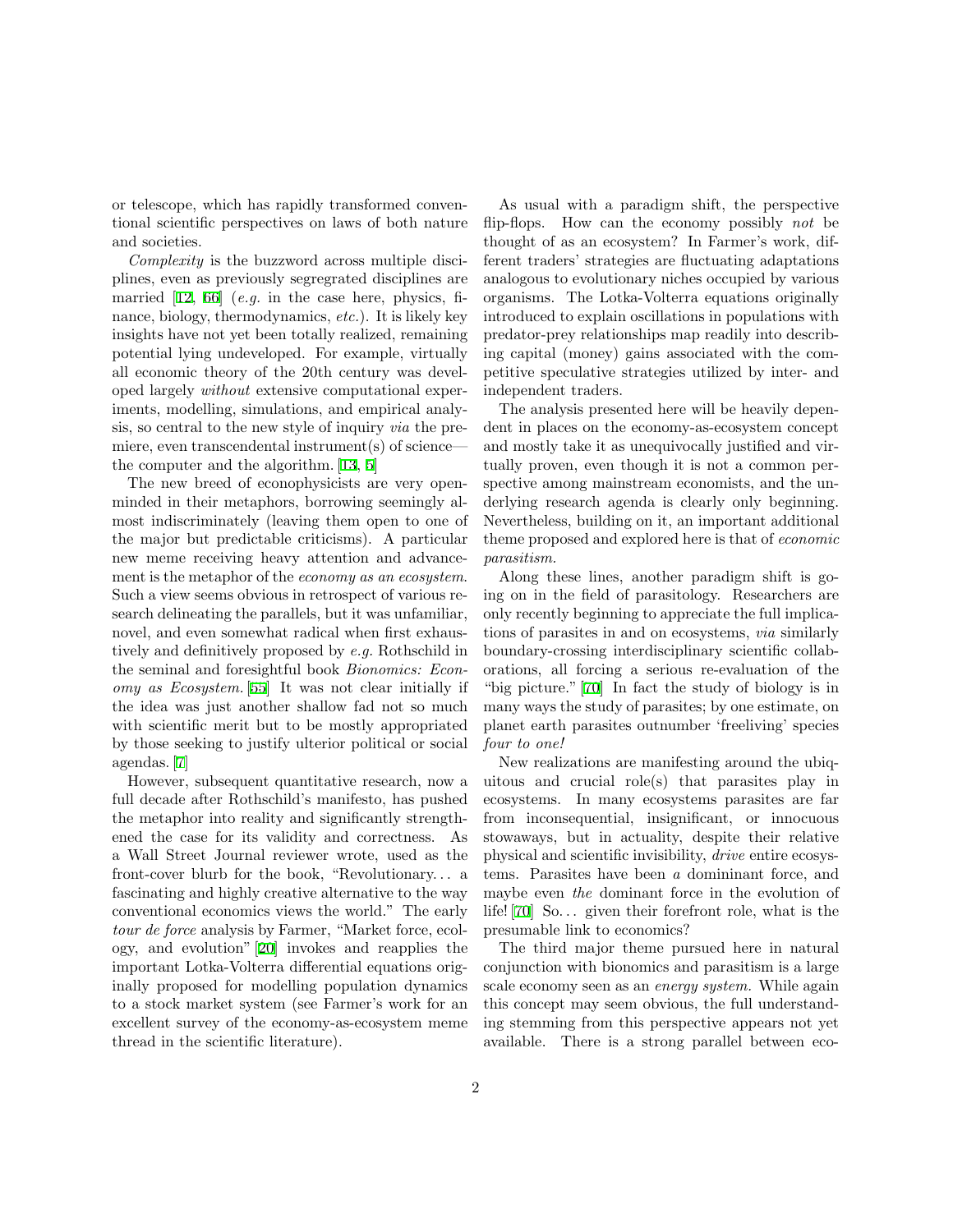nomics equations and e.g. thermodynamics or electronics formulas that does not seem to have been explored systematically by researchers so far. Moreover, if the economy is an energy system, then various laws governing it can be analyzed and regulated based on solid engineering principles, and the mystery of economic dynamics should be minimized in e.g. the same way engineers understand the construction of buildings based on applying Newton's law.

So far econophysicists have tended to focus on the dynamics of markets. However it is possibly inevitable that they will soon arrive at a reconsideration of the classic questions of economics, one of the chief ones being the question of the optimal policy for expansion or contraction of the money supply. Hopefully new scientific light can be shed on this age-old question and definitive rather than speculative answers are within reach. This paper has been written with that main goal in mind.

### 2 brief history of money

- adult: Our government borrows money every year.
- child: Where does the money come from? How can we always be in debt and not have to pay it off?
- adult: We're in debt to ourselves.
- child: That doesn't make any sense!
- adult: It's based on fractional reserve banking. Banks do not have to have all the money that they lend.
- child: I still don't understand.
- adult: You'll understand it when you get older.

Paper money was not used by Europeans until the middle ages, partly on the discovery of its successful use in China by Marco Polo in the 13th century. The Greeks and Romans used coins. Some standard terminologyis useful: (see *e.g.* [[32\]](#page-60-1) or [[50\]](#page-60-2))

commodity money Money that is made out of a commodity e.g. typically a precious metal, either gold or silver, i.e. coins.

- receipt money This is also called "fully backed commodity money" in [\[50](#page-60-2)]. A goldsmith or banker issues paper receipts or certificates always redeemable for an exact quantity of precious metal and the receipts may be traded independently.
- fractional money Money that is backed by a commodity only at a fraction of the face value. Also called "fractionally backed commodity money" in [\[50\]](#page-60-2). Also called "bank money" or "book credit" in[[17\]](#page-59-6). For purposes here, the exact fraction is considered to be fixed in perpetuity.
- fiat money Money that is declared "legal tender" by a government with no commodity backing. Or for purposes here, arbitrary manipulation rather than fixed commitment to any fraction of backing.
- paper money For purposes here, money made out of paper. Depending on backing it could be either receipt, fractional, or fiat money. Many authors use it as a synonym for fractional or fiat money to contrast it with commodity money.
- electronic money For purposes here, money as reduced to an abstract accounting process involving 'blips,' no longer requiring a physical medium for transfer. Also called "digital cash" or "cybercash." Depending on backing it could be either receipt, fractional, or fiat money.

As e.g. Griffin [\[32](#page-60-1)] and Rothbard [\[54](#page-61-5)] explain, receipt money was often turned into fractional money by bankers. They found they could temporarily loan out additional pseudo-certificates exceeding their collected inventory of gold and collect interest on these loans. Rothbard notes that this practice was ruled legal by courts in some historical cases. Griffin asserts this practice invariably leads to an inherently unstable money system and periodic runs on banks, with many historical examples to make his case. Griffin also asserts that fiat money always leads to hyperinflation and worthless currency. These views will be carefully reappraised here with slightly different conclusions.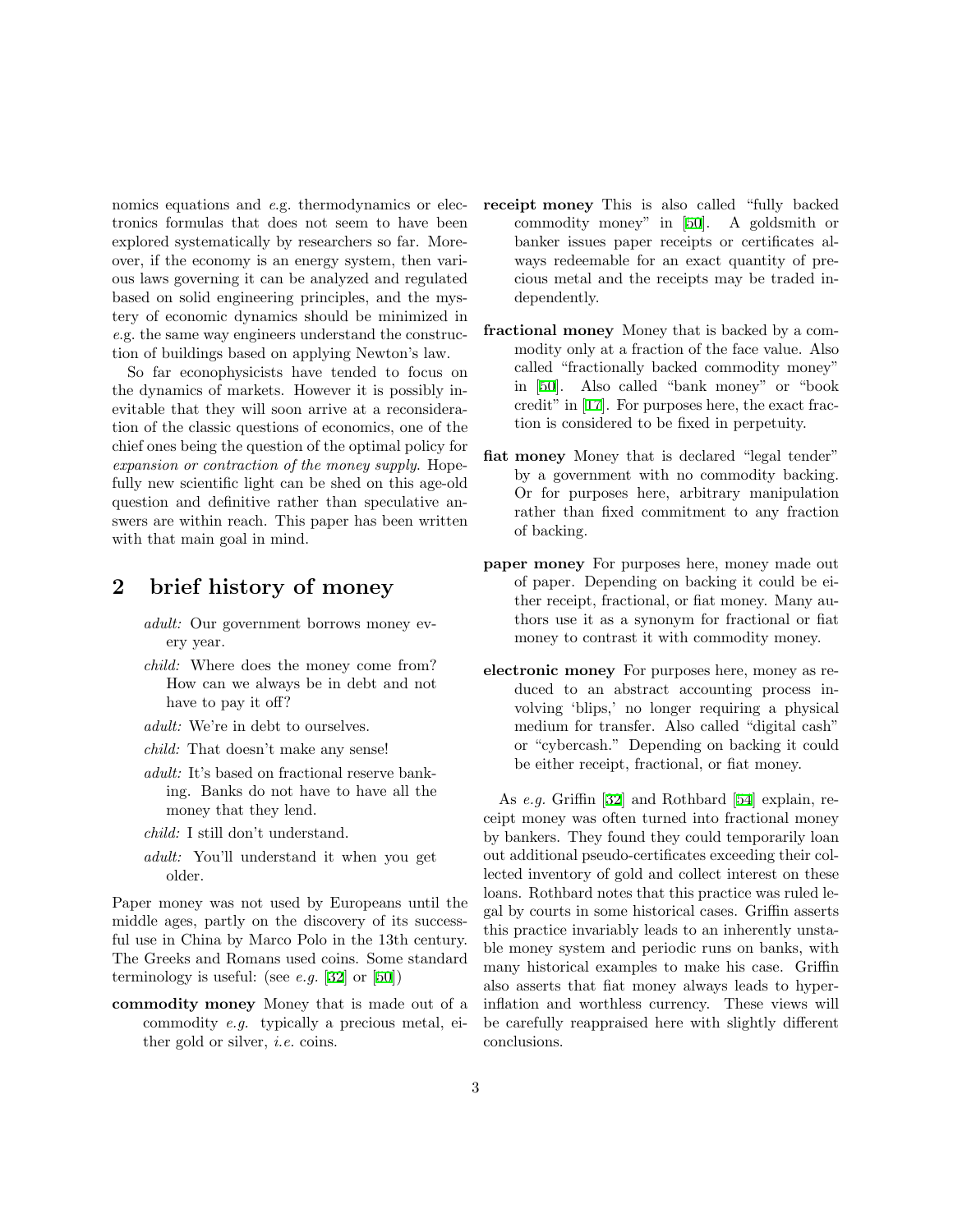Immediately upon any inquiry into money, the topics of debasement and counterfeiting arise. Someone can take a gold coin, clip or shave it down, and pass on that coin, or create entirely fake coins with no gold content. Complicating the picture is that the government itself may adopt debasement of the currency as an official state policy! Many authors have blurred these cases. So a strict definition of these different forms of debasement is required.

- counterfeiting The criminal practice of debasing the currency or creating fraudulent money.
- publicly-owned money expansion At the knowledge and consent of citizens, the government debases the currency as a matter of policy for a revenue stream other than taxation, spent on legitimate government services.
- privately-owned money expansion The situation mentioned above where private bankers transform receipt money into fractional money, and the practice is regarded as legal by the government. Revenue is counted as 'profit' by private bankers.

Counterfeiting is equivalent to theft. The criminal obtains tangible assets as booty at the collective robbery of all who use the currency. However it is not an overt theft in which victim is readily aware of, as, say, when their car is stolen and missing. *Embezzlement* is more accurate, presuming it is eventually detected!

As is widely understood by economists and the general public, both counterfeiting and publiclyowned expansion lead to, or more accurately, cause widespread *inflation* of prices and, if uncontrolled, destabilization of the integrity of the overall money system. Often governments have had draconian laws against counterfeiting practices as equivalent to acts of sabotage, treason, or war. Sometimes wars were actually waged partly via the very effective technique of one country counterfeiting another's currency and 'buying' (in actuality confiscating) resources with it. In this sense it is a camouflaged seizure of assets, or, economic warfare. Whereas pillaging is sometimes the goal of warfare, counterfeiting permits an invisible pillaging with no arms or army required!

The third case above, privately-owned money expansion, is not so sharply delineated in the economics literature or popular treatments and is typically mixed up with the other two cases. This is a catastrophic error as will be considered below. For reference, call this the cui bono caveat emptor error (Latin, "who benefits—let the buyer beware").

The above account hides further detail and mixes terminology based on the modern perspective. From the historical standpoint, a nation can have two kinds of banking or money systems:

- centralized banking A universal, standardized, official government currency is controlled and issued by a central bank.
- noncentralized banking Different banks may issue their own receipt money as currency, also called "banknotes." The different banknotes circulate simultaneously in the overall economy.

Most nations worldwide now have their own central banks based on complex historical economic and political events. American history involves eras of alternation between centralized and noncentralized banking systems, now currently centralized. In the U.S. the central bank is known as the Federal Reserve and was established in 1913. Note that the central bank may either publicly-owned or privately-owned. Despite its name and management protocols the U.S. Federal Reserve is privately owned. The assumption that a central bank is always publicly-owned is the same cui bono caveat emptor error.

#### seigniorage

"By this means government may secretly and unobserved, confiscate the wealth of the people, and not one man in a million will detect the theft."

—John Maynard Keynes

In economics literature, the word seigniorage is typ-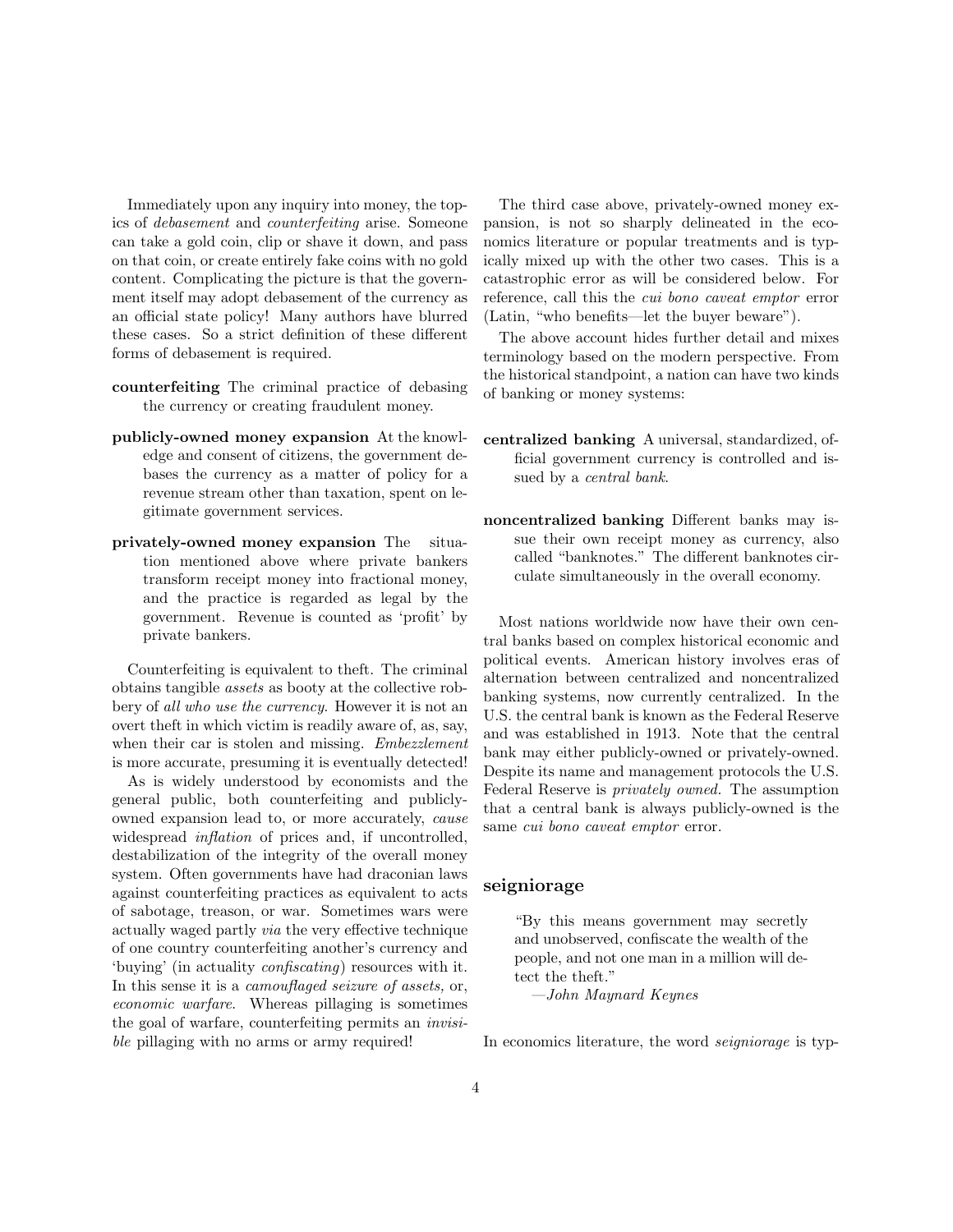ically used as a synonym for money expansion.

seigniorage: revenue or a profit taken from the minting of coins, usually the difference between the value of the bullion used and the face value of the coin.

In a fractional money system the mechanism is different (not associated with minting coins) but with the same effect.

Here a very careful distinction must be made. The following are separate and distinct but are sometimes confused by neophytes or unclear in some accounts. The terminology is somewhat arbitrary (remarkably, there does not seem to be a standard terminology devised by other commentators).

- straight borrowing A government borrows money via issuing bills or bonds at a discount on face value, promising to repay the purchaser the face value at some specified date in the future. The interest rate is the difference between the face value and the purchase price.
- expansion borrowing The government may also 'borrow' via money expansion, either publiclyowned or privately-owned. Even though in this case the standard overt procedure of "selling a bond" seems identical to the prior case of government borrowing, the underlying mechanisms and effects of the transaction are fundamentally different.

Note that both cases involve a "shortfall of funds" but the first case does not constitute seigniorage, whereas the second does. If a government's expenditures exceed revenue (government revenue is generally taxes) then it can make up some difference via borrowing such that additional funds become available via a free-market loan by bondholders. Demand of these bonds is mainly tied to the interest rate offered by the government; higher interest rates spur higher demand. However, even after the "auction of debt," the additional available borrowed funds may still be inadequate to fully cover a budget deficit. In which case another last resort, other than raising bond interest rates, is money expansion. Hence the latter case can be considered in a sense a "double shortfall" (a shortfall of demand or buyers agreeing to loans).

A further key distinction must be made on money expansion. A bank may lend funds either to individuals or the government. In the former case typically the "noncentral" bank lends funds deposited by other individuals. In the latter case, typically the government borrows money from the nation's central bank which controls issuance of the nation's currency, that is, when the bank buys government bonds. In either case, if the bank has assets on deposit equivalent to the borrowed funds, it's "straight borrowing." If only a fraction of the loan is backed by assets, it's "expansion borrowing." This latter case is called fractional reserve banking (or, lending, borrowing). The fraction of deposits-to-loans a bank is required to hold is called the reserve requirement.

Hence money expansion can be localized to a given bank's own banknotes in the noncentral system, or affecting the entire nation's currency in the case of a central bank. In the cui bono caveat emptor error, most economics literature does not apply or blurs the concept of the central bank owning assets to back the government loans, not using the idea of a "reserve requirement" relative to it.

The above establishes an important direct correspondence between commodity or receipt money to straight borrowing, and fractional or fiat money to expansion borrowing. Moreover the two types may be practiced by either noncentral banks or a central bank. The banks may further be either publiclyowned or privately-owned. An even more precise distinction requires more sophistication than this overview and will be pursued further below.

In economics literature and popular accounts, the following two cases are also not always carefully distinguished. Current prices in an economy may shift under two separate and distinct key factors:

supply and demand Demand for a particular good or service may fluctuate due to changing economic conditions. This is the "invisible hand" of Adam Smith's theory. The value or demand of the underlying assets has changed.

money manipulation In a fractional money sys-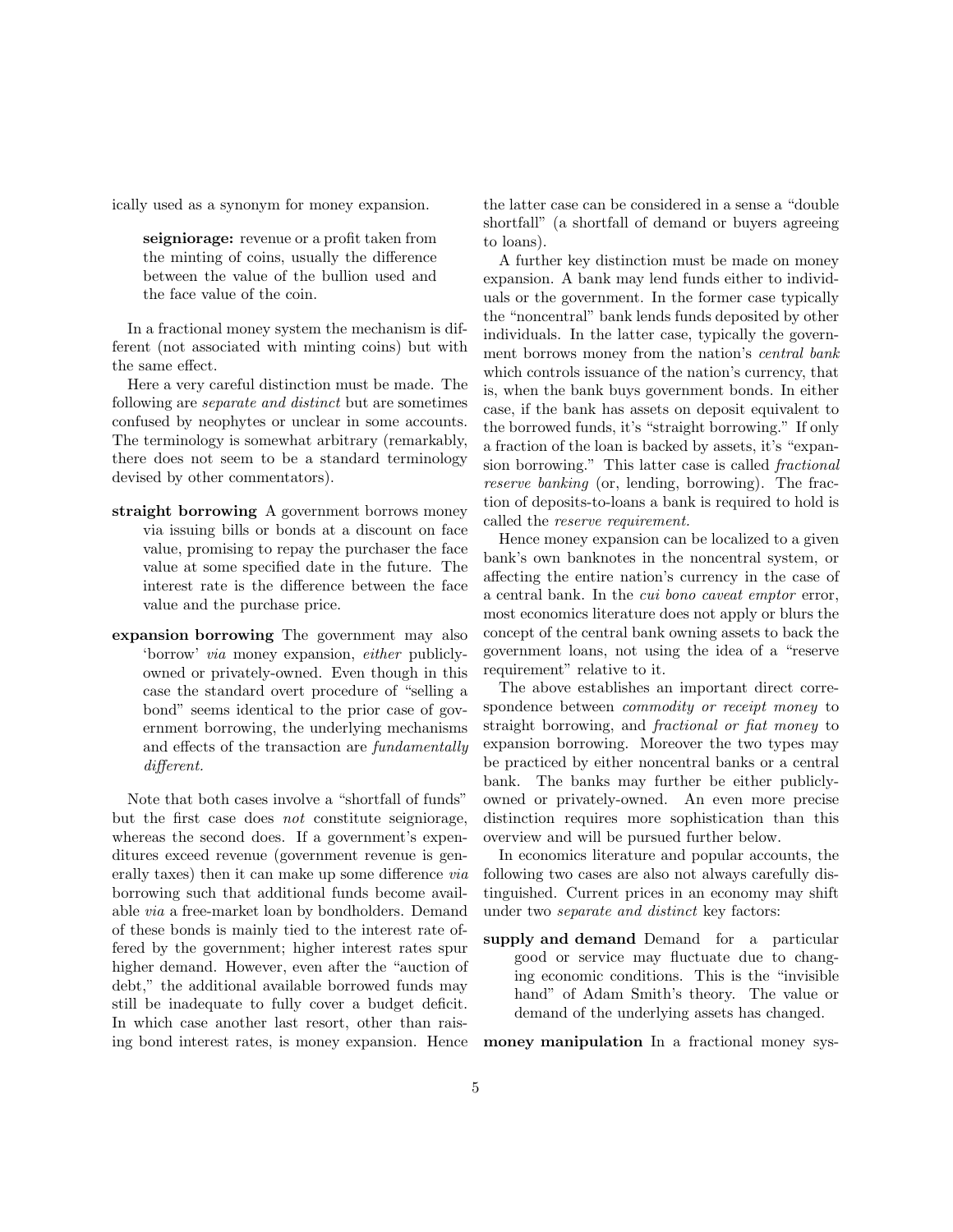tem, money units can be shifted or modified based on money expansion. The value or demand of the underlying assets is not changed.

This paper will focus on the latter case and reserve the word inflation exclusively for it. (To add to the confusion, many authors refer to the latter case as the supply and demand of money.) The distinction is also roughly between extrinsic and intrinsic factors, respectively.

The economist Keynes helped analyze the process of publicly-owned money expansion and considered the ensuing inflation as a pernicious "hidden tax" on the masses. However, many monetary reformists have proposed publicly-owned money expansion as a very useful means of taxation superior to alternatives, presuming it is limited and erected at full knowledge and political consent of citizens (see e.g. [[27\]](#page-59-7)). Via such a system:

- The state can obtain spendable revenue that requires no vast, complex, and cumbersome accounting system in e.g. the way the income tax does.
- It also is an extremely uniform taxation system; representing a percent of every dollar in circulation, in contrast to every reported dollar, or every dollar in only particular types of transactions. Conventional taxes on the other hand have uneven effects which are notoriously difficult to anticipate by a legislature.
- Tax evasion is essentially impossible under publicly-owned money expansion!

### money policy

"All the perplexities, confusion and distress in America arise, not from defects in their Constitution or Confederation, not from want of honor or virtue, so much as from the downright ignorance of the nature of coin, credit and circulation."

—John Adams

In 1849, in a racist screed championing the righteousness of slavery over free market economics, Thomas Carlyle lambasted supply-and-demand ideology as "the dismal science" in the first reference ever. [\[41](#page-60-3)] In modern form the preoccupations of "the dismal science" are over money expansion and inflation but the root issues are timeless. After centuries of commentary and reaction, it seems an utterly poorly understood, mysterious, intractable, and at times incomprehensible subject. How should money expansion be regulated? New theories arise regularly. For example the major trend of monetarism advanced chiefly by Friedman came about in the second half of the 20th century in response to dissatisfaction with existing government policies regulating money expansion.

This lack of consensus seems tremendously questionable and unsettling given that the health of entire world economies is at stake. Routine money expansion has become the modus operandi of virtually all major and minor governments worldwide. Regarding different policies on its regulation, no school of thought seems to have tangible proof of its supremacy of interpretation and guidance. Here maybe econophysics research can eventually untangle the tangled mess of conflicting and contradictory approaches. The following is a rudimentary "first cut" in this direction representing in parts a radical departure from conventional dogma.

### 3 mathematical analysis

"Better cut my pizza into four slices, I'm not hungry enough to eat six." —Yogi Berra

What is needed to cut through the legacy of ambiguous verbiage and claims on money expansion and inflation phenomena is a correct, preferrably simple model. Extremely complex models of money expansion effects on the economy have been proposed recently with the help of computational simulations, and researchers will presumably continue to pursue these directions to yield new insights.[[6,](#page-58-2) [35](#page-60-4)] As the models reflect, the interplay between taxation, production, and expansion is surely tremendously intricate. However, while these are admirable analyses, complicated models are only necessary if simple mod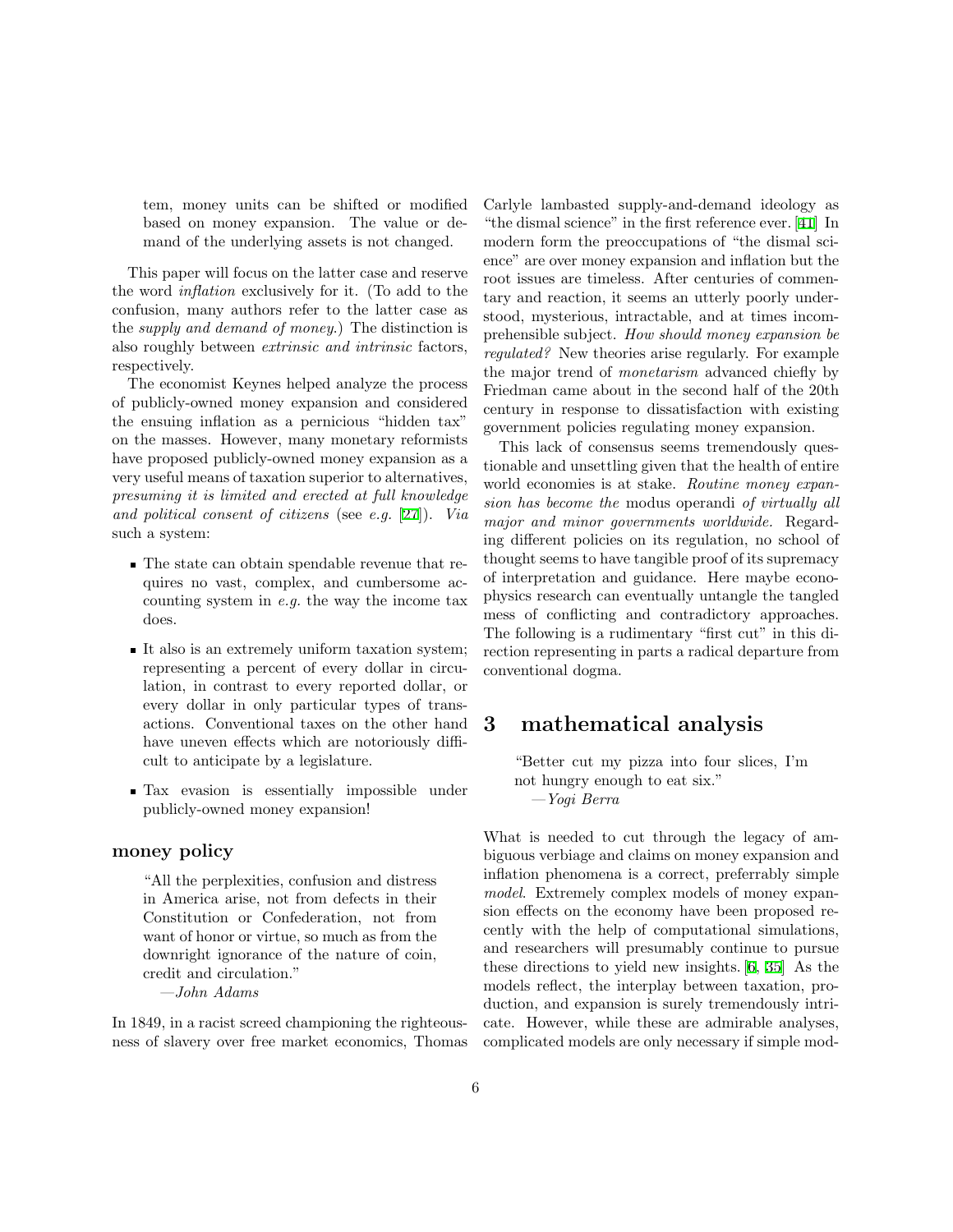els do not give correct or accurate results for the purposes or questions at hand.

The approach here will be to take perhaps the simplest possible model(s) imaginable, with the fewest overall "moving parts," and derive straightforward conclusions. These models are offered as plausible but falsifiable hypotheses to serve as a base for further research rather than a definitive or final analysis. They're mainly a vehicle for introducing some key metaphors and analogies to guide intuitive thinking on the subject. (Also, in the following presentation, the prose will fully explain the meaning of the mathematical equations, leaving the latter optional for nontechnical readers.)

Economics' basic equation for "money demand" is the "equation of exchange" outlined by Irving Fisher in his 1911 treatise, The Purchasing Power of Money: [[50,](#page-60-2) [17\]](#page-59-6)

where

- $\blacksquare$  *M* is the stock of money
- $\bullet$  V is the velocity of money
- $\blacksquare$  P is the price level
- $\bullet$  Y is the level of real output in the economy, e.g. the GDP, Gross Domestic Product.

The velocity is typically assumed constant by the "standard behavioral proposition;" it may also be taken as a measurement of individuals' preference for saving *vs.* spending.

No monetary authorities appear to have ever remarked on the striking correspondence between this formula and the ideal gas law from thermodynamics, which holds for gases at low density. The equations that follow are mainly adapted from [\[65](#page-61-6)]:

<span id="page-6-1"></span>
$$
pv = nRT \tag{2}
$$

<span id="page-6-0"></span> $MV = PY$  (1)

where

 $\bullet$  p is pressure measured in dimensional units of force/length<sup>2</sup> (*i.e.* force/area)

- $\bullet$  v is volume measured in length<sup>3</sup>
- $\blacksquare$  T is temperature,
- $R$  is a conversion constant
- $n$  is the number of particles (atoms or molecules)

The product  $p \cdot v$  has units force length, *i.e.* energy, also analogous to heat and work in thermodynamics, measured in units of joules.

The correspondence is established and metaphor revealed when eq. [1](#page-6-0) is written in the form  $1/P \cdot MV = Y$ . The analogies are:

$$
\begin{array}{ccc}\n1/P & \Leftrightarrow & p \\
MV & \Leftrightarrow & v \\
Y & \Leftrightarrow & T\n\end{array}
$$

The above seems to constitute something of a very important "bridge theorem" between economics and statistical physics (specifically thermodynamics). From this parallel many new insights are immediately available. The mass economy can be seen as something like a given volume of gas under pressure. For example, if the volume is increased, the pressure per area decreases, assuming constant temperature; analogously, if the money stock is increased, prices increase (being inversely proportional to pressure), assuming constant GDP.

In thermodynamics a process involving no heat transfer between the system and environment is termed adiabatic. For ideal gases, a related process occurs at constant temperature, called isothermal. The thermodynamic equation for the special case of constant temperature is known as Boyle's law:

$$
p_1v_1 = p_2v_2\tag{3}
$$

Quite probably, economic transactions between individuals are the parallel to atomic collisions in the ideal gas. This hypothesis and direction are very recently being pursued by pioneering econophysicist Doyne Farmer: "[our] results suggest that some basic properties of markets can be explained by a theory much like statistical mechanics, in which each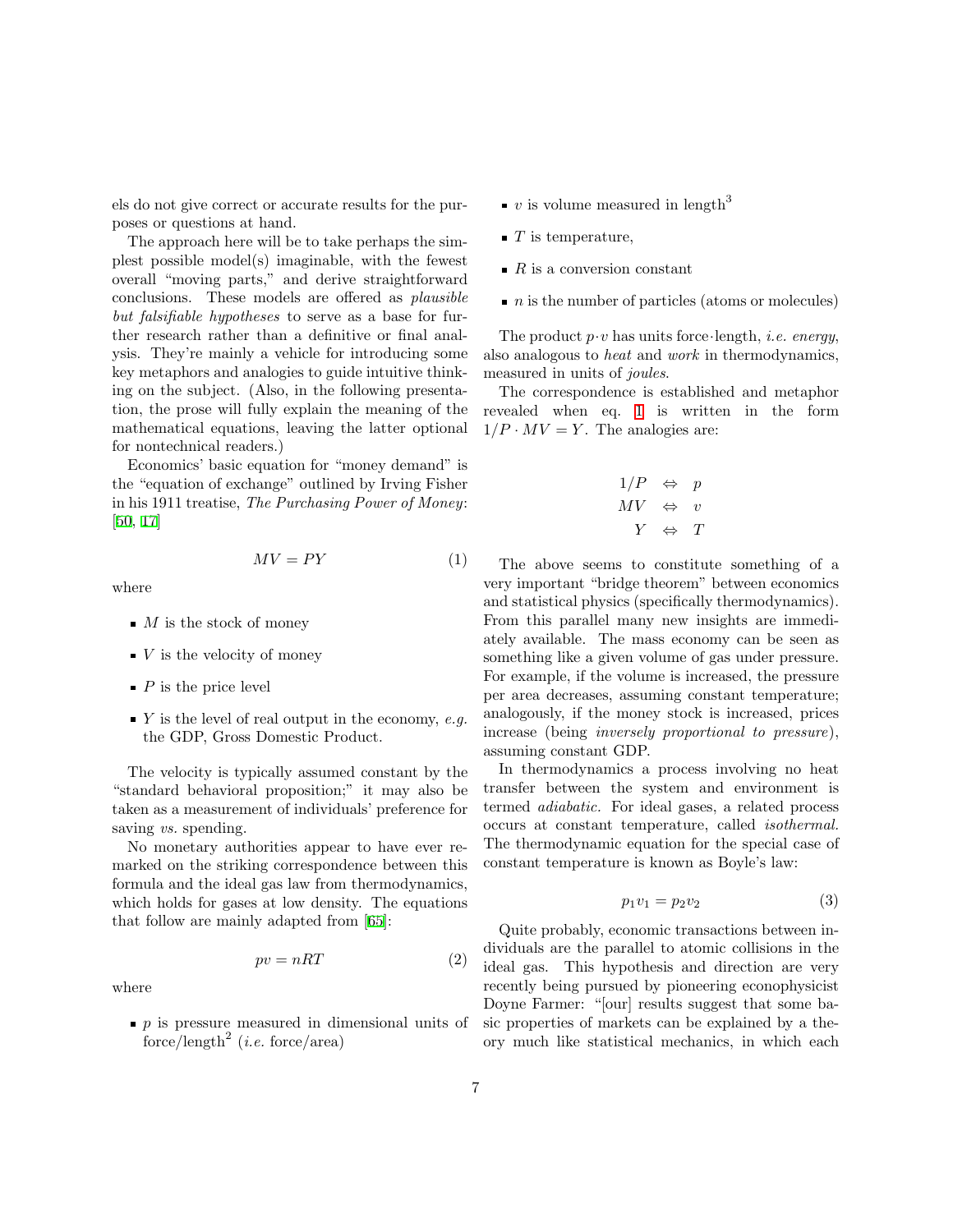trade imparts an impact to prices, much like a molecular collision." [\[21](#page-59-8)] This concept also has strong parallels to fascinating new research by econophysicists Bouchard and Mézard into economic models of Pareto's law of wealth distribution related to temperatures in directed polymers. [\[11](#page-59-9), [8](#page-59-10)]

Another link can be found in the extremely important Black-Scholes equation for derivatives (options) pricing which was actually initially adapted from a heat transfer formula from mechanical engineering. In it, price differentials become analogous to heat variations. An overall stock market behaves as a heat diffusion system. It seems likely that stock market results directly correlate with general economic transactions, although this link has apparently not yet been systematically explored.

On the local, microscopic level, the collisions and transactions are random and statistically distributed. On the macroscopic level, a simple global property emerges as one of the best scientific examples of the "law of averages" realized. This will surely be a very fruitful line of inquiry for future econophysics research.

Apparently then, prices are an instantaneous measurement of money-energy denominated in units of current pressure, which economists sometimes refer to as "underlying value" vs. "nominal value." The product  $p \cdot v$ , pressure times volume, gives a quantity of money-energy. Boyle's law states that under "constant temperature" (constant GDP), money-energy is conserved under changes in the money stock; this might be called the law of conservation of moneyenergy.

In thermodynamics the direct analogue was demonstrated by Joule in a classic two-chamber air transfer experiment, which shows the internal energy of an ideal gas is a function of temperature only  $(i.e.$ not pressure and volume), written

### $u = f(T)$

Now suppose that the money stock,  $v_1$ , (denominated in e.g. units of dollars) is increased by an amount  $v_2 = v_1 + x$ . Then  $p_1v_1 = p_2 \cdot (v_1 + x)$ , or, (assuming constant GDP)

<span id="page-7-0"></span>
$$
p_2 = \left(\frac{v_1}{v_1 + x}\right) p_1 \tag{4}
$$

The new "pressure per dollar" is a fraction of the old pressure, and a greater "volume of dollars" is required to obtain the same level of money-energy. This is the simplest scientific and mathematical explanation of the fundamental phenomenon of inflation.

#### intuitive analogies

This new framework and vocabulary is not merely a superficial restatement but a very important new insight into money expansion and an answer to the question, what exactly is money? A nice analogy from introductory engineering emerges here. In engineering the concepts of weight vs. mass, which initially seem synonymous and are sometimes casually interchanged, are carefully distinguished.

Mass is a fundamental unit and property of matter. Weight, measured in units of force, is an amount of mass relative to a given gravitation, i.e. mass times gravity (acceleration), typically presumed to be Earth's. Analogously, "underlying value" or moneyenergy is a fundamental property of economic transactions, whereas price is a quantity of money-energy measured relative to a given volume or pressure (pressure times volume). The same mass has different weights on different planets just as the same moneyenergy has different prices within different volumes or relative to different pressures. In economics and popular literature, lacking strict terminology, confusion easily arises as writers often use the single term 'money,' or others, to connote the two distinct meanings depending on context.

On the other hand, remarkably, much literature anticipates the thermodynamical equivalences established here without actually taking the slight extra step of articulating them directly or formally  $(i.e.$ mathematically). For perhaps centuries, many commentators have talked about the volume of money, the pressure of a deal, or the heating up of an economy.

Another analogy is extremely helpful. Imagine a company stock trading on an exchange, with some quantity of shares publicly owned. The founders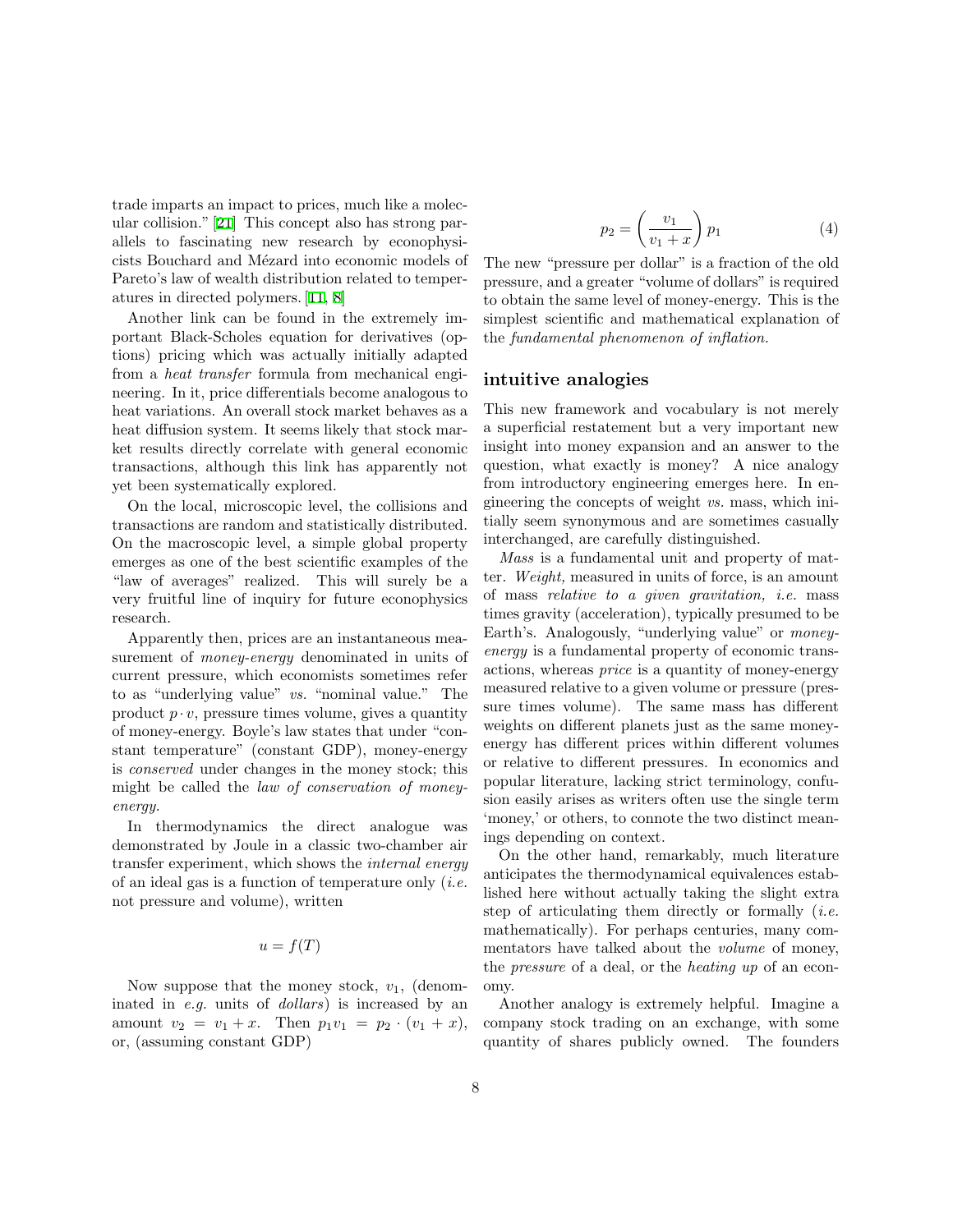decide to issue additional stock. As is well known this "secondary offering" dilutes the share price. One could say that the supply and demand of the stock changed, but this is not a change in supply and demand that is related to market effects or change in underlying value of the company. It's a simple variation on money manipulation as defined in the previous section.

Eq. [4](#page-7-0) is immediately applicable and gives the new price per share after some adjustment period, assuming no other factors.  $v_1$  is the initial number of shares, x is the number of new shares,  $p_1$  is the original price per share, and  $p_2$  is the final price per share. The exact dynamics and timing of the transition would require further empirical study and is an excellent econophysics research topic. This also suggests that stock markets could be a very nice model for expansionary bank lending and government monetary adjustment (i.e., a microcosm of the fractional reserve system).

Cui bono? The issuers of the new stock shares then own a greater share of the company even after the price depreciation of their previous shares. All other shareholders have lost real value in their holdings at the abstract redenomination. Caveat emptor!

Now obviously this analogy extends further. Evidently a nation's currency actually represents shares of the economy of that country (the GDP) and money expansion is exactly analogous to issuing new shares. But how are additional shares allocated? Cui bono? Who owns them? *Caveat emptor!* 

#### counterfeiting vs. seigniorage

"The process by which banks create money is so simple that the mind is repelled." —John Kenneth Galbraith

These algebraic formulas often taught in high-schoollevel physics may seem trivial. But they are a basic, useful, rarely applied tool for analyzing some simple economic situations. For example, in the previous section it was asserted that counterfeiters embezzle at the expense of all currency holders of an economy. This seems intuitively obvious, yet what are the underlying mechanics? Exactly what is embezzled, and

how much?

Remarkably, the above straightforward formula for the simplest case, eq. [4](#page-7-0), is again immediately applicable.  $x$  can be taken as simply the number of counterfeited dollars spent into circulation;  $v_1$  is the total number of dollars in circulation. The formula gives the final value of all dollars assuming the counterfeit dollars continue to circulate without detection, such as with debased coinage. The counterfeiter obtains money-energy by debasing the value of all dollars in the system.

(If all the counterfeit dollars are detected and those holding the dollars must forfeit their loss then no money expansion occurs. But typically taxpayers must make up for counterfeiting losses via a "writeoff" which may be equivalent to money expansion. The formula correctly gives the instantaneous theoretical loss.)

However, a very complicated question also immediately arises that cuts to the heart of this model. How much money-energy was actually obtained by the counterfeiter? The counterfeiter spent  $x$  dollars, but was the money-energy obtained based on initial pressure  $p_i$ , or final pressure  $p_f$ ? For insight, an answer can be related to the ideal gas metaphor. Boyle's law refers to the state of the gas at two separate times, such that it has reached an equilibrium in both states. Suppose that a significant volume change is made in a very short time. Boyle's law may not necessarily apply to all intermediate states.

Suppose that the counterfeiter spends the fake dollars slowly. Then each subsequent dollar will have a decreasing pressure associated with it,  $p_i > p_2$  $p_3 > \ldots > p_f$ . Apparently in the "best case scenario" the counterfeiter obtains  $x \cdot p_i$  money-energy if the money is spent rapidly with no further transactions, and as an asymptotic worst case with slow ongoing transactions,  $x \cdot p_f$ . The actual precise quantity is also exactly the "invisible tax" levied uniformly over all currency holders. The difference between the  $p_n$  is related to how large the economy is and how quickly monetary perturbations spread throughout it (another crucial and compelling econophysics research question). For later comment, call this phenomenon the *decay rate*.

Fig. [1](#page-9-0) shows three hypothetical scenarios for a pres-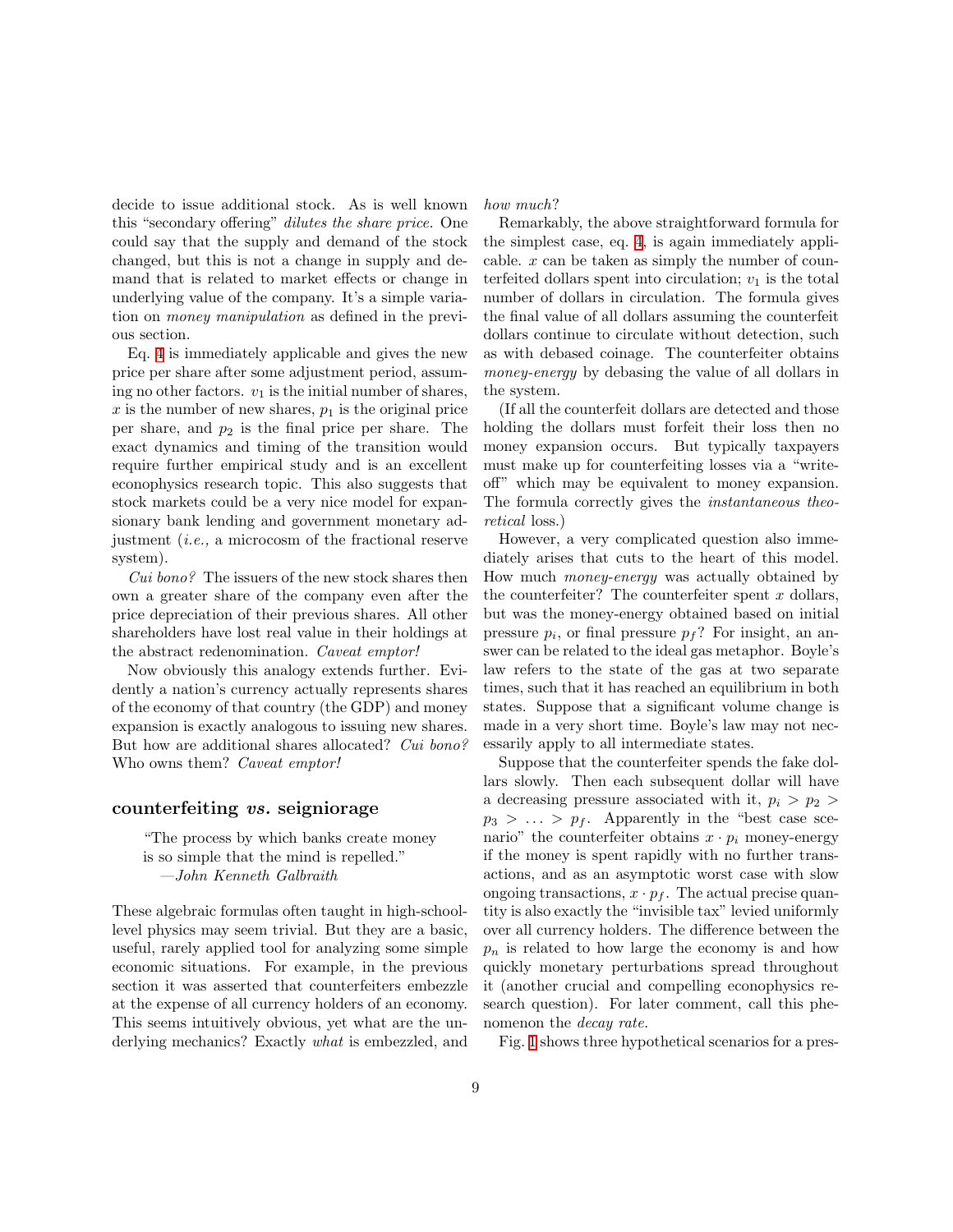

<span id="page-9-0"></span>Figure 1: Three hypothetical scenarios  $p_a(t)$ ,  $p_b(t)$ ,  $p_c(t)$  for decay in pressure  $p_1 \rightarrow p_2$  from volume expansion during the time period  $t_1 \rightarrow t_2$ , *i.e.* depreciation in asset value due to inflation from money expansion via a gas thermodynamics model.

sure decay rate. The graph was generated for the scaled range [0..1] with  $t_1 = p_2 = 0$  and  $t_2 = p_1 = 1$ via the following formulas:

<span id="page-9-2"></span>
$$
p_a(t) = 1 - t \n p_b(t) = \frac{1}{e^{6t}} \n p_c(t) = 1 - \frac{1}{1 + \frac{1}{e^{12t - 6}}} \n \tag{5}
$$

These formulas represent path functions for pressure change over time between the two intermediate states.  $p_c(t)$  is based on the S-shaped *logistic curve* used in many physical fields, such as for chemical mixing or measuring population dynamics in biology. Their shapes are adjustable by varying the constants and they're readily adapted to the general case using the substitution

$$
p(t') = p_2 + f\left(\frac{t'-t_1}{t_2-t_1}\right) \cdot (p_1-p_2) \tag{6}
$$

Next, what about publicly-owned money expansion? Again, remarkably, in the simple analysis, the formulas are exactly the same. The ratio

$$
r = \frac{p_2}{p_1}, \ r < 1 \tag{7}
$$

is exactly equivalent to the seigniorage discount (and depending on currency issue rates).  $r$  is clearly directly analogous to a publicly-owned central bank reserve ratio.  $v_1$  is the reserves, the entire national economy. The 'revenue'  $x$  accruing from the money expansion can be spent on government services. Conceivably, here x could represent the entire government budget. Again, different levels of money-energy are obtainable depending on the decay rate (analyzed in more detail below).

The quantity of extracted dollars  $x$  'levied' by the state can also be expressed in terms of the seigniorage discount rate  $r$  and the original money stock  $v_1$ :

<span id="page-9-1"></span>
$$
x = \left(\frac{1}{r} - 1\right)v_1\tag{8}
$$

This naive model has special meaning for  $x > v_1$ , or correspondingly  $r < \frac{1}{2}$ ; those ranges imply a 'levy' greater than the entire economy. The equation shows the 'tax' is minimal as  $r \to 1$  (from below), maximal as  $r \to \frac{1}{2}$  and *infinite* as  $r \to 0$  (from above).

So one is left with the perplexing question, how is publicly-owned money expansion different from counterfeiting? Obviously, with e.g. coin debasement the underlying mechanism is identical. The inescapable conclusion: the only difference is that in the latter case, the funds are spendable by the state and serve as an official pseudo-taxation system, i.e. as examined and partially endorsed in the prior section. The other key difference between counterfeiting and taxation comes down to citizen knowledge and consent.

The simple overview of this publicly-owned expansion system is that the government issues  $x$  additional shares of "stock" (dollars) of the GDP and uses the 'revenue' to buy government services, paid for by inflation.

### privately-owned money expansion

"Thus, our national circulating medium is now at the mercy of loan transactions of banks, which lend, not money, but promises to supply money they do not possess." —Irving Fisher

Finally, consider the strange worldwide case of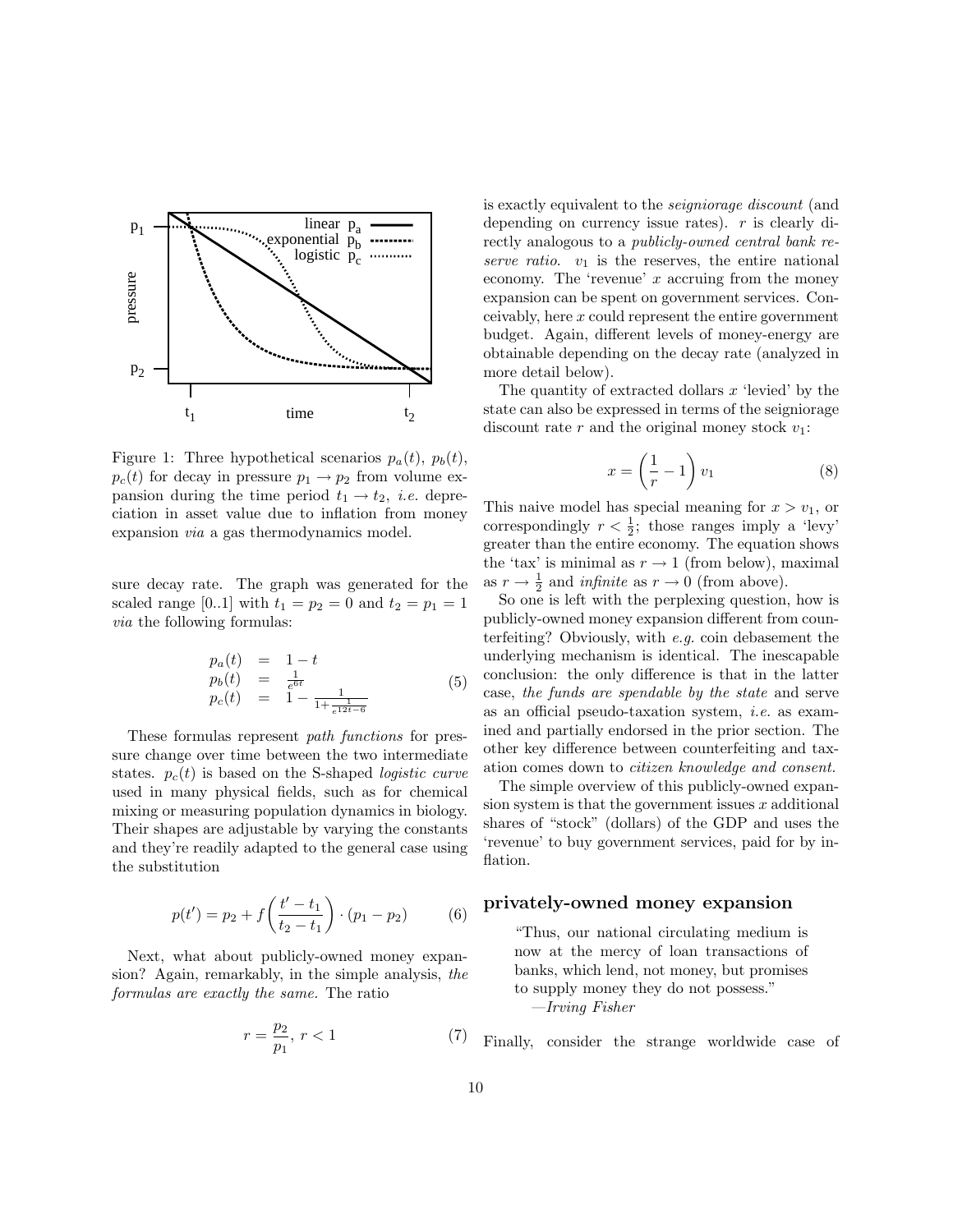privately-owned money expansion. Here a private bank is allowed to debase its receipt money based on fractional reserves, i.e. loan out more money than it has in reserves, either to a government or citizens. The idea of money expansion as equivalent to a fractional reserve system is not an explicit observation of modern economics, but it's transparently identical. Again, the above formula for depreciated value is still applicable except that the borrower must pay back the loan.

With straight borrowing, a lender provides immediate money-energy in return for the money-energy returned plus a fee at a future time. (That fee, "interest," may therefore be regarded as the price or market rate of instantaneous money-energy per repayment time; the complex subject of interest is pursued below.) But by the money-energy conservation principle, no money-energy is provided by the lender via privately-owned money expansion—this holds regardless of changes in GDP. The 'illusory' moneyenergy that is spent by the borrower is accumulated via the depreciated value of the lender's fractional money—inflation. Ergo, 'pseudo-lending.'

In short, in this situation all money holders' assets denominated in terms of the fractional money depreciate relative to the bank's assets. If the bank's fractional money is universally standardized as with a central bank, then for simplicity the groups "money holders," "taxpayers," and "citizens" can be taken to all overlap and be roughly interchangeable.

Mathematically, this means approximately that if a government borrows  $x$  dollars into circulation  $via$ privately-owned money expansion  $(x$  is the shortfall after straight borrowing), all dollars depreciate at the ratio  $v_1/(v_1+x)$  during and after the government spending. However, in contrast to publicly-owned expansion where there are no further obligations, with privately-owned expansion the government and its taxpayers are additionally required to 'repay' the borrowed quantity of x dollars to the private pseudolender(s).

In one plausible scenario the government spends the money quickly and obtains money-energy at the undeflated pressure  $p_1$ , and taxpayers repay the pseudo-loan later at the deflated pressure  $p_2$  (inflated volume  $v_2$ ). Therefore total money-energy cost to taxpayers is

$$
E_1 = xp_1 + xp_2 \tag{9}
$$

If the economy measured by  $v_1$  is extremely large relative to x, then  $p_1 \approx p_2$  and the bottom line is approximately  $2x$  dollars cost for x dollars worth of government services! This bizarre and irrational 'system' is known as "monetizing government debt." Under it, where privately-owned money expansion covers government budget deficit(s), the taxpayers effectively 'repay' the value of the pseudo-loan twice, first through inflation, a second time through taxation!

The total energy extracted by the private bank can be taken as  $x \cdot p_2$ , which from eq. [8](#page-9-1) can be expressed in terms of total money stock and the central bank reserve ratio:

$$
E_2 = \left(\frac{1}{r} - 1\right)v_1p_2\tag{10}
$$

But since  $p_2 = r \cdot p_1$ ,

$$
E_2 = (1 - r)v_1p_1 \tag{11}
$$

This extraordinary equation shows that via the system, the pseudo-bank extracts the proportion  $1 - r$ quantity of money-energy from the original economy  $E_i = v_1 \cdot p_1$ , leaving only r remaining!

Even more shocking, in the modern privatelyowned money expansion system, the lending bank is essentially allowed to count the 'loan' as an asset, immediately, not being required to wait until the end of the repayment period of the pseudo-loan to do so. In this case the pseudo-lender then essentially immediately extracts  $x \cdot p_1$  money-energy from the overall economy *(i.e. via* the device of a central banking system) at the initiation of the pseudo-loan of zero money-energy, and the taxpayers more accurately obtain  $x \cdot p_2$  worth of government services (at  $2x \cdot p_2$  energy cost). In this case the money-energy extracted by the private bank is

<span id="page-10-0"></span>
$$
E_3 = \left(\frac{1}{r} - 1\right)v_1p_1\tag{12}
$$

Note that if  $r < \frac{1}{2}$  then  $x > v_1$  and  $E_3$  exceeds the entire initial energy of the economy—this represents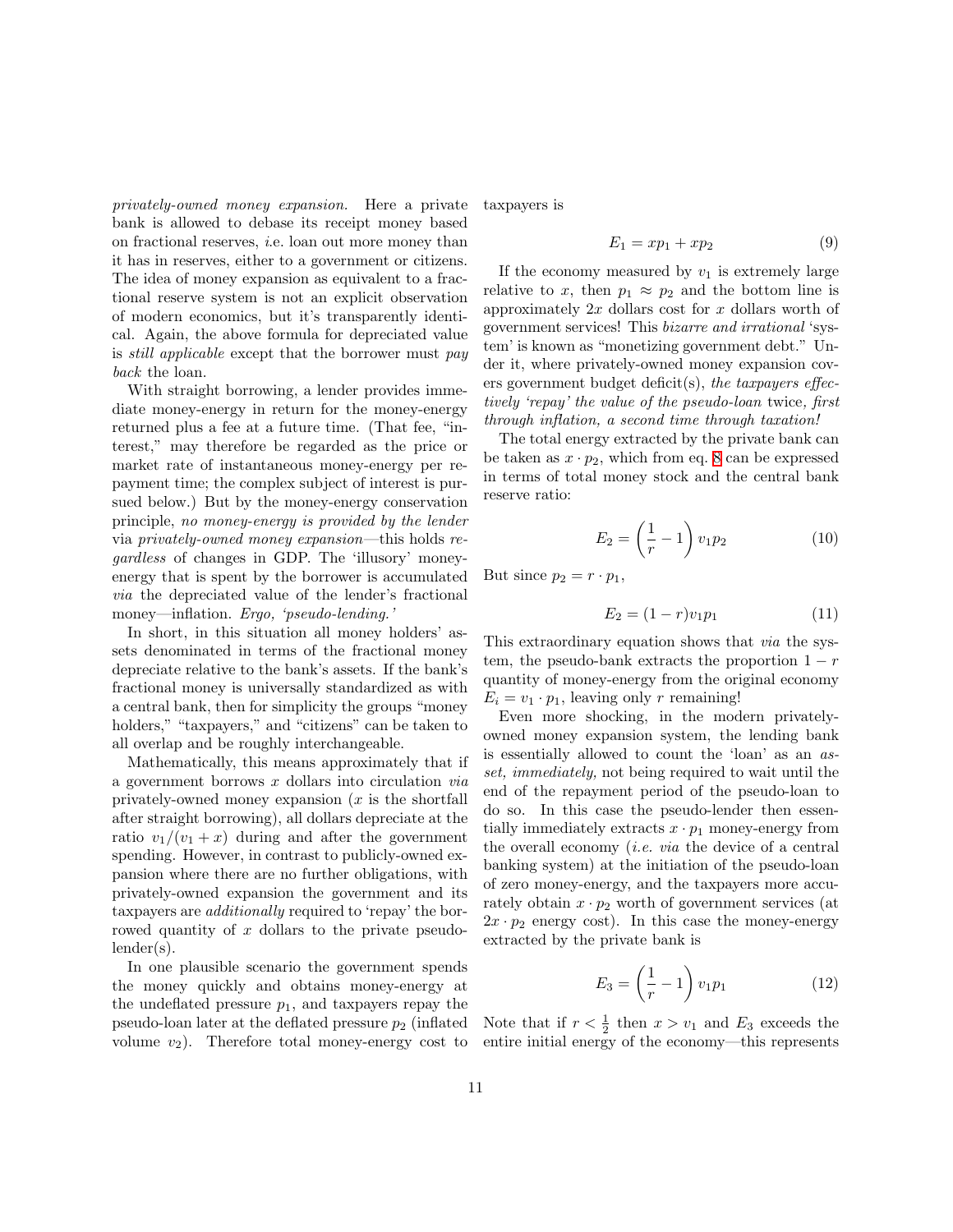net indebtedness by all money holders to the private bank! Evidently, economics is in fact the science of heat transfer of money-energy;  $E > 0$  represents wealth or assets,  $E < 0$  represents indebtedness.

The entire prior analysis proceeded without reference to the concept of interest. Evidently interest relative to private-based money expansion is simply inapplicable, because regardless what interest fee is charged, even zero interest, the pseudo-lender has levied a real charge for a pseudo-service of no real value.

Usury is defined as "the act or practice of lending money at an exorbitant or illegal rate of interest." Similarly, practices identified as predatory lending have been outlawed in various jurisdictions. But this situation does not qualify as usury or predatory lending; it's fundamentally different and far more insidious because no money-energy is actually provided. So the analysis and conclusions stand generally independent of considerations on interest—it's irrelevant.

A slight variation is the possibility of a hybrid system in which the money expansion is both publiclyand privately-owned at some ratio; this appears to be the case with the U.S. Federal Reserve. However exactly the same conclusion applies, i.e. that any amount of privately-owned expansion is illegitimate.

In short, the government can finance its operations outside of taxation via borrowing, or money expansion. However privately-owned expansion reduces to an illegitimate combination ("borrowed expansion"?) with disastrous ramifications. Cui bono caveat emptor.

#### good vs. bad money

In standard economics and banking  $r$  is also called the reserve requirement, and the inverse  $1/r$  is known as the money multiplier. [\[17](#page-59-6), [50\]](#page-60-2) In examples a typical rateis given as  $r = 0.1$ . [[32](#page-60-1)] gives a banker's ruleof-thumb ratio of 4:1 circulated (debased) receipts *vs.* deposits corresponding to  $r = 0.2$ . These are extremely low and in the previous (primitive) model fall into the range  $r < \frac{1}{2}$  that results in net indebtedness of all money holders to the bank.

However, the previous generalized formulas do not

attempt to model money that circulates outside the banking system, such as would occur with one bank issuing fractional money in much a larger economy. In this new scenario there is an amount of "nonbank" cash, say  $v_0$ , in addition to the bank reserves  $v_1$ , and  $v_0 \gg v_1$ . A ratio can be defined to give the amount of bank vs. nonbank cash in the economy:

$$
s = \frac{v_1}{v_0 + v_1} \tag{13}
$$

s can also be taken as the savings rate. From this,

<span id="page-11-1"></span>
$$
v_1 = \left(\frac{s}{1-s}\right)v_0\tag{14}
$$

This time the bank reserve ratio is logically defined as

$$
r = \frac{v_1}{v_1 + x} \tag{15}
$$

which implies

<span id="page-11-0"></span>
$$
x = v_1 \left(\frac{1}{r} - 1\right) \tag{16}
$$

In this scenario, instead devaluation is based on this formula:

<span id="page-11-2"></span>
$$
(v_0 + v_1)p_1 = (v_0 + v_1 + x)p_2 \tag{17}
$$

Using the higher estimate for money-energy obtained by the bank,  $x \cdot p_1$ , and eq. [16,](#page-11-0)

$$
E_4 = v_1 \left(\frac{1}{r} - 1\right) p_1 \tag{18}
$$

Substituting in the equation for  $v_1$ , eq. [14,](#page-11-1)

$$
E_4 = \left(\frac{s}{1-s}\right)v_0\left(\frac{1}{r} - 1\right)p_1\tag{19}
$$

That gives the energy extracted as a fraction of the original nonbank cash economy  $v_0 \cdot p_1$ . Or equivalently

<span id="page-11-3"></span>
$$
E_4 = s(v_0 + v_1) \left(\frac{1}{r} - 1\right) p_1 \tag{20}
$$

This equation bears a remarkable resemblance to the prior full economy money-energy transfer quantity  $E_3$  (eq. [12\)](#page-10-0). It shows that for a bank holding the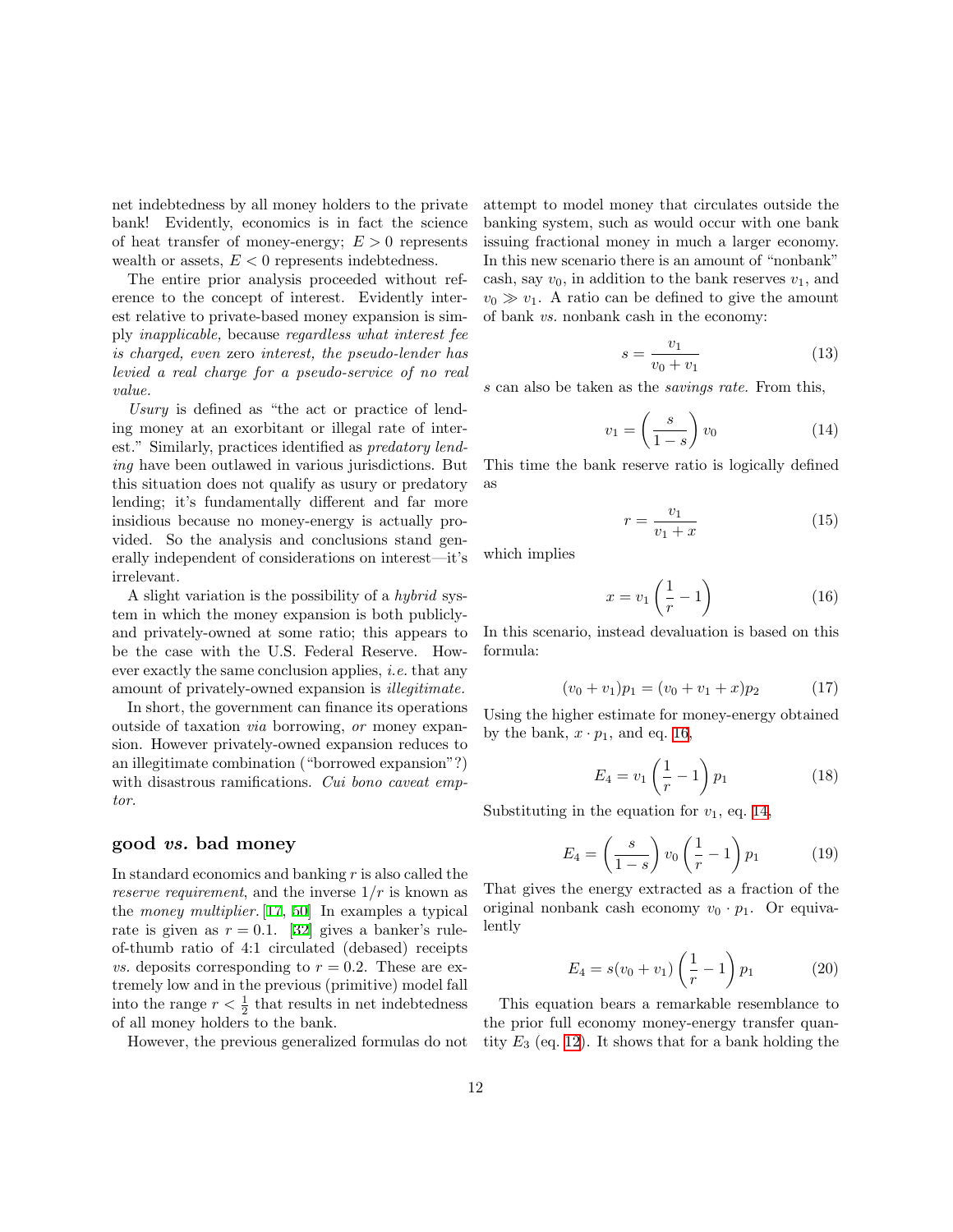fraction s of the entire economy in reserves, the energy extracted from the total initial economy, given by  $(v_0 + v_1) \cdot p_1$ , varies according to the ratio

$$
r_2 = s\left(\frac{1}{r} - 1\right) \tag{21}
$$

For this equation,  $r_2 < 1$  even for small r if s is small. That is, in contrast to eq. [12](#page-10-0), total money-energy extracted is now proportional to s or the proportion of money deposited in the bank relative to the entire economy. Still, for small r and s, the 'leverage' is high and  $E_4$  entails the entire economy. More exactly,  $r_2 \geq 1$  if  $s \geq r/(1-r)$  (or  $r \geq s/(1+s)$ ). For  $r = 0.2$ this is at  $s = 0.25$ ; for  $r = 0.1$  this is at  $s \approx 0.11$ .

This all appears to be one possible mathematical representation of Gresham's law, which states "bad money drives out the good." In other words, if one bank circulates debased receipts into the economy, all money depreciates based on eq. [17](#page-11-2) and energy extracted from the overall economy is based on the savings rate and fractional reserve ratio of the individual bank. The equation appears to show that money holders may defend against mass money depreciation by minimizing their savings!

Moreover, eq. [20](#page-11-3) seems to shed new light on Fisher's equation of exchange, eq. [1](#page-6-0). Recall from the earlier discussion that the thermodynamical  $v$  was chosen as analogous to the Fisherian term  $V \cdot M$  where V is velocity and M is the stock of money. It appears to be possible that velocity of money  $V$  and savings rate s are being mixed up in the classical theory, *i.e.* possibly

$$
s \cdot (v_0 + v_1) \Leftrightarrow V \cdot M \tag{22}
$$

From this, if savings rate decreases, money circulates more in the nonbank economy  $v_0$  than is stored in the bank reserves  $v_1$ , apparently decreasing the velocity. The classic quantity of velocity may actually be measuring nonbank money circulation relative to a fractional reserve bank. Maybe nonbank money velocity increases as the bank extracts more moneyenergy from higher savings.

 $V$  is a somewhat mysterious quantity in classical economics, sometimes assumed constant or not, used in multiple contexts, and its thermodynamical correspondence is not so obvious. However, some relation to savings rate does seem plausible. Thermodynamics does have equations for molecular velocities derived from statistical mechanics that it may be related to—altogether, another key item for future econophysics analysis.

A more sophisticated analysis might take into account that the bank offers some fraction of the extracted revenue as interest to depositors. In that scenario some depositors will lose or gain total moneyenergy based on their ratio of nonbank money to bank deposits.

### growth, interest, temperature, etc.

"Anyone who believes exponential growth can go on forever in a finite world is either a madman or an economist." —Kenneth Boulding, economist

The prior model very carefully and deliberately avoided the issue of growth in the overall economy for simplified analysis. For completeness an expanding economy will now be considered. Let  $T_i = p_i v_i$ represent the perfect gas law term  $nRT$  from eq. [2](#page-6-1) at different states. Then  $T_i$  is simply proportional to GDP, and

$$
\frac{p_1 v_1}{T_1} = \frac{p_2 v_2}{T_2} \tag{23}
$$

Let the economy grow by the rate  $r_T > 1$  so that  $T_2 = r_T \cdot T_1$ . Then

<span id="page-12-0"></span>
$$
r_T p_1 v_1 = p_2 v_2 \tag{24}
$$

For constant volume, e.g. no expansion in money stock,

<span id="page-12-1"></span>
$$
p_2 = r_T p_1 \tag{25}
$$

*i.e.* an increase in pressure  $p_2$  per dollar. But since prices are proportional to  $1/p$  this implies a *decrease* in any price in the economy, i.e. overall price deflation. This is a somewhat counterintuitive result by conventional wisdom: growth of the GDP results in deflation if money stock is held constant.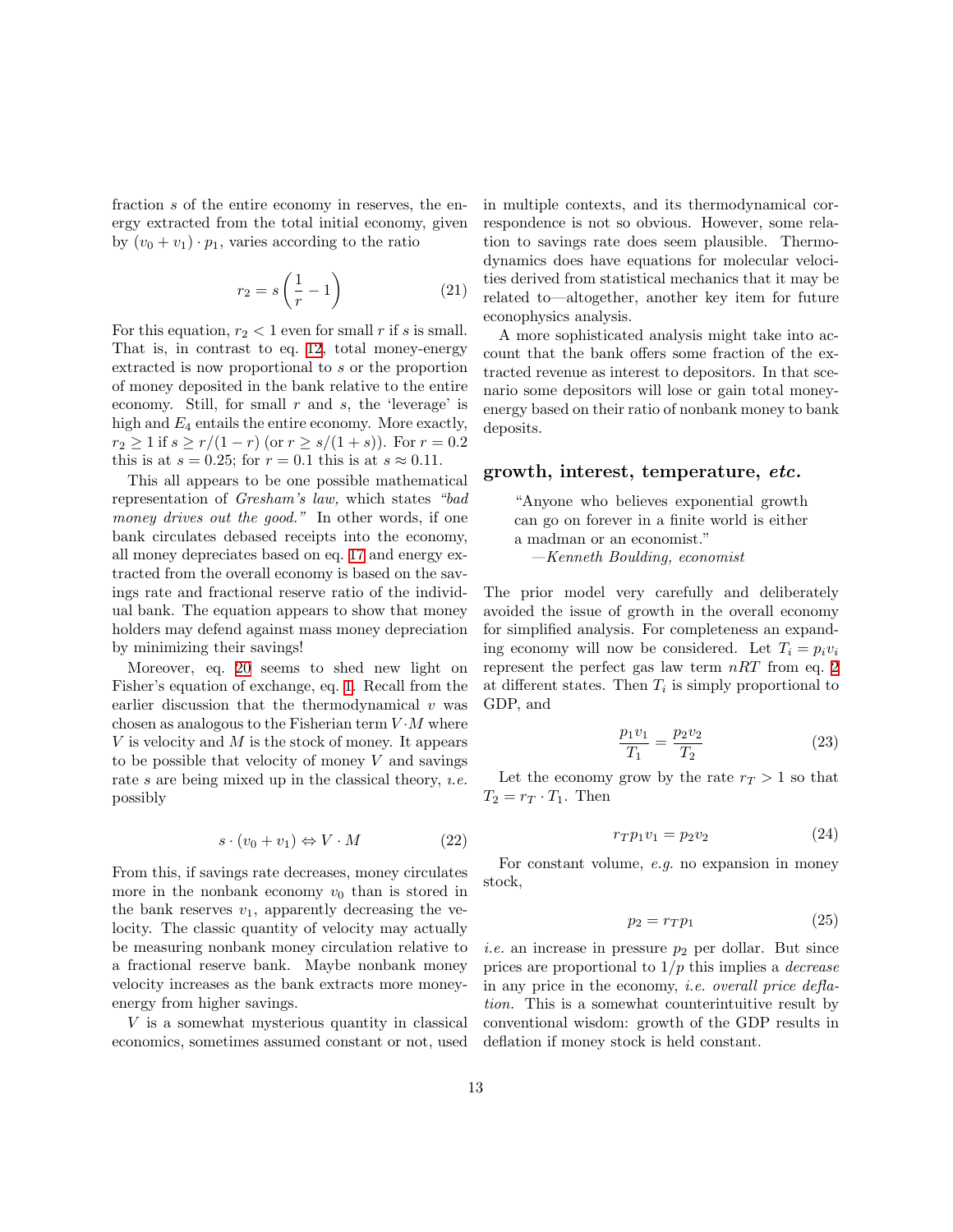A major goal of modern monetary expansion policies is price stability, in which in theory the money stock is expanded to the degree of keeping prices 'stable' or constant. From eq. [24](#page-12-0) this occurs when  $r_T v_1/v_2 = 1$  or when a quantity x of new dollars  $(v_2 = v_1 + x)$  are 'created' such that:

$$
\frac{p_1}{p_2} = \frac{1}{r_T} \left( \frac{v_1 + x}{v_1} \right) = 1 \tag{26}
$$

which, solving for  $x$ , occurs simply for

<span id="page-13-0"></span>
$$
x = v_1(r_T - 1) \tag{27}
$$

Spending and circulating  $x$  new dollars will stabilize prices, but the key question is, who owns those dollars? They may be either publicly-owned or privately-owned. Cui bono caveat emptor. The issue of ownership ties into the question of how the economy enlarged. Presumably it is due to the increased work, productivity, or efficiency of all money holders. Therefore, fairly, *all* money holders should gain.

This is one embodiment of the principle of interest. If an economy grows then all money holders can gain that increased energy without risk or work. It is possible to gain money in an economy without work via other means such as speculation, but it inherently involves a risk-reward tradeoff. By the money-energy conservation principle, the only risk-free revenue possible from an economy is via an increased GDP. Because of boom and bust cycles, even that is subject to fluctuation.

It is possible to have interest systems that are not directly tied to growth in the economy such as the current framework, but they are necessarily equivalent to wealth redistribution systems!

Note that arguably any rational model of the economy absolutely must consider the equilibrium state as one that does not involve growth. A century-and-ahalf of the "dismal science" (or the history of modern civilization) may be based on an evasion or defiance of that principle. It is quite possible that economics is based on a mass collective rationalization in much the same way that U.S. citizens subscribed to the vision of the "manifest destiny" during the era of expansion to the west. Relative to serious worldwide dangers of environmental degradation (e.g. global warning, pollution, deforestation, etc.), at the dawn of the 21st century the rationalization is increasingly taking on the signs of mass psychological delusions of grandeur.

### mattress myth & other legends

A pivotal observation is crucial here. By the moneyenergy conservation principle, after a temperature increase, the money-energy that accrues to money holders due to price deflation with constant money stock from eq. [25](#page-12-1) is exactly equivalent to that represented by the  $x$  dollars of eq. [27](#page-13-0)! That is, no money expansion system is inherently necessary to distribute riskfree interest gains! It's built into "invisible hand" supply-and-demand pressures on prices. It's a simple consequence of the law of scarcity, or, scientifically speaking, an *emergent property* of the system.

This finding directly contradicts the supposedly enlightened modern view of "putting money into the bank where it can earn interest instead of hiding it under a mattress." If money stock is kept constant, all money holders effectively gain interest without keeping their money in banks based on increased purchasing power from a global economic temperature increase. It's also compatible with the use of commodity currency such as gold. The only-bankscan-do-it view is simply false mythology. The finding also conflicts with the legend of deflation as synonymous with economic catastrophe.

A direct corollary to the above is that if GDP is increasing and prices are stable (and any interest payments are lower than the GDP increase) then money holders are losing money-energy. By the earlier analogy of money as stock shares, it's analogous to the idea of a company that has increased market value but shareholders' stock prices remain constant. Therefore the idea of maintaining price stability per se may be a specious economic doctrine!

Keynesian economic theory holds that prices and wages are "sticky," especially downward, meaning that they resist deflation.[[17\]](#page-59-6) This is one reason that an allocation mechanism for the additional money x may be justified. However, the problem is that such a system is more readily manipulated to channel the increased money-energy of the economy toward elitist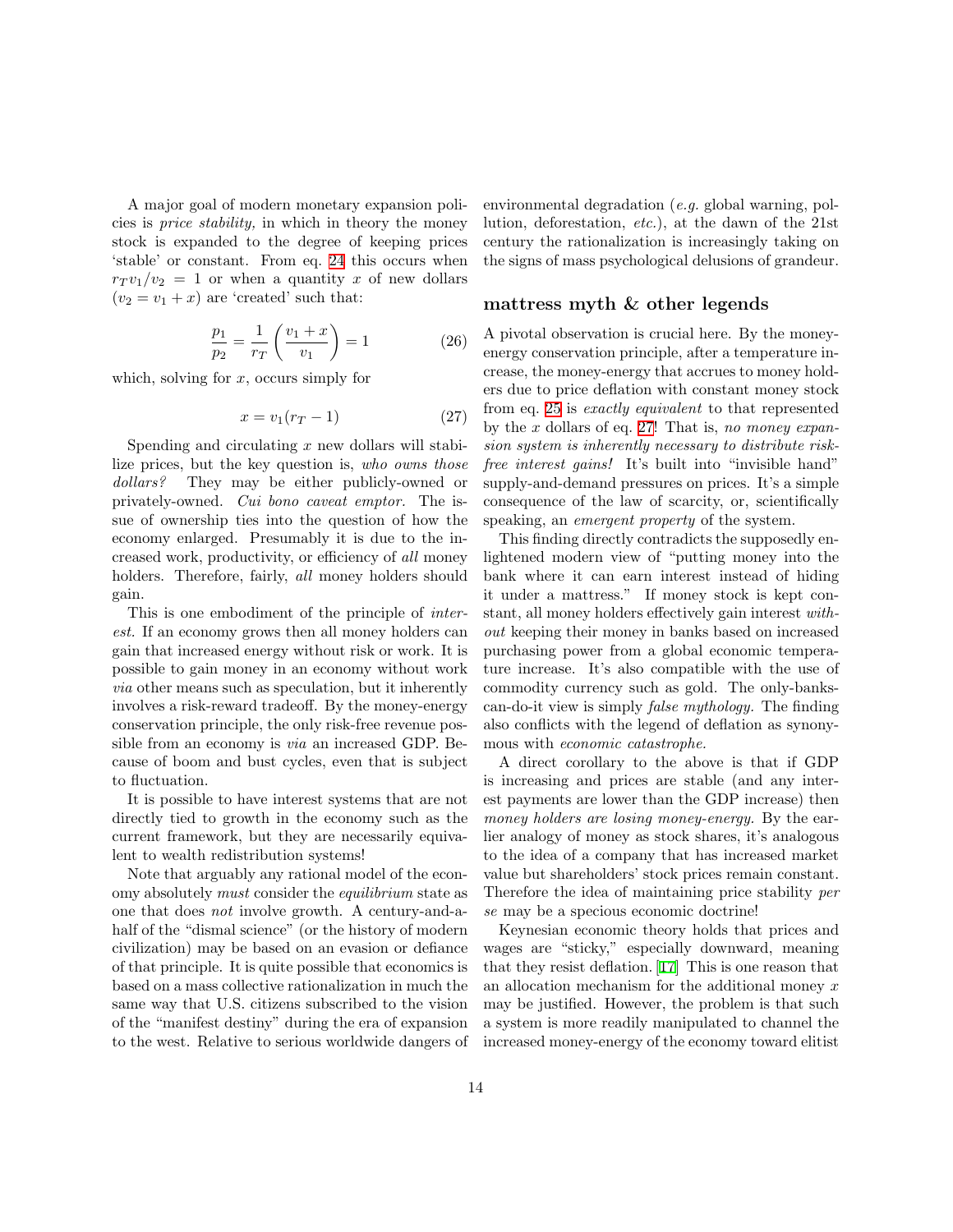machinations that unfairly exclude money holders in general.

But it seems plausible that deflation in prices occurs inversely to inflation in prices. It is known that wage inflation increases slower than goods inflation so that the net effect to wage earners is diminished purchasing power. The inverse would be a decrease in wages that occurs slower than the decrease in prices, resulting in increased purchasing power. The final conclusion is that the constant money stock system is theoretically superior to the re-allocation method based on (a) guaranteed fairness and (b) lack of necessity of a central administration system.

A closely related concept to stickiness of prices is elasticity. [[17\]](#page-59-6) Prices that are inelastic have associated demand that is not affected by price changes. Elastic prices involve changes in demand at price changes. Elasticity is also a measure of "specific price sensitivity to general inflation." Elasticity is crucial because it suggests that in general inflation, some goods, e.g. luxury items, inflate in price faster than others. Luxury items tend to have higher price elasticity.

The U.S. Consumer Price Index, CPI, measures the inflation of a market basket of goods purchased by a "typical household." However, by tracking only a set of inelastic goods with prices that are not as sensitive to inflation, the CPI may consistently underestimate true inflation rates. Such a misleading or deficient indicator would be highly preferred by private bank owners in a privately-owned expansion system, because they would be able to extract more money-energy without detection by general money holders!

### "optimal" expansion policy

Obviously, referring to the rate of increase of the economy as "interest" is not the concept generally used in economics. The U.S. Federal Reserve determines interest rates which are returns paid on government loans or bonds ("securities") by taxpayers. The remainder of the government deficit not covered via sales of the securities is that which must be financed via money expansion. But this direct link means the Federal Reserve has strict control over the money ex-



<span id="page-14-0"></span>Figure 2: Three hypothetical scenarios  $d_a(r)$ ,  $d_b(r)$ ,  $d_c(r)$  for increase in government securities demand by investors  $d_1 \rightarrow d_2$  from increasing interest rates in the range  $r_1 \rightarrow r_2$ .

pansion rate based on the interest rate selected. Total demand for (and therefore sales of) government securities must vary based on interest rate according to some relationship.

Fig. [2](#page-14-0) gives three hypothetical scenarios for the increase in government securities demand by investors over increasing interest rates. (The plot was generated simply using mirror-symmetric versions of eqs. [5](#page-9-2).)

This mathematical relationship is the central pivot around which monetary expansion policy is balanced. When the Federal Reserve "buys" government bonds, it involves inflationary money expansion and does not conform to the supply-demand curve $(s)$  in the figure. Government deficits could always be covered via higher interest rates (and no expansion) if the Federal Reserve chose that route.

The conclusion from the prior (simplistic) results is that the optimal monetary expansion policy from the point of view of money holders is always to increase interest rates up to 200% to meet budget shortfalls, *i.e.* no privately-owned money expansion ever, assuming the budget outlay is not adjusted. Those money holders will always end up paying less in total money-energy than from privately-owned expansion. The 200% figure seems ridiculous, but really it shows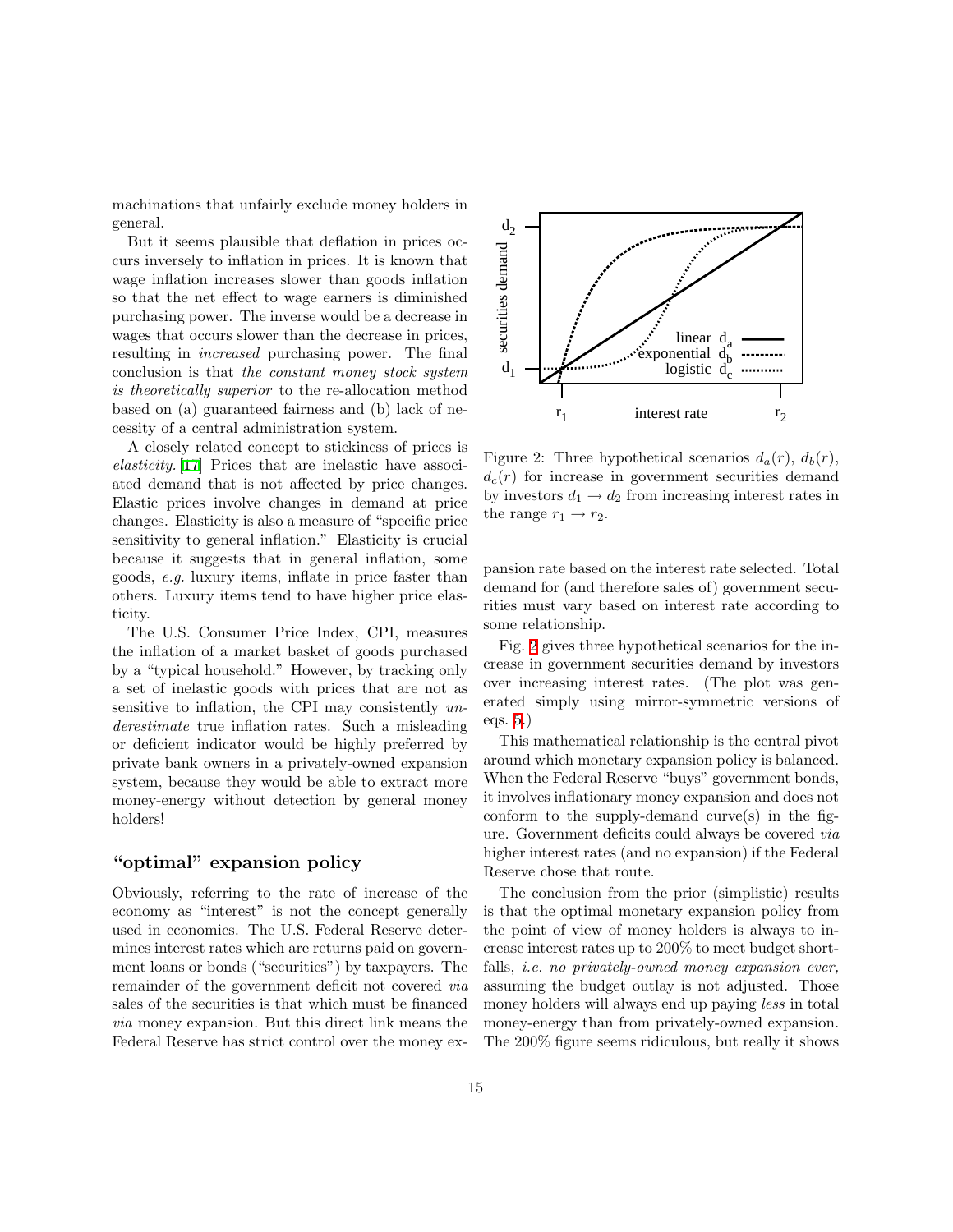the absurdity of using privately-owned money expansion for any so-called "financing" whatsoever!

A strong case can be made that if the interest rate were managed and determined in this hypothetical way (the true free market embodiment), citizens would begin to understand the true cost of publiclyowned government expansionary borrowing instead of it being invisibly disguised in inflation. The inflation rate in a publicly-owned system probably varies almost precisely according to interest rates in the hypothetical system! The inflation rate for a privatelyowned system is even worse.

A more mathematically rigorous treatment would require taking into account the "term structure of interest rates," i.e. long-term vs. short-term rates, and the exact speed of the inflation and government vs. private spending, but similar results are to be expected. Whereas publicly-owned expansion has nice properties as described, privately-owned expansion is simply scientifically and mathematically vacuous in any variation!

#### advanced verisimilitude

The prior models are easily criticized and should not be taken too seriously, particularly the limit cases. The formulas for energy in particular are merely rough analogies. They do not have major verisimilitude but neither are they merely 'toy' models primitive, but not crude. What is interesting about them is how the mathematics can reflect the various assertions (some obviously approaching hyperbole) made by various purely prose-oriented writers on the extreme implications of money expansion mechanics. There is new insight lurking in the framework; hopefully future econophysicists can use this platform to seize them rapidly.

More sophisticated models are immediately available from thermodynamical theory and are readily utilized. A brief sketch of natural refinements will be made here. In thermodynamics the general equation for work based on pressure and volume changes is

$$
W_1^2 = \int_1^2 p \, dv \tag{28}
$$

For a polytropic process, also reversable, meaning roughly that there is no frictional dissipation,  $p v^n$  is constant, i.e.

$$
p_1 v_1^n = p_2 v_2^n \tag{29}
$$

The exponent n may range anywhere from  $-\infty$ to  $\infty$ .  $n = 1$  gives Boyle's law. For  $n \neq 1$ ,

$$
W_1^2 = \frac{p_2 v_2 - p_1 v_1}{1 - n} \tag{30}
$$

For  $n = 1$  (isothermal perfect gas process),

$$
W_1^2 = p_1 v_1 \ln \frac{v_2}{v_1} = p_1 v_1 \ln \frac{p_1}{p_2} \tag{31}
$$

The logarithmic dependency in this formula might have some relation to formulas for measuring "market impact" from buying or selling stock investigated by Farmer.[[20\]](#page-59-2)

If the pressure remains constant then

$$
W_1^2 = p(v_2 - v_1) \tag{32}
$$

A constant pressure process is called isobaric. The prior sections used this formula for work as a very rough approximation for calculating energy changes with  $x = \Delta v$  and rough estimates for p (using the limit cases).

The overall energy of the system remains constant with a constant GDP. However, the isothermal case  $n = 1$  applies only for perfect gases.  $n \neq 1$  can be used to model a perfect gas and nonisothermal conditions, or a general polytropic process.  $n$  is also the natural measure of the pressure decay rate mentioned earlier. The exact value of  $n$  would ideally be determined from empirical data. Maybe there is some rule such as  $n \to 1$  as the economy gets larger.

A more refined model can naturally use  $W_1^2$  as a measure of the total energy associated with a money redenomination. Note that by conservation of money-energy, no money-energy is expended by a redenomination;  $W_1^2$  represents the maximum moneyenergy re-allocated or seizable via money expansion depending on ownership. For constant temperature (no energy via increased temperature), a fraction of this energy is available to the government (providing public services financed by taxpayers), the remainder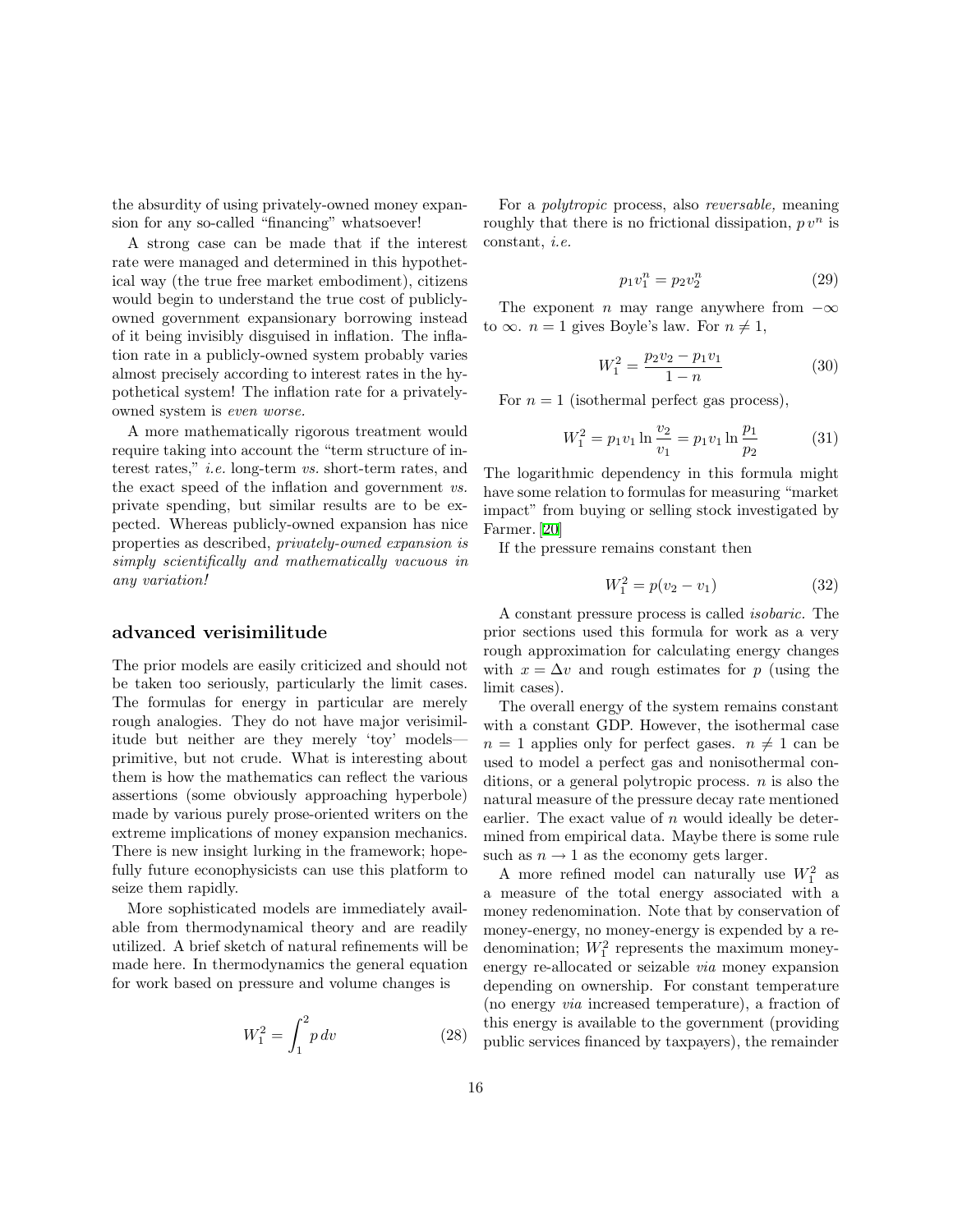is allocated to the private bank. A simple approach would be to set  $x = y + z$  where y is dollars gained by government, and z is dollars gained by private banks.  $z > 0$  would be defined as "unfair."

The above model is somewhat awkward in that the energy calculation splits into two separate formulations depending on  $n = 1$  or  $n \neq 1$ . To escape this, one alternative is a simple variation that uses a parameter  $0 \leq m \leq 1$  to represent the continuum of pressure available at different times during the expansion process. Then

$$
p_m = p_2 + m(p_1 - p_2)
$$
 (33)

So  $p_m = p_1$  for  $m = 1$  and  $p_m = p_2$  for  $m = 0$ . The money-energy associated with  $x$  dollars at different times in the pressure decay process becomes simply  $x \cdot p_m$ . Spenders obtain energy with different efficiencies  $m_1 > m_2 > m_3$  depending at what point and time in the process they spend the money.  $m$  can also be related to the earlier pressure decay curves of eqs. [5.](#page-9-2)

Another improvement in fidelity would break up existing owned assets, say  $v_1 = v_a + v_b + v_c$  where  $v_a$  is assets owned by the government,  $v_b$  by citizens and taxpayers, and  $v_c$  private banks.  $v_c$  could be further split into domestic vs. foreign ownership. The expansion has variable allocation to the government, money holders (interest), and private banks, *i.e.*  $x =$  $x_a + x_b + x_c$ .

The general model would be very careful with the energy analysis. Basically, additional energy outside of overt capital flow is available from either increased temperature (GDP) or currency redenomination. The analysis determines how much of this energy goes into government services, how much goes to money holders via interest or money deflation, and how much goes to private banks.

All of these equations can be easily converted to differential form for extended computational simulations:

$$
p_{t+1} = f_1(p_t)
$$
  

$$
v_{t+1} = f_2(v_t) \quad etc.
$$

#### electronics analogy

"The greatest shortcoming of the human race is our inability to understand the exponential function."

—Albert A. Bartlett, physicist

The science of "mechatronics" has been described as a marriage of electrical and mechanical engineering and computer science. A remarkable correspondence is noted in the field whereby mathematical analysis from one discipline can be mapped onto another. Holbert has compiled a convenient table summarizing these correspondences in [\[33](#page-60-5)], "Interdisciplinary electrical analogies." Electrical, mechanical, hydralic/acoustic, and thermal sciences all have similar laws for the basic physical entities of force, mass, energy, *etc.* This paper adds a new column for economics.

So under this correspondence, one could take a complicated dynamical system from physics requiring analysis by Newton's law. The physical setup or apparatus translates to a system of mathematical equations. But there is a direct correspondence between e.g. an electrical circuit that embodies exactly the same properties and leads to an identical mathematical analysis. The established parallel is intuitive, extraordinary, and somewhat uncanny. For example, mapping mechanical to electrical:

force 
$$
\Leftrightarrow
$$
 current  
velocity  $\Leftrightarrow$  voltage  
friction  $\Leftrightarrow$  resistance  
mass/inertia  $\Leftrightarrow$  capacitance

For economics, the case for the electrical analogy is made in very sophisticated detail in[[2\]](#page-58-3). These correspondences permit a systems analysis and modelling of a vast economic system, reduced to theoretical equations. The electrical or circuit analogy is particularly relevant in the computer age. This all combines to serve as the strong underlying basis for the new science of "blip mechanics" as a new engineering discipline.

In electronics, power is given by  $P = VI$  where P is in watts,  $V$  is voltage in volts, and  $I$  is current in amperes (coulombs of charge per second). The energy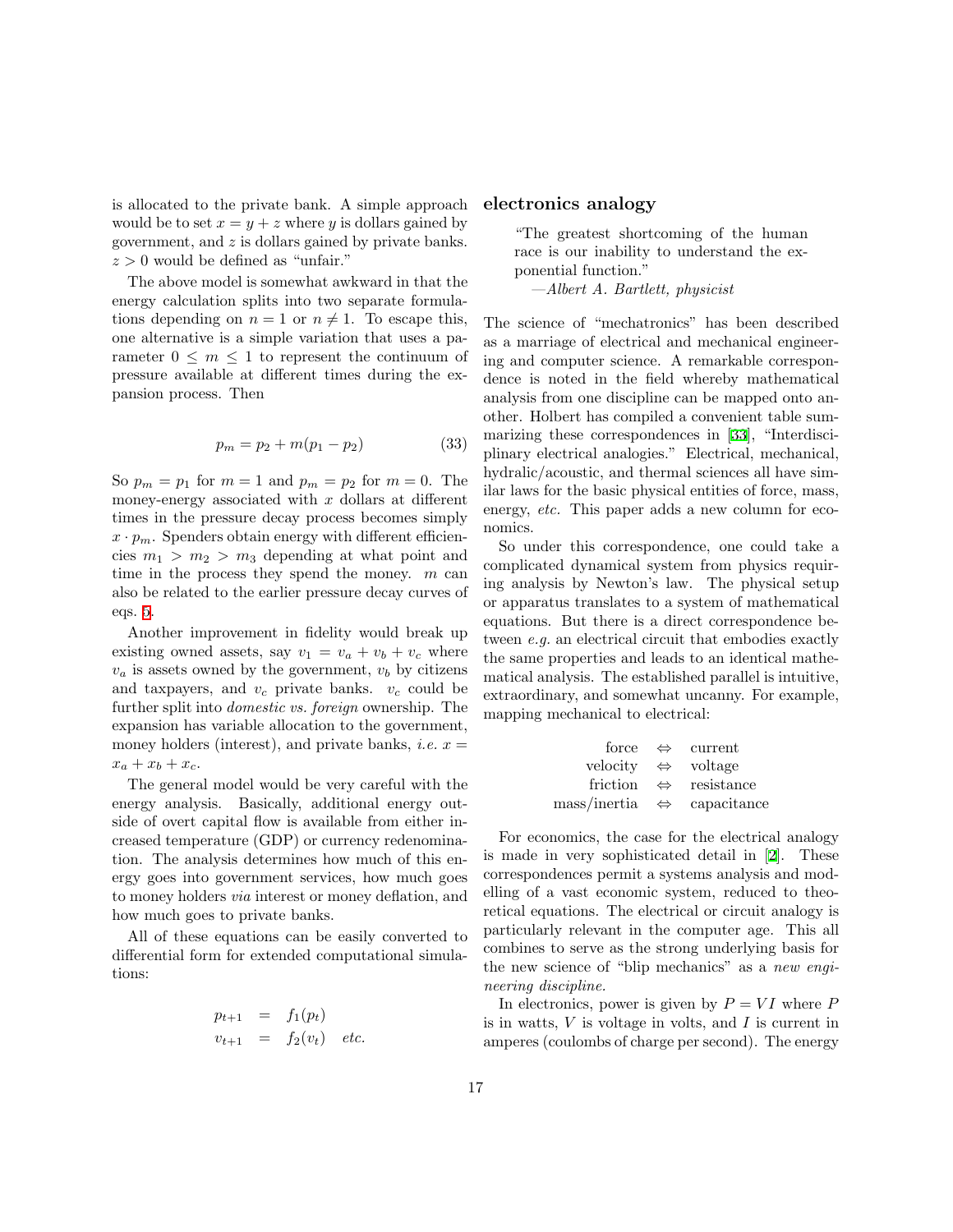is given by the product of power and the timespan,  $VI \cdot \Delta t$ . But for the infinitesmal time period dt, this can be taken as the "instantaneous energy:"

$$
E_{dt} = VI \, dt \tag{34}
$$

Watts are joules per second, so this equation measures joules. From the earlier equations (e.g. perfect gas law eq. [2](#page-6-1)), voltage  $V$  is analogous to pressure p and current times timespan  $I \cdot dt$  to volume. The quantity  $I \cdot dt$  as volume implies that dollars are analogous to coulombs of charge. The system of a perfect gas in equilibrium with an internal energy is therefore analogous to a circuit in equilibrium being fed by a voltage source, e.g. a battery.

A brief example will be considered. In finance, the compound interest formula can be given as a recurrence relation  $A_{t+1} = f(A_t)$ ,

$$
A_{t+1} = \left(1 + \frac{r}{k}\right)^k A_t = A_0 \left(1 + \frac{r}{k}\right)^{kt} \tag{35}
$$

where  $A_t$  is the capital at year t (initial capital  $A_0$ ),  $r$  is the interest rate per year,  $k$  is the number of compounding periods per year. But by an application of l'Hˆopital's rule (from elementary calculus) it can be shown that as  $k \to \infty$ 

$$
\lim_{k \to \infty} A_t = A_0 e^{rt} \tag{36}
$$

This is referred to as the "continuously compounded interest formula," and the longer any compounding is in effect the closer it approaches the formula. It can also be used as an estimate of price inflation given the inflation rate. Or conversely if  $r < 0$  it can measure the depreciation in value due to inflation.

In electronics the standard RC resistor-capacitor circuit has similar exponential dynamics, analyzed in typical introductory references.[[67\]](#page-61-7) This is a circuit with a battery with voltage  $V$ ,  $R$ -ohm resistor, and C-farad capacitor all in simple series. The voltage over the resistor at time  $t$  is given by the formula

$$
V_R = V e^{\frac{-t}{RC}}
$$
 (37)

The formula is giving the "inflation" that occurs in the circuit when  $-1/RC = r$ . The resistor can be thought of as the load. The capacitor accumulates charge over time. The voltage available to the load declines exponentially over time as the capacitor charges. Recall that voltage is analogous to pressure, and prices are inversely proportional to pressure.

Current represents "dollar circulation." The current and therefore instantaneous energy of the circuit falls to zero as the capacitor charges and  $t \to \infty$ . The capacitor represents the mechanism of some entity (either public or private) that removes dollars from circulation in the economy. The asymptotic limit in this model is a circulation deadlock or energy freeze.

So, this circuit gives one possible long-term dynamical solution for the earlier systems with decreasing pressures,  $p_i > p_2 > p_3 > \ldots > p_f$ , approximately according to the recurrence relation (or differential equation) associated with  $k = 1$  and as  $t \to \infty$ 

$$
p_{t+1} \cdot (1+r) = p_t. \tag{38}
$$

This example is simple yet important in how it exemplifies the depiction of inflation dynamics as a closed energy system and analysis via engineering principles. A key property of the science of "blip mechanics," somewhat in conflict with the conventional wisdom of economics, is that inflation is *not* an inexplicable aspect of arbitrary mass psychology. Particularly in a large scale economy, price inflation is a precise, mathematical measure of the macroscopic energy dynamics of a system which adheres to physical laws.

### recursive bite 'em ad infinitum

So, naturalists observe, a flea Has smaller fleas that on him prey; And these have smaller still to bite 'em; And so proceed ad infinitum. —Jonathan Swift

A remarkable paradox emerges in the careful study of the prior mathematics, very much reminiscent of Schröedinger's notorious is-it-alive-or-dead quantum mechanical cat riddle (which many are not aware was phrased mathematically in his original paper). Earlier x was defined as money loaned to the state in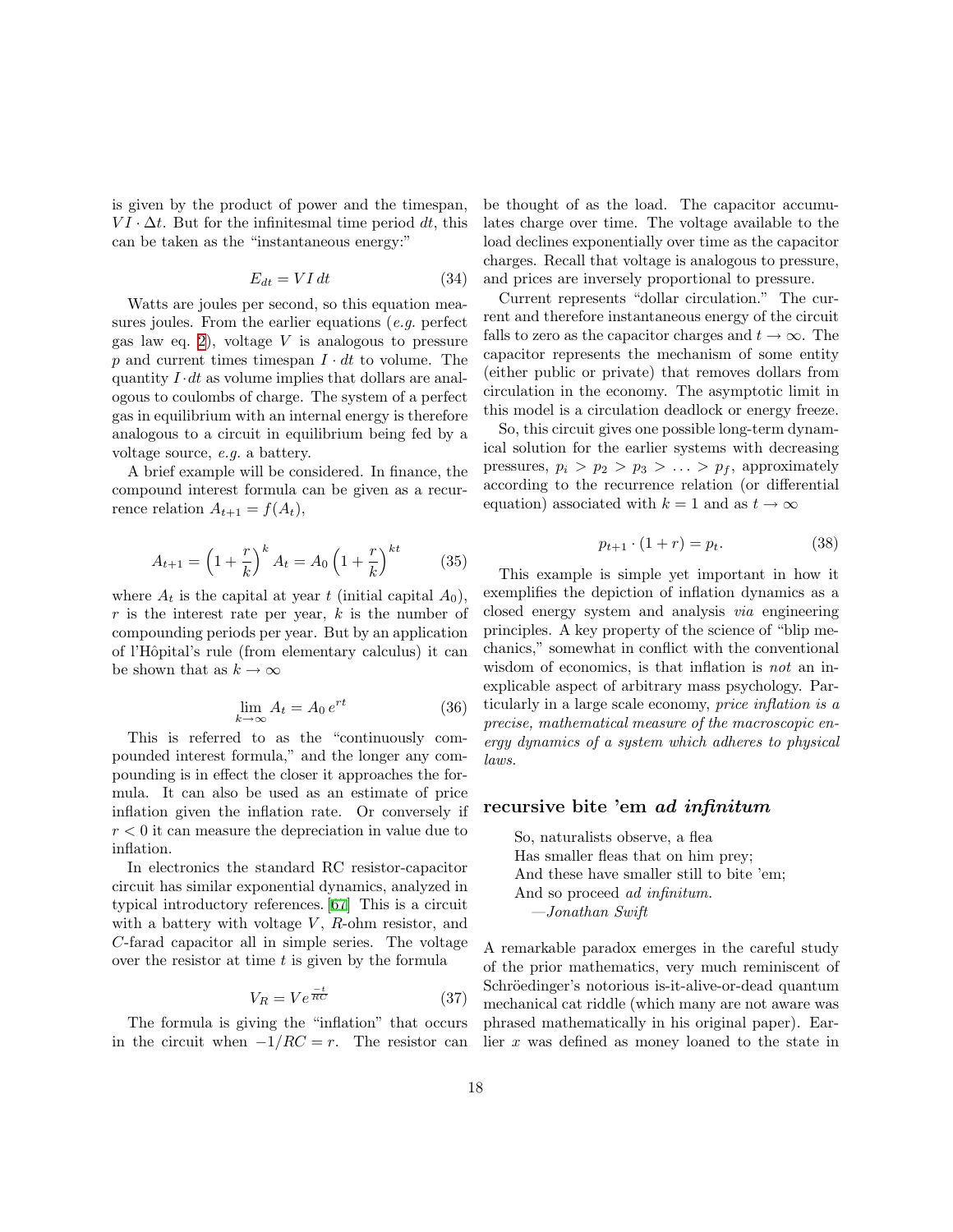excess of straight borrowing, *i.e.* the quantity of expansion borrowing.

Consider that the model can be totally reformulated in a parallel way based on the earlier idea of expansion borrowing as a "double shortfall". Let x simply refer to the budget deficit, the difference between funds spent by the government and total taxes collected. x then represents the amount of funds obtained from straight borrowing, and all the mathematics is identical. Then the "reserve ratio"  $r = p_2/p_1$  then represents the dilution of value in government services provided to taxpayers due to the overhead cost of repaying government borrowing, or, in a sense, the degree that the future has been mortgaged to the present. There seems to be lurking here recursive bite 'em ad infinitum, noted by some other writers,  $e.g.$  [\[2](#page-58-3)].

In fact, to take it to even further extremes, a political libertarian in favor of a minimalist government might take  $x$  to simply refer to all taxes. Then from that perspective the ratio  $r = p_2/p_1$  represents the 'drain' of government on 'productive society'! (Finally, the anarchist argues against the validity of 'productive society'!)

Apparently what the mathematics is really addressing is the general theoretical concept of money spent without consent of money holders via money system mechanics.  $x$  is the embezzlement, and  $r$  is the resulting debasement. The government may not spend funds without consent of taxpayers. Borrowing requires the consent of future taxpayers. Private banks may not spend public funds. There dilution implies the consent of the public.

But if the government does it, why not private banks? The conclusion is that at the core of the problem, banking and government contain two sides of one phenomenon. Both contain by nature some mechanisms, elements, and agendas capable of, and at times applying, money-energy extraction without consent of money holders via concealment within the money system administration *(i.e.* embezzlement). Furthermore, from kindergarten wisdom, "two wrongs do not make a right." So... is it alive, or is it dead? How to stop it? The halting problem.

### 4 commentary: blip corruption

"One does not have to eat an entire apple to know it is rotten." —literary critic

Over centuries, many commentators and authorities have struggled to articulate these ideas using vocabulary that has been itself correspondingly debased! Many of their quotations will be re-examined in this new light over following sections. The process of money expansion is typically called 'creating money' and the pseudo-money pseudo-loaned by the pseudobank is typically referred to as "credit." But also within the literature, dire confusion or obfuscation reigns on the razor-sharp cui bono caveat emptor distinction set out here between publicly-owned vs. privately-owned expansion. As outlined, this intellectual error has potentially catastrophic consequences. The former case can be a legitimate means for collection of government revenue. The latter stands currently as unexposed embezzlement. The manufacturing of abstract credit is a means for real wealth extraction!

Banking authorities make a distinction between deposits and loans in the same way they distinguish between "money" and "credit." In the nonphysical fractional reserve blip-based money system, the distinction is invalid. Creation of credit is equivalent to the creation of money. Whoever has or is given the authority to create credit has the authority to extract wealth from the economy by that same mechanism. Moreover, there is no meaningful distinction between fractional reserve banking and money expansion.

The analogy of counterfeiting looms large as the mathematics reveals. In many ways the only difference between illegal counterfeiting and legal privately-owned money expansion is that gains by the recipient in the latter case are officially sanctioned, not indiscriminate, and limited based on the expansion rate. Therefore, paradoxically, privately-owned money expansion is basically equivalent to 'legalized counterfeiting,' i.e. a surreptitious state-sanctioned plundering of money holder wealth by private bankers! Because it is an intrinsic oxymoron, however, the counterfeiting analogy is awkward and unsatisfactory,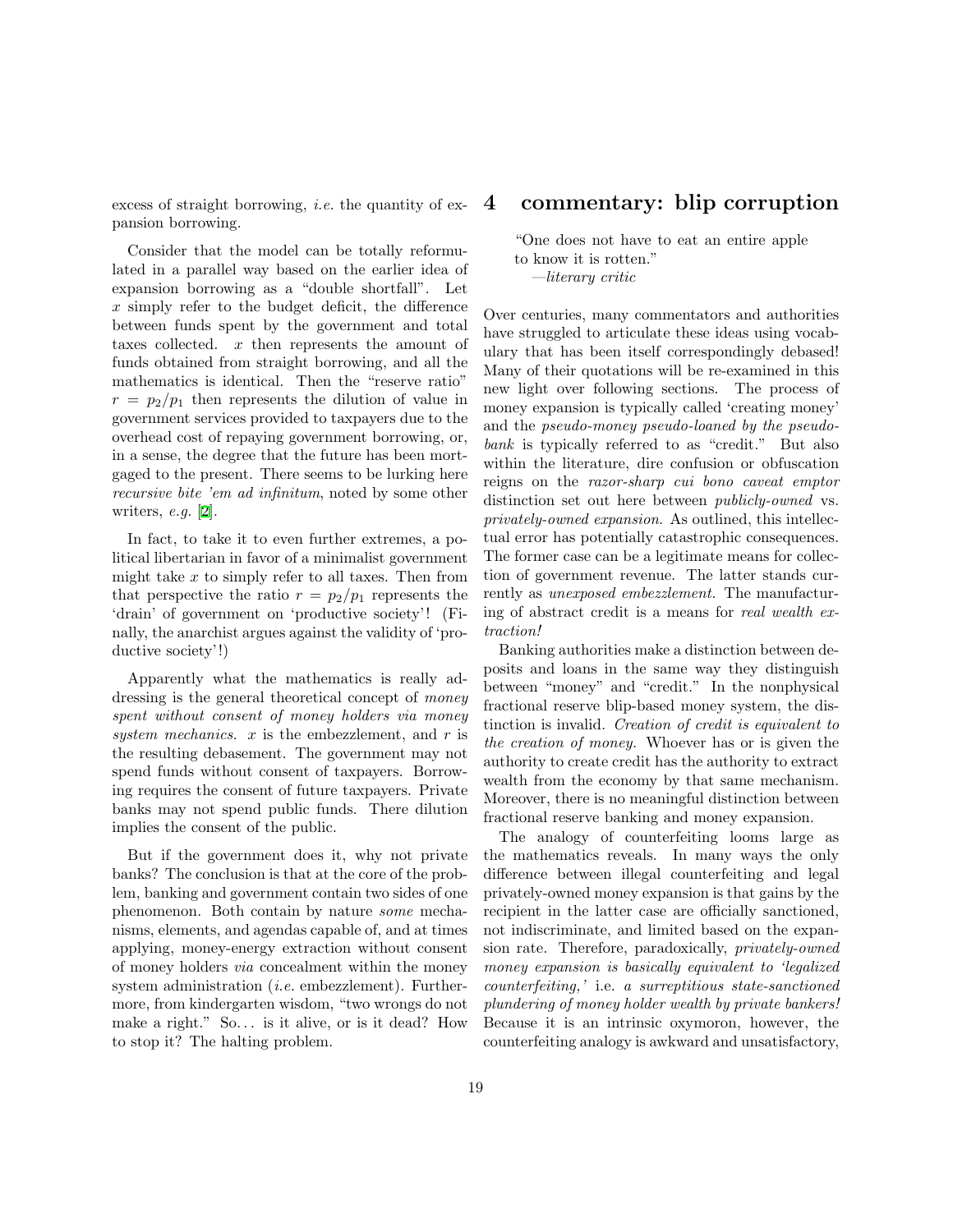and some other metaphor seems necessary.

Perhaps the simplest explanation for this situation is that new shares of the economy are issued, but they are owned by private bankers at the expense of the ownership of all other shareholders (i.e. money holders, taxpayers, citizens). Via mere money manipulation the private bankers own a greater real share of the entire economy (e.g. GDP denominated in dollars).

Hence the term "money stock" takes on new meaning! The tragic absurdity of the situation has reached epic, international, worldwide proportions. All the complex economic theory, terminology, and mathematics could simply be dropped for the following explanation:

The government has delegated its responsibility of ensuring public monetary integrity to private bankers. But the arrangement has devolved and degenerated to negligence and abdication. Those bankers have reneged on the implicit promise of providing monetary integrity. Their system correctly meticulously keeps track of 'blip' ownership and its transfer except, via the delegated ownership and administration of the blipsystem, and under the guise of specious, distorted, and flawed economic science, the bankers can arbitrarily create and own new 'blips'!

What has occurred is an unequivocal *corruption* in the integrity of the money. Money is a representation means for scarcity. Holders utilize it precisely for that property. Any entity that can allocate scarcityunits without exerting economic work by definition has debased the scarcity-units relative to all other holders—the units are not scarce for the embezzler. Somewhere along the line, the promise of integrity has been trashed.

The holders of the scarcity-units determine the definition of economic work. Legitimate government services are included. The government is erected partly to protect scarcity-unit ownership and regulate legal and illegal scarcity-unit transfer.

Privately-owned expansion is equivalent to siphoning or leeching of money-energy with dollar holders "left out in the cold."

### scarcity integrity

"The price of liberty is eternal vigilance." —Thomas Jefferson

"The buck stops here." —Harry S. Truman

The terminology and mathematical vocabulary of the previous sections gives a new framework for discussion of the different types of money. Evidently it's a continuum:

receipt money  $r = 1$ ; the money is fully backed.

- fractional money Fixed  $r < 1$ . The unbacked fraction  $1 - r$  may be either publicly-owned or privately-owned.
- **fiat money** Unfixed  $r < 1$ ; r may arbitrarily fluctuate. Or  $r \to 0$ .

Paper money, in contrast to commodity money, is required and a prerequisite for a fractional money system, although a paper money system is not necessarily either receipt, fractional, or fiat. Paper money represents an abstraction away from directly trading a scarce entity such as precious metals. This divorce simplifies, but does not imply, debasement of its scarcity representation via money expansion actual debasement is tied to administration. Electronic money simply replaces paper with even more convenient 'blips.'

What a *fair* and *sound* money system really requires is *scarcity integrity*. All systems devised so far can be debased. However, debasement is not necessarily an intrinsic property of any of them. Clearly, a fair public money system must at the very minimum be either publicly-owned fractional, where there is legislative control over  $r$ , or fully-backed, in which case ownership of the unbacked fraction is irrelevant (there is no unbacked fraction). Fiat currency is unsound, but not in the sense that it will *inevitably* lead to total loss of value. Loss of value occurs at the discretion of whoever can effectively manipulate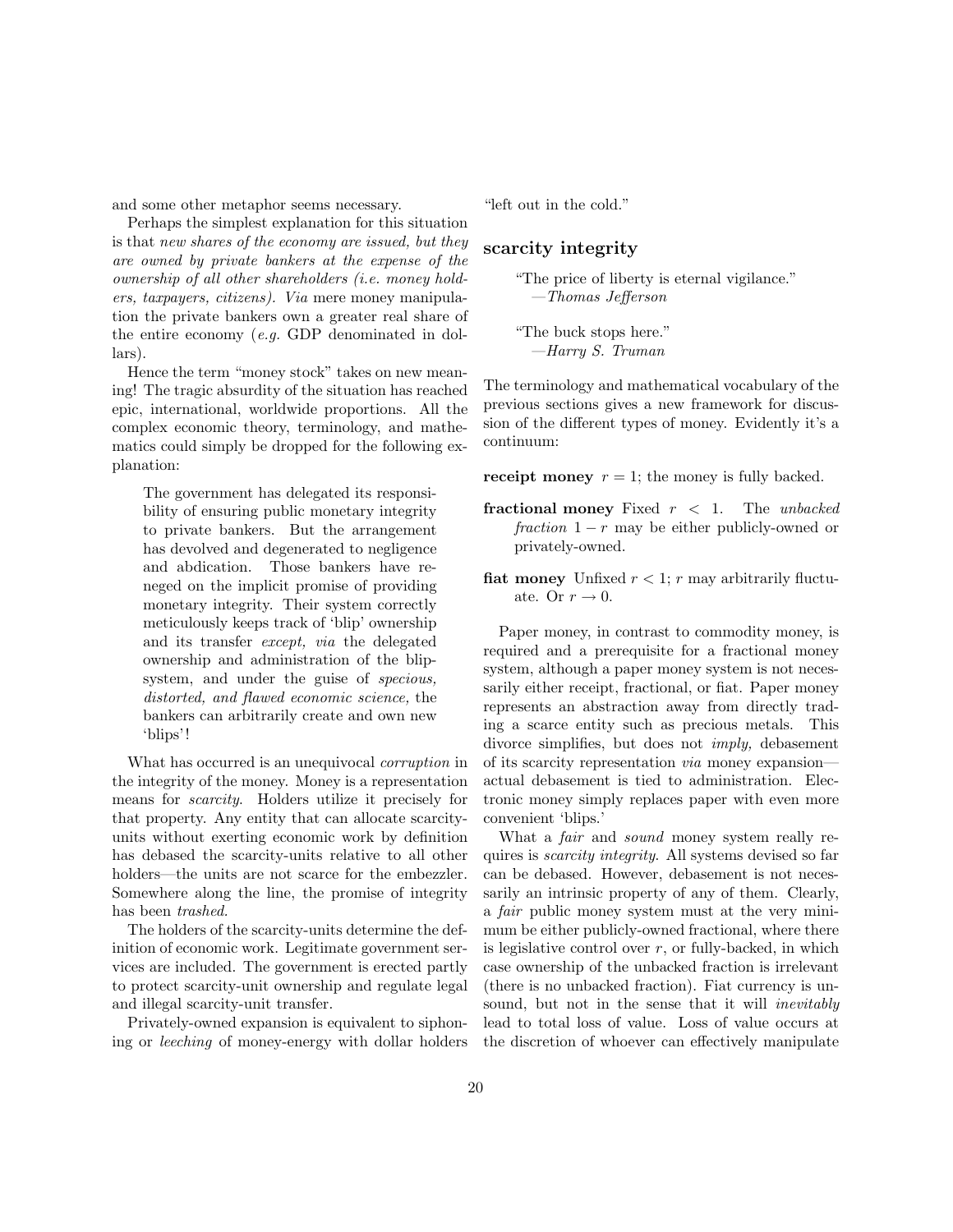r via scarcity-unit creation and ownership unilaterally and clandestinely, concealed from other holders (i.e. without their consent).

As concluded, privately-owned fractional banking is not a fair system because, in short, it facilitates private confiscation of public property, represented by the public money. However, it is not necessarily unsound in the sense that it is unstable or will always collapse. Collapse occurs as  $r \to 0$ . With negligent, malignant, greedy *etc.* administration, money moves through the "backing continuum" from full, to fractional, to fiat. But even private expansion owners would presumably seek to avoid  $r = 0$ . Privatelyowned fractional banking can be quite sound.

Apparently, the unrecognized dichotomy of fairness vs. soundness lies at the heart of much economic theory. One does not necessarily imply the other. It appears another variation on the cui bono caveat emptor error.

[[32\]](#page-60-1) quotes a bulletin of the Federal Reserve Bank of St. Louis:

Modern monetary systems have a fiat base—literally money by decree—with depository institutions, acting as fiduciaries, creating obligations against themselves with the fiat base acting in part as reserves. The decree appears on the currency notes: "This note is legal tender for all debts, public and private." While no individual could refuse to accept such money for debt repayment, exchange contracts could easily be composed to thwart its use in everyday commerce. However, a forceful explanation as to why money is accepted is that the federal government requires it as payment for tax liabilities. Anticipation of the need to clear this debt creates a demand for the pure fiat dollar.

By previous interpretation, "fiat base" might as well be called a "baseless base." What the above amounts to, paraphrased: "wealth is denominated in blips and those blips are legally, arbitrarily manipulated at citizens', taxpayers', and government's expense for invisible confiscation by faceless private bankers." Another booklet entitled Modern Money Mechanics by the Federal Reserve Bank of Chicago states:

In the U.S. neither paper currency nor deposits have value as commodities. Intrinsically, a dollar bill is just a piece of paper. Deposits are merely book entries. Coins do have some intrinsic value as metal, but generally far less than their face amount.

What, then, makes these instruments checks, paper money, and coins—acceptable at face value in payment of all debts and for other monetary uses? Mainly, it is the confidence people have that they will be able to exchange such money for other financial assets and real goods and services whenever they choose to do so. This partly is a matter of law; currency has been designated "legal tender" by the government—that is, it must be accepted.

This reflects the perception of conventional wisdom that money is backed by 'confidence' or 'faith.' In reality the expectations over exchanging money for assets, goods and services are arguably a secondary phenomenon. The confidence refers to the general money holder's expectation of an implicit promise that blips will not be arbitrarily allocated—which has been exposed here and elsewhere as a monolithic fraud and sham. [\[32](#page-60-1)]

### faith in blips

"One thing to realize about our fractional reserve banking system is that, like a child's game of musical chairs, as long as the music is playing, there are no losers." —Andrew Gause [[27\]](#page-59-7)

Many understandably fail to regard "faith in blips" as something to be taken very seriously. The reduction of money to a total electronic abstraction and its consequences has been called "the death of money" by Kurtzman.[[39\]](#page-60-6) But merely denominating scarcity-units in terms of blips does not mean that those scarcity-units are meaningless or that they will be arbitrarily manipulated! Blips have a total reality.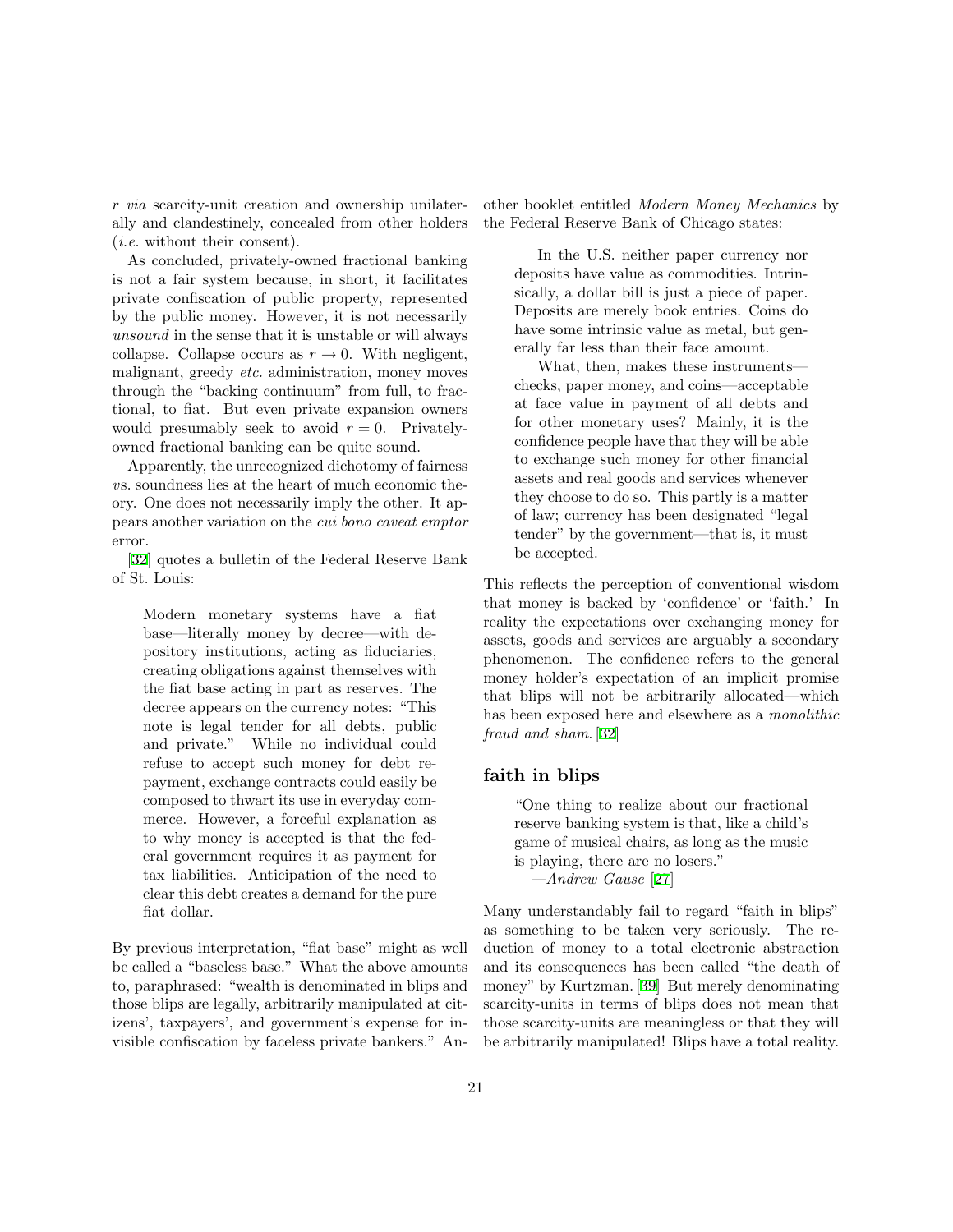Blips take the physical form of the vast accounting apparatus used to record, manage, and track them. Blip value is the mathematical property of energy derivable from the science of blip mechanics and not a mere psychological phenomenon. Blips are exactly as real as the entire economy.

If wealth-owners wish to preserve their own assets against blind robbery, then they must understand the basic engineering principles of sound blip-systems and ensure their blip-system has the absolute highest degree of integrity achievable and is free of corruption—it is the imperative of citizens, taxpayers, and money holders to actively create one, and not passively accept any shoddy or boobytrapped system foisted on them (bootytrapped?). They must be hypervigilant for the slightest signs of 'leakage.' Bugs in blip algorithms or implementations have the most catastrophic consequences imaginable—blip loss.

Evidently from history this task is in many ways far more difficult than erecting a government herculean, sisyphean, gordian, and pandoran (massive, futilely repetitive, intractable, and insidious). It seems both government and banking are defective legacy systems and their functions need to be rewritten and consolodated into a new blip-system!

The following statements were made during hearings of the House Committee on Banking and Currency, September 30, 1941.[[32\]](#page-60-1) Members of the Federal Reserve Board call themselves 'Governors.' Eccles was Chairman of the Federal Reserve Board at the time.

Congressman Patman: "How did you get the money to buy those two billion dollars worth of Government securities in 1933?"

Governor Eccles: "We created it."

- Patman: "Out of what?"
- Eccles: "Out of the right to issue credit money."
- Patman: "And there is nothing behind it, is there, except our Government's credit?"
- Eccles: "That is what our money system is. If there were no debts in our money system, there wouldn't be any money."

Paraphrased, in a way that neither Eccles nor Patman would have understood at the time: after nationwide economic dislocations that eventually escalated into a national congressional inquiry, almost certainly ensuing as direct consequences of the corrupt blipsystem, Patman is asking Eccles if the blip-system has integrity. Eccles replies that no, the blip-system has no integrity, but that it is running smoothly and exactly how it was designed to operate. New blips can be and were created arbitrarily and ownership assigned to the private bank, and subsequently loaned to the government. The state is required to repay those blips.

The debt is the blip-debt owed to the private Federal Reserve bank by the U.S. government, i.e. citizens, taxpayers, and money holders. Eccles has succinctly explained the process whereby all money is ultimately based on blip-debt—to private bankers. As Senator Barry Goldwater stated:

Most Americans have no real understanding of the operation of the international money lenders. The accounts of the Federal Reserve System have never been audited. It operates outside the control of Congress and manipulates the credit of the United States.

Translation: the entire U.S. economy is denominated in blips, the debasement of which its government has zero control over. By the design architecture, dictated by first-class users, the blip system is simply not accountable to second-class users. The world's "last remaining superpower," with the largest stockpile of nuclear weapons, and the correspondingly most gargantuan and highest security military-industrial complex of all nations worldwide, has outsourced its blip management! The blips stop somewhere else.

### gold & Greenspan

"In truth, the gold standard is already a barbarous relic." —John Maynard Keynes

Complex treatises on gold as a money standard have been written and its role in finance will only be briefly regarded here for completeness. For a representative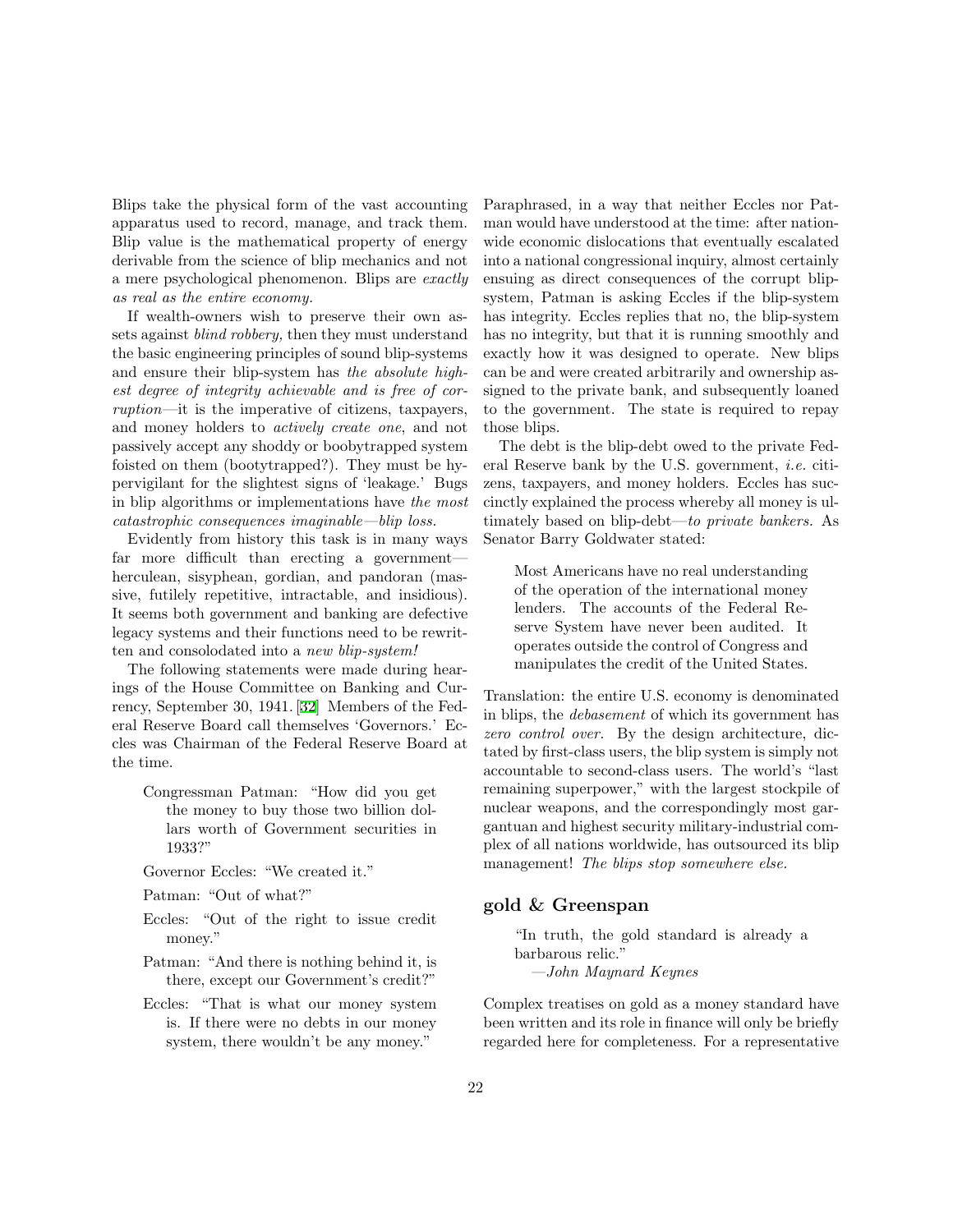view on its role, an excerpt from an unreknowned article by current Federal Reserve chairman Alan Greenspan is highly useful. The article (or the following quote from it) circulates among money reformists and gold money advocates. Entitled "Gold and Economic Freedom," it was published in 1967 in the book Capitalism, the Unknown Ideal edited by Ayn Rand: [[30\]](#page-60-7)

The abandonment of the gold standard made it possible for the welfare statists to use the banking system as a means to an unlimited expansion of credit. . . .

The law of supply and demand is not to be conned. As the supply of money (of claims) increases relative to the supply of tangible assets in the economy, prices must eventually rise. Thus the earnings saved by the productive members of society lose value in terms of goods. When the economy's books are finally balanced, one finds that this loss in value represents the goods purchased by the government for welfare or other purposes. . . .

In the absence of the gold standard, there is no way to protect savings from confiscation through inflation. There is no safe store of value. If there were, the government would have to make its holding illegal, as was done in the case of gold. ... The financial policy of the welfare state requires that there be no way for the owners of wealth to protect themselves.

This is the shabby secret of the welfare statists' tirades against gold. Deficit spending is simply a scheme for the "hidden" confiscation of wealth. Gold stands in the way of this insidious process. It stands as a protector of property rights.

More on young Greenspan's brush with Rand's philosophy of Objectivism can be found in Bradford's article, "Alan Greenspan: Deep Cover for Capitalism?" [\[10](#page-59-11)] Or, the Randian libertarianism view of money finds expression in her novel Atlas Shrugged [[52\]](#page-61-0) in which a secluded utopian society is founded based on a gold coin money system.

Greenspan's article is very astute and incisive, such as in how it focuses on the issue of consent by money holders, but it contains the same classic *cui bono* caveat emptor error. Greenspan assumes the "welfare state" is the recipient of the revenue accruing from money expansion. The article also tends to mix up the fairness vs. soundness issue.

By the previous section, scarcity integrity is the true goal of a fair and sound monetary system. Greenspan's argument phrased in this terminology is that a gold standard implies scarcity integrity. Yet in the same article he describes privately-owned money expansion based on fractional reserves, backed by a gold standard, as an accepted, conventional, and legitimate banking practice. But in that case there is not necessarily a way for wealth-holders to protect themselves from confiscation via dilution either, except, traditionally, government regulation! Alas, another case of recursive bite 'em ad infinitum, which gold does not inevitably halt.

Greenspan does make the excellent point that in a free market of private fractional reserve banks,  $r$  will at least be subject to competitive pressures based on best interest rates offered. Unfortunately, there is nothing intrinsic about gold that ensures that bankers will not debase a receipt system historically, oftentimes governments (taxpayers) have had to refund losses to depositors due to collapses from poor or greedy management. (A minor case could be made that gold coins circulating in the economy would serve as a check on private expansion.)

Gold money advocates, oftentimes a motley crew, have recently gained some traction by starting new currency systems administered over the internet, as profiled recently in an entertaining account by Dibbell in Wired magazine entitled "In gold we trust: from gun-wielding libertarians to radical Muslims, an unlikely global cabal is plotting financial revolution."[[16\]](#page-59-12) But they seem to not directly confront the real key issue of how money holders ensure or are guaranteed it is fully backed and not fractional.

Within money reform circles there is much lack of careful distinction over the difference between the medium itself and the administration system, *i.e.* what mechanisms ensure scarcity integrity. Maybe they adhere to the unconscious equation that "the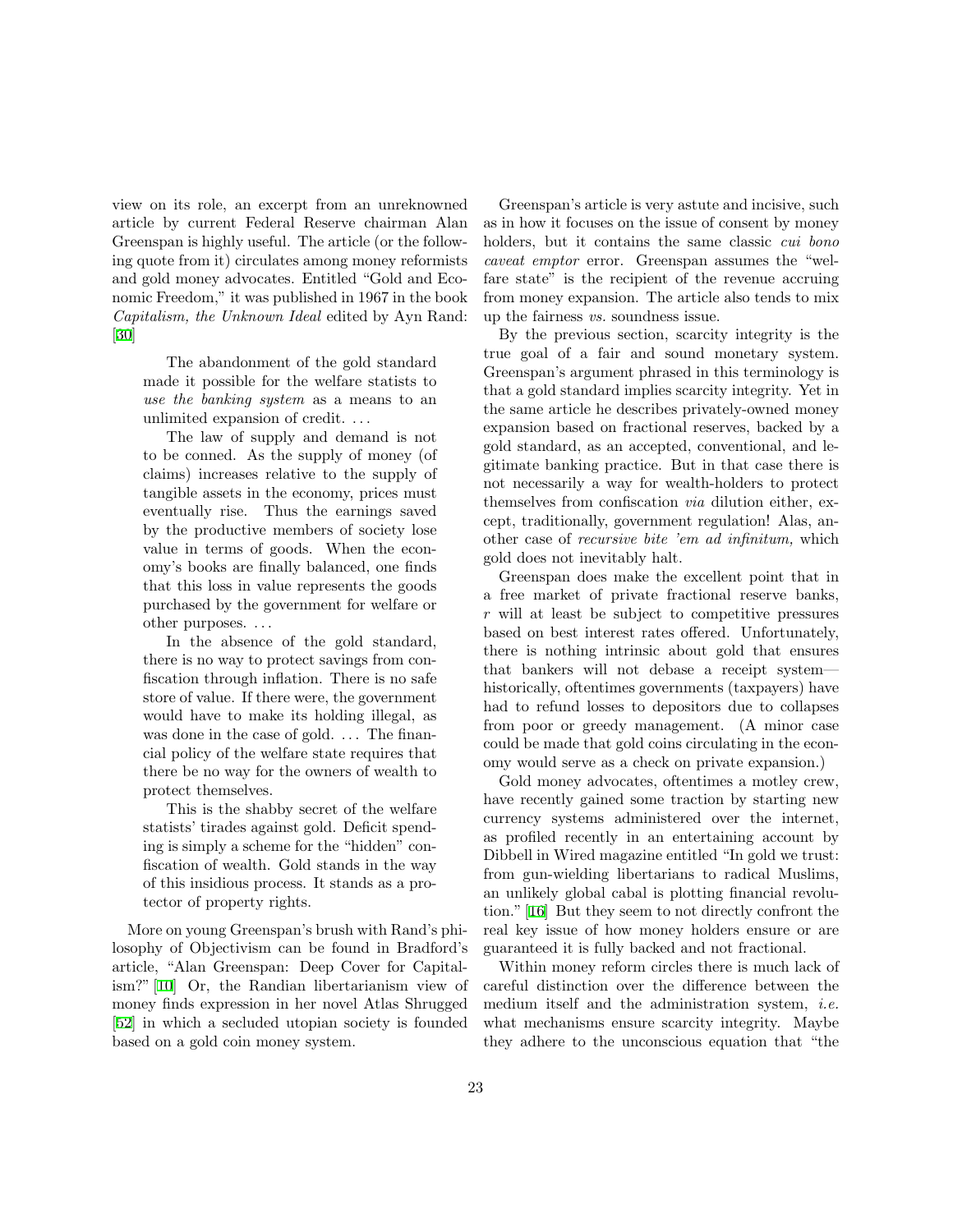purity of the gold is equal to the purity of the bank." But the former is physical and the latter is more abstract, and scarcity integrity is exactly the chasm separating the two.

Gold or other precious metals certainly seem an excellent base for a fully-backed currency with scarcity integrity. What might ensure scarcity integrity is not so much gold backing but regular, independent audits that certify full backing. A later section, "21st century blip-system," will make proposals on alternative systems based on these observations.

Gold advocates may disagree with the conclusion already reached above that 'blips' alone are a possible and viable basis for a sound and fair monetary system with scarcity integrity. The case will be made that a blip-system may actually maximize scarcity integrity in crucial ways that a physically-backed system cannot, by simplifying the process of auditing.

# 5 blips vs. nations

"Let me issue and control a nation's money and I care not who makes its laws." —Mayer Amschel Rothschild

"A private central bank issuing the public currency is a greater menace to the liberties of the people than a standing army." —Thomas Jefferson

The striking dichotomies and convoluted gyrations that arise between political and economic power were in full force at the founding of the U.S. and have persisted strongly throughout its history. Griffin [[32\]](#page-60-1) documents very thoroughly the numerous upheavals and crises that centered around the banking system. The entire U.S. government revolution, with the motto "no taxation without representation!" was based on defiance of the existing dual *economic* and political order. The modern equivalent might as well be framed as, "no allocation without representation!" (Re, recursive bite 'em ad infinitum!) The debate is very much reflected or even epitomized in the archetypical schism between Hamilton and Jefferson and excellently analyzed in Gordon's work. [\[28\]](#page-59-13)

In the year before the Constitutional convention, egalitarian populist Thomas Paine wrote that he was strongly opposed to fiat money, which he called counterfeiting by the state. He specifically abhorred legal tender laws which force people to accept it, saying "the punishment of a member [of the convention] who should move for such a law ought to be death."

The provision allowing "emitting bills of credit" contained in the prior articles of the confederacy (used as a draft for the new constitution), proven historically disastrous, was struck down by an overwhelming margin. Voicing the sentiment of the majority of deligates, Hamilton said, "To emit an unfunded paper as the sign of value ought not to continue a formal part of the Constitution, nor ever hereafter to be employed; being, in its nature, repugnant with abuses and liable to be made the engine of imposition and fraud." But his views were complex; he had also stated:

A national debt, if it is not excessive, will be to us a national blessing. It will be a powerful cement to our nation. It will also create a necessity for keeping up taxation to a degree which, without being oppressive, will be a spur to industry.

During the many political trials-by-fire of the fledgling nation, Jefferson shrilly sounded the alarm bell many times:

If the American people ever allow private banks to control the issue of their currency, first by inflation and then by deflation, the banks and the corporations that will grow up around them will deprive the people of all property until their children wake up homeless on the continent their Fathers conquered.

In 1814 Jefferson retired to Monticello and bitterly resigned himself to defeat on the issue of the nation's currency. In a letter to John Adams he wrote:

I have ever been the enemy of banks; not of those discounting for cash, but of those foisting their own paper into circulation,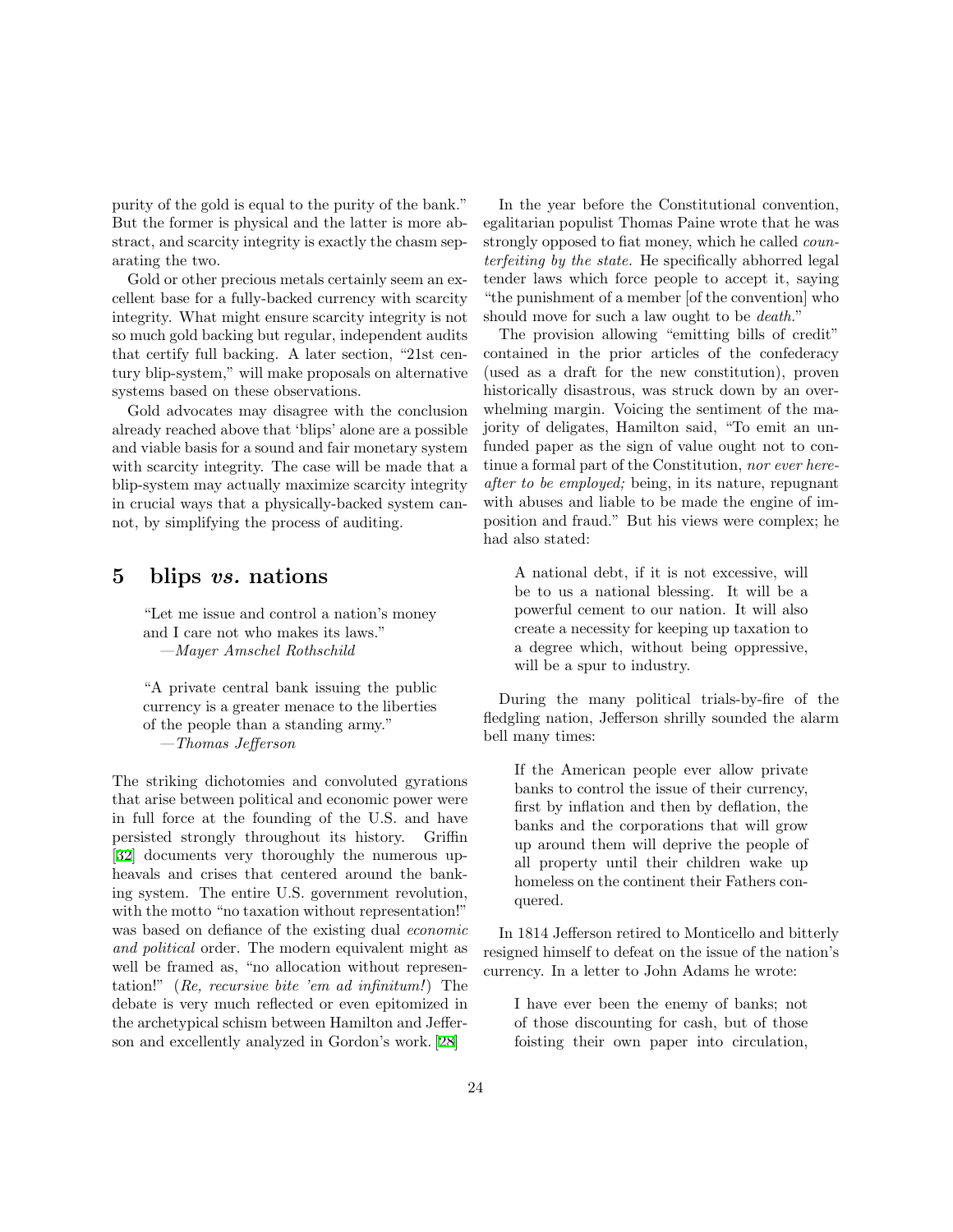and thus banishing our cash. My zeal against those institutions was so warm and open at the establishment of the bank of the U.S. that I was derided as a Maniac by the tribe of bank-mongers, who were seeking to filch from the public their swindling and barren gains. . . . Shall we build an altar to the old paper money of the revolution, which ruined individuals but saved the republic, and burn on that all the bank charters present and future, and their notes with them? For these are to ruin both republic and individuals. This cannot be done. The Mania is too strong. It has seized by its delusions and corruptions all the members of our governments, general, special, and individual.

In the phrase contrasting "discounting for cash" vs. "foisting paper into circulation, thus banishing cash," Jefferson was making the distinction between a legitimate bank seigniorage fee (known to the depositor) and fractional reserve banking. The remainder captures firsthand the 'maniacal and delusional corruption' of 'filching and swindling bank-mongers' Jefferson faced, who'd witnessed the entire revolutionary war. Ironically, Jefferson died leaving his mansion estate Monticello deeply in debt!

President Andrew Jackson successfully managed to extricate the government from the clutches of a private banking system run by Biddle during his term in a vicious battle, even after a monumental confrontation with Congress and the Supreme Court, once shouting at a group of bank supporters in a fit of rage, "You are a den of vipers and thieves! I will route you out!" Jackson declared that the second bank of the U.S. was a quarter owned by foreign investors who reaped its profits via the era's equivalent of privately-owned money expansion.

### blips vs. civilization

Josiah Stamp, a president of the Bank of England, once spoke candidly during an informal talk to about 150 history, economic, and social science professors in the late 1920's at the University of Texas:[[27\]](#page-59-7)

Banking was conceived in iniquity and born in sin. The bankers own the world. Take it away from them, but leave them the power to create money and control over that money, and they will create that money right back again. Take this power away from bankers and all great fortunes will disappear, and they ought to disappear, for this then would be a happier, better world to live in. My sons should not object; they are well educated and should be willing to take their place in the business world. But if you want to continue to be slaves to the banker and pay the cost of your own enslavement, then let the bankers continue to create money and control credit. However, as long as government will legalize such things, a man is foolish not to be a banker.

This is a remarkably modern view relative to the ideas espoused in this paper. Stamp has captured the idea of worldwide enslavement via the money system and contrasted it with the productive activities of business.

The following quote circulates in money reform literature and is attributed to the Rothschild brothers.

The few who can understand the system [of fractional reserve banking] will be so interested in its profits, or so dependent on its favors, that there will be no opposition from that class, while on the other hand, the great body of the people mentally incapable of comprehending the tremendous advantage that capital derives from the system, will bear its burdens without complaint, and perhaps without even suspecting that the system is inimical to their interests.

Here the Rothschilds refer to the parasitical moneyenergy extracting 'class' on one hand and how it is woven together, and the careful balance with an uneducated public that supports the system on the other hand. All the words "tremendous advantage," "burden," and "inimical" are arguably understated or misleading. Also note that they suggest only that "perhaps" no suspicion will be aroused, implying the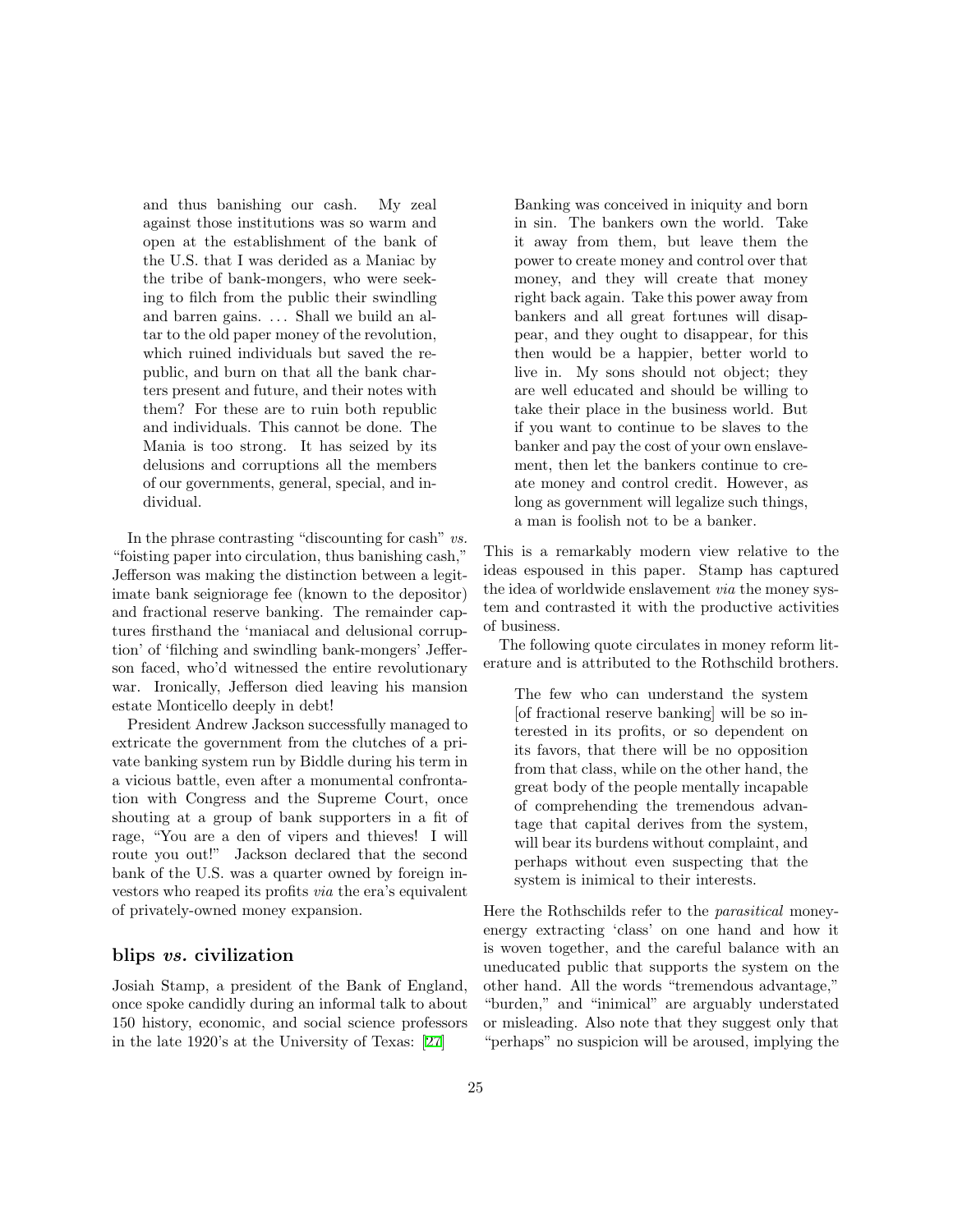system may still be workable if suspicion is aroused but it never comes to anything (e.g. the conversation quoted above between Patman and Eccles in 1941).

Robert H. Hemphill, Credit Manager of Federal Reserve Bank, Atlanta, Georgia stated: [\[32](#page-60-1)]

This is a staggering thought. We are completely dependent on the Commercial Banks. Someone has to borrow every dollar we have in circulation, cash or credit. If the Banks create ample synthetic money, we are prosperous; if not, we starve. We are, absolutely, without a permanent money system. When one gets a complete grasp of the picture, the tragic absurdity of our hopeless position is almost incredible, but there it is. It is the most important subject intelligent persons can investigate and reflect upon. It is so important that our present civilization may collapse, unless it becomes widely understood, and the defects remedied very soon.

Ergo, blips vs. civilization, humanity, the world, atoms! Hemphill is correct in the account except his insistence that the system may collapse, a claim by many other writers. Assuming the parasite is not suicidal, the system would be carefuly maintained and kept as stable as possible—no "killing the goose that lays golden eggs." Also, from the point of view of the parasite, the system has no defects, it is functioning as required. He also fails emphasize the mere borrowing of dollars is not so sinister as much as the obligatory repayment to the Commercial Banks.

So some basic themes emerge from all accounts. In the real world of atoms, blip mechanics involves various key dynamics:

- religion *vs.* science The public and its elected officials may simply have blind faith in the scarcity integrity of the blip-system, both in theoretical and physical terms, or they may actually directly at least verify that it runs correctly, according to intent, and is free of corruption.
- slavery *vs.* freedom Blips measure scarcity-units which are also equivalent to time and labor by

citizens, taxpayers, and moneyholders by their voluntary consent. "Blip-masters" (controllers of the blips) can gain indentured servants slaves.

- parasitism vs. productivity If a parasite can defeat defense mechanisms, infiltrate, and seize effective control of the blip-system, it can leech real money-energy via abstract blip manipulation. But it must be done while evading detection of the host, either physical or theoretical.
- warfare vs. prosperity Jefferson direly warned that, in his opinion, in-the-flesh "standing armies" lined up against the country's borders were less deadly than blip-system parasite infection. By earlier analogies, counterfeiting is an almost unbelievably effective tool of invisible warfare via seizure of assets and control (of e.g. slaves or especially political machinery).

# 6 the religion of capitalism

". . . the free-market faith stands on the verge of becoming a national cult."  $-T.C.$  Frank [\[24](#page-59-14)]

"But my second response, horror, had to do with seeing, writ large as only a confab of True Believers can do, technolibertarianism."

—Paulina Borsook [[7\]](#page-59-5)

Capitalism as a religion may seem a dubious metaphor to many, but the symptomology is present, identifiable, and unmistakable in modern culture. Critiques of capitalist ideology as verging on religion can be found in e.g. "The folklore of capitalism"[[24](#page-59-14)] or the chapter "Bionomics in your Daily Life" in Borsook's book, Cyberselfish [\[7](#page-59-5)]. Any critique quickly faces the "fish in the water problem." Capitalism engulfs and encircles humanity's modern intellectual environment in the same way water surrounds fish, presumably those of which (as the analogy goes) who've never experienced "fresh air" are incapable of comprehending the concept.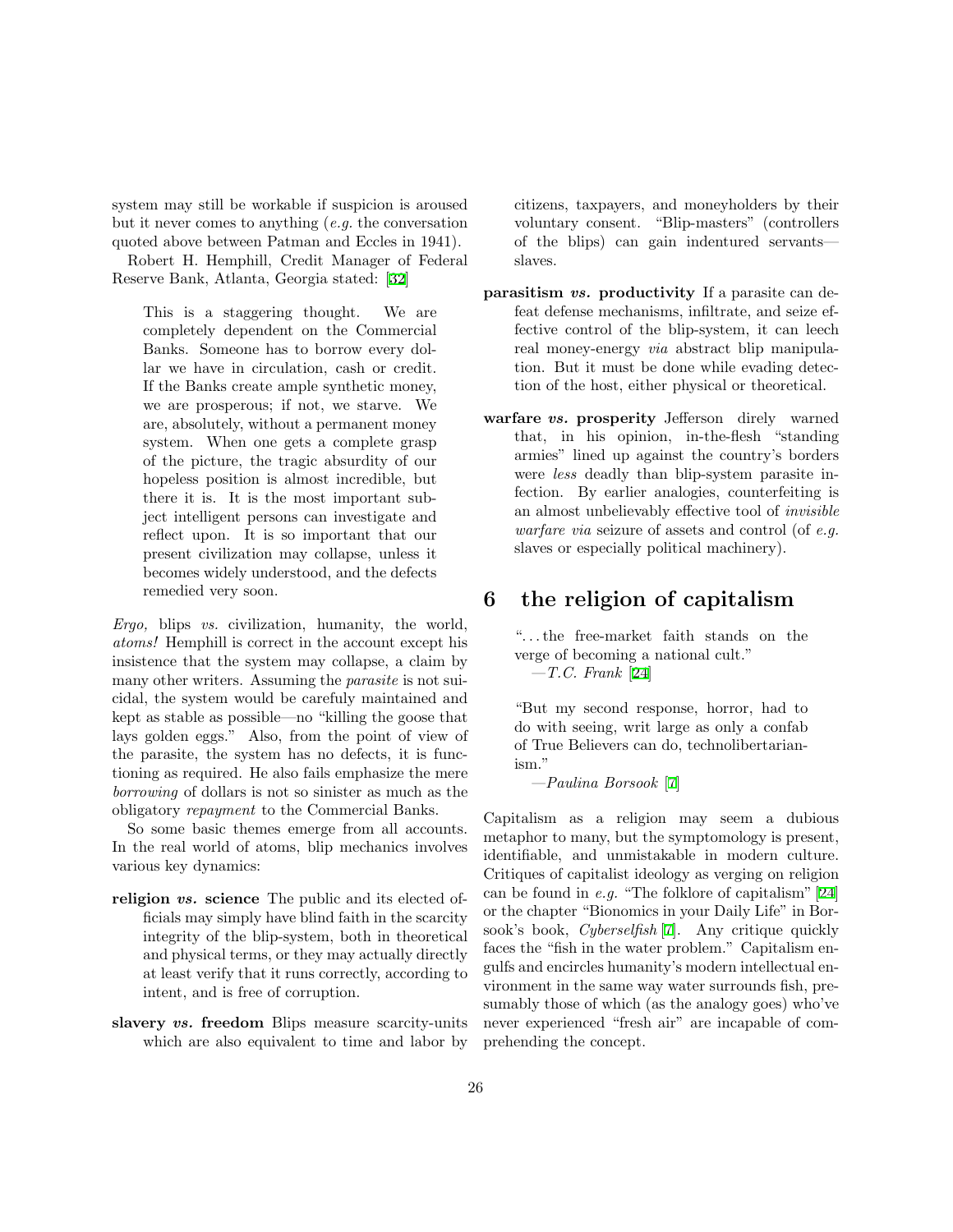The same people that would scoff at the idea of capitalism as a religion might also scoff at the idea of lack of true scarcity integrity in the U.S. blip-system. Yet their confidence is a matter of faith. Among the public, nobody has firsthand knowledge of how the system operates or what super-secure safeguards are present to ensure lack of corruption. Re: Patman vs. Eccles, the interal dynamics of the Federal Reserve are shrouded in secrecy even from Congress—hence, books on the Federal Reserve with titles like Secrets of the Temple by Greider[[31\]](#page-60-8), Secrets of the Federal Reserve by Mullins [\[49](#page-60-9)], The Secret World of Money [[27\]](#page-59-7), The Occult Technology of Power [[1\]](#page-58-4), or Creature from Jekyll Island by Griffin[[32\]](#page-60-1).

It's all reminiscent of the now-urban-legend of Fort Knox that supposedly once stored all the nation's gold reserves. As stated by Barry Goldwater in the earlier quote, the Federal Reserve has never been independently audited. This may not seem so disturbing—after all, many companies are never audited by outside agencies either. Except, when one considers that if new blips are arbitrarily created in the electronic transaction system of the Federal Reserve (known as FedWire), no outside detection is possible whatsoever because there is no outside system that verifies (or even *can* verify) the *total quan*tity of FedWire deposits!

As outlined, as is commonly mistakenly supposed, the religious aspects of capitalism are not related to the abstraction of blips, because a nonphysical blipsystem is a totally workable foundation for a secure banking system. What involves faith is the assumption that it is administered without any kind of manipulation, or that the only kind of manipulation is that in which the government uses the extra revenue for the same purposes as taxation, i.e. public services.

Another related faith is that government representatives will ensure it has scarcity integrity; but as with the Patman-Eccles exchange, that accountability approaches a fantasy. The banking "priesthood" uses the catchword credit as a euphemism for routine and unrestrained blip creation—the exact opposite of scarcity integrity! Not coincidentally the rational justification for economic scripture is not available, nor questioning permitted, to "laymen."

If capitalism is a religion, then any suspicion regarding the system's integrity, particularly that focusing on the specific mechanisms of its actual physical embodiment (such as money expansion, central banks, or fractional reserve banking) may all be regarded as sacrilege, heresy, blasphemy, or a conspiracy theory. Definitely the idea of privately-owned money expansion gains veers into this territory. Similarly, by one account, ex-chief economist of the World Bank Joseph Stiglitz was "excommunicated [fired] purely for expressing mild dissent from globalisation World Bank-style. . . Stiglitz cannot simply be dismissed as a conspiracy nutter."[[51\]](#page-61-8) Apparently Stiglitz no longer qualified as the chief proseletyzer.

Capitalism as a religion finds a major expression in the works of Ayn Rand such as Atlas Shrugged [\[52](#page-61-0)] published in 1957, one decade prior to the essay by Greenspan[[30\]](#page-60-7) quoted previously. Rand's philosophy of "Objectivism" overlaps with libertarianism especially in regards to money. The idea of government bureacrats as inherently a parasitical force on the productive members of society is an intense theme of her book. Unfortunately this falls into the cui bono caveat emptor trap. There is nothing inevitable about embezzlement ending with government, and the assumption possibly dangerously diverts attention. Government bureacrats could be unwitting or witting pawns in a more "insidious process" (to borrow her early disciple Greenspan's own phrase). As the saying goes, follow the money.

### church dogma

"Religion is the opiate of the masses." —Karl Marx

"Don't worry, be happy!" —Bobby McFerrin

If capitalism were a religion, one would expect unusual, mystical, intricate symbology, such as that which adorns a dollar bill. Or, elaborate worship ceremonies, such as a master priest routinely appearing before Congress to utter mysterious proclamations, such that a mere single phrase like "irrational exuberance" could throw worldwide markets into gyrating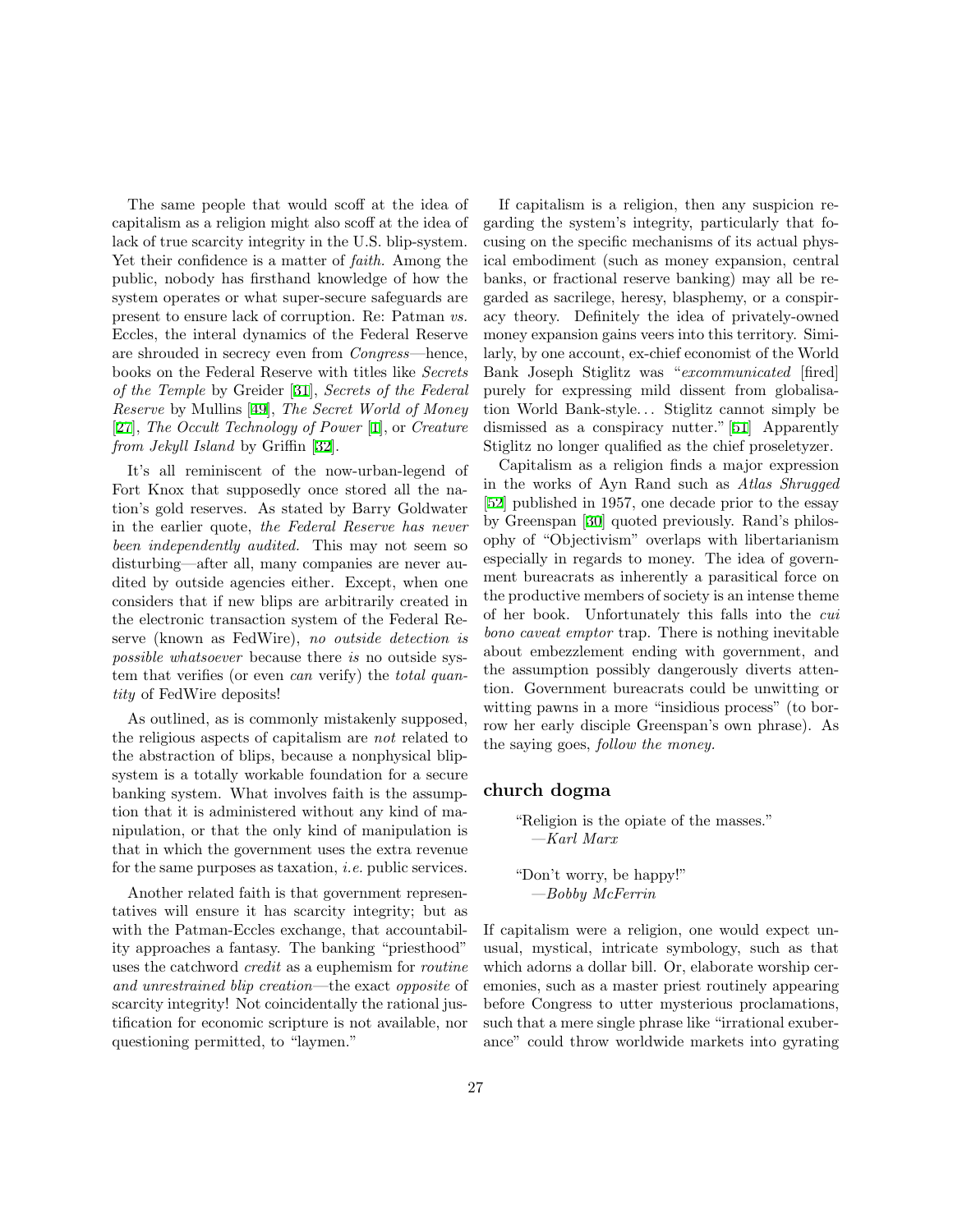repercussions. The adjustment of key economic parameters with worldwide-rippling consequences such as interest rates or money expansion would seem to have all the same scientific precision and consistency as interpretation of slaughtered animal entrails.

Martin Luther sparked the protestant reformation of the Catholic church in Europe by nailing his 95 theses to a church door in 1517. He chiefly protested the sale of "indulgences" by the church, via which he asserted the church authorities were misleading the public into believing they could buy forgiveness for their sins—that they were in fact worthless relative to that purpose. Historically, the indulgences were sold as a financing mechanism for additions and embellishments to the elaborately expensive and ornate Church cathedrals! Replace "indulgences" with "blips" and the modern worldwide religion begins to emerge. Are money holders being "sold" worthless blips by the central banking or fractional reserve banking systems? Caveat emptor ad nauseam.

Another phenomenon of capitalism as a religion takes place in teeming business pep rallies, of which all companies Microsoft has probably most perfected via Steve Ballmer's revivalist-preacher showmanship. Tens of thousands of employees regularly file into a stadium for a show resembling a religious celebration turned "mass" hypnotism.

In a speech at Carnegie-Mellon University on April 10, 1980, candidate George Bush attacked incumbent Ronald Reagan for "a voodoo economic policy" comparable to something concocted by a "Governor Moonbeam," a deadly-resonant epithet that ringed through public debate and launched two decades of editorial derisions about "voodoo economics" that continue to the present day.

There may be some hope that the new science of econophysics, in its bare and fragile infancy, may nevertheless be able to hold up some candlelight in the darkness of "the dismal science." What aspects of it are really senseless superstition now masquerading as science?

In a religion, various terms have special meaning that may drift from reality via reiterated, increasingly disconnected dogma, such as:

money supply Expansion is called "increasing the

money supply" in the mainstream media. But this is specious and misleading lacking information on to whom specifically the money is supplied. The terminology is far more accurately called dilution (totally analogous to secondary stock offerings) or "debasing the currency." It's a secondary money stock offering backed by the entire country's assets (underwritten and paid for by all citizens, taxpayers, and money holders).

- deflation Deflation in the modern vocabulary is synonymous with calamity or disaster. But by the findings on temperature increase in the economy, a deflation may be a natural process whereby an increasingly efficient economy distributes the gains to all money holders—an "emergent" interest system requiring no centralized or bureacratic administration, or possibility of ulterior manipulation. Deflation therefore can be a sign of a healthy economy with highly secure scarcity integrity!
- price stability The doctrine of Keynesianism advocated that governments spend countries out of recessions via borrowing. It was eventually eclipsed by monetarism which proposes a fixed money supply rule where the money expansion rate should match growth in GDP. This does ensure price stability, but by the findings on temperature increase, money holders may lose wealth in a growing economy due to price stability.
- fighting inflation Inflation is conceived as a mysterious, external, and only-marginally-controllable phenomenon much like the weather. But a central bank such as the Federal Reserve and its valiant but quixotic expansionary monetary policy "rain dance" are the source of inflation.[[54,](#page-61-5) [26](#page-59-15)] If the expansionary monetary policy is flawed then the end effect may be to fight collective gains of publicly-generated wealth increases by diverting them to an elite few!
- free market In lassaiz-fair capitalist proponents' ideology the market is guided by Adam Smith's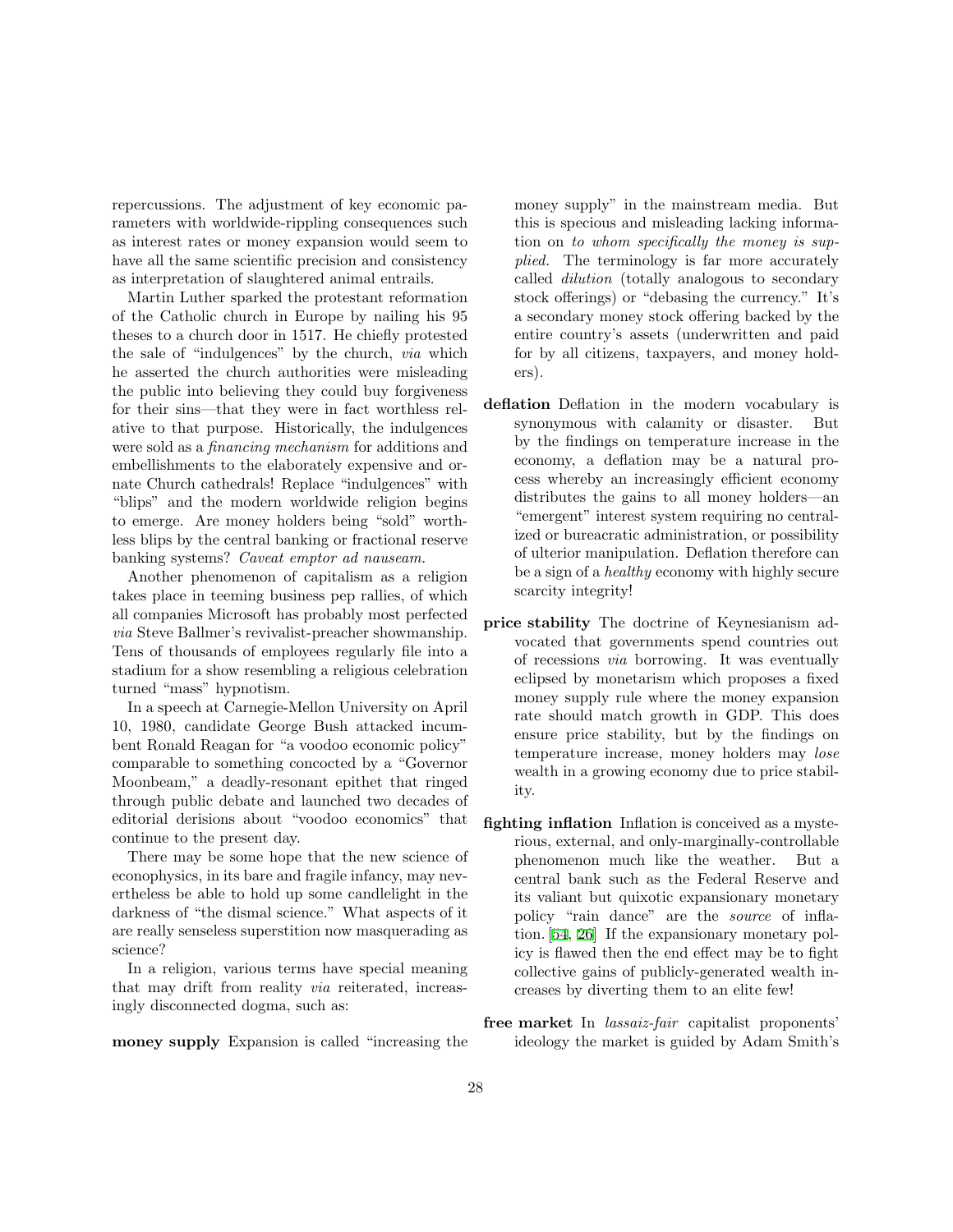"invisible hand" of supply and demand forces. However the most important supply and demand mechanism, that which entails and subsumes all others, is the scarcity integrity of the overall system. All market dynamics is built on top of that structure. If the underlying "blip operating system" is flawed, nothing built on top of it is possibly legitimate—the possibility of a free market is fundamentally and intrinsically corrupted.

- growth One of the most charged and loaded terms of all, "growth" as equivalent to salvation is a presumption not necessarily fulfilled by reality. The gains may not be equally distributed. But the "more pressing" matter is that growth in the overall economy is increasingly totally equivalent to dangerously amplified earth-wide environmental stresses verging into crises.
- market rates The "free market" non sequitur is epitomized in the central banks' control over interest rates and money expansion which would otherwise be determined by self-regulating market mechanisms such as deflation. Selfcorrecting mechanisms have been hijacked for bureaucratic machinations, effectively installing a built-in, invisible caste system—with an elite class euphemistically referred to by the Rothschilds as "the few who can understand the system, interested in its profits, or dependent on its favors." In a sense, the money system itself is not free. Or, tail wagging the dog, it becomes the arbiter of all freedoms.

# 7 economic slavery

"Whoever controls the volume of money in any country is the absolute master of all industry and commerce."

—James Garfield

"Money is a new form of slavery, and distinguishable from the old simply by the fact that it is impersonal—that there is no human relation between master and slave." —Leon N. Tolstoy

"None are more enslaved than those who falsely believe they are free."  $-Goethe$ 

Slavery has persisted throughout recorded human history, possibly as long as or *longer* than money, and the modern era's supposed obliteration of it can be regarded as something of a rare anomaly. Entire civilizations such as those of both Rome and Greece had economic systems that were unsustainable without slaves—more accurately, slavery formed the basis of their systems. But one might argue that slavery persists at the entry into the 21st century, just in a disguised form. Modern vernacular is rife with direct and indirect allusions to slavery. For example, the trap of low-paying jobs is referred to as "wage slavery."

One origin of the modern "dismal science" of economics is sometimes dated as beginning with Thomas Carlyle's 1849 denunciation of its views for the conflict of market dynamics with slavery. As Levy analyzes in his essay entitled "150 Years and Stil Dismal!": [\[41](#page-60-3)]

Carlyle makes a point of vital importance: the economics of his contemporaries in its idealization of market relationships among equals stands in opposition to his dream of slavery's hierarchical obedience.

Too often soft-pedaled by those who admire his attack on economics, Carlyle was the premier theorist of the idealized slave society. In opposition to the economists' supply-and-demand model of human society, he put forward the doctrine of obedience to one's betters.

One may recoil at Carlyle's aged sneer as a dark corner of a past era, an aberrant monstrosity of morality relative to today's enlightened view. But eerie resemblance is not so easily dismissed if one remembers the entire modern worldwide economic system is based on subservience to abstract 'blips.'

Therefore the concept of blips denominating tangible wealth or property can be deceptive. Blips have also become the standard denomination for all human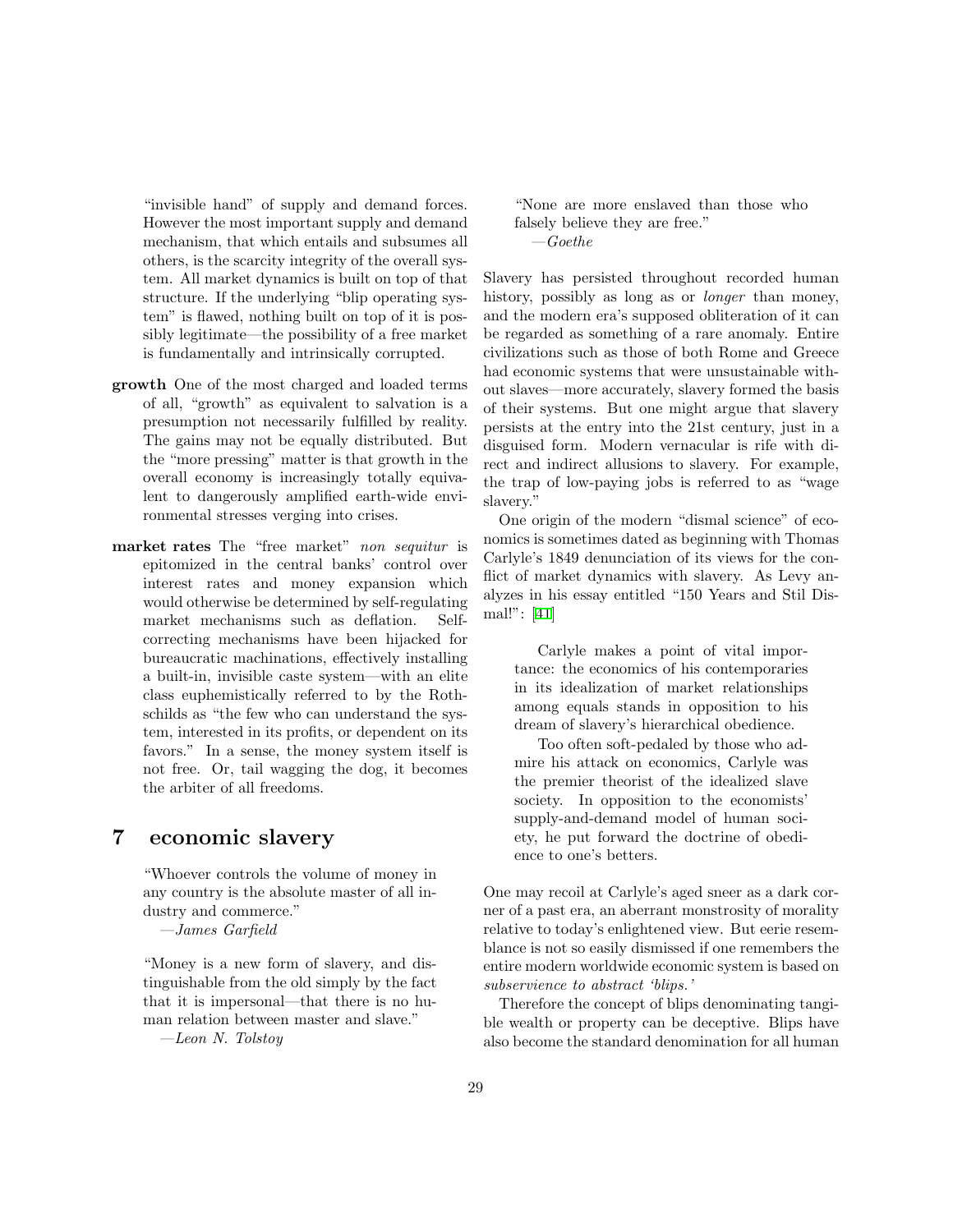labor. The supply-and-demand model of human society has become the doctrine of obedience to blips. Or, "one's betters" has been replaced with "blip-owners."

The saying "time is money" is a reference to human labor—workers' time is equivalent to money and can be bought and sold like a physical commodity. In many ways the central concept of economic *scarcity* is most apropriately applied to the finite time of all human lifetimes. The goal of "scarcity integrity" is therefore closely related to life conservation.

More uncomfortable insight is available in the study of the etymology of the word seigniorage which stems from seignior, a feudal lord who held dominion over his serfs. As modern economics preoccupation with "seigniorage" reveals, the supposed "march of progress" culminating in today's wildly rampant technological age may not have abolished slavery, only streamlined, optimized, and perfected the system for implementing and managing it. If the blip-system is corrupted it has the potential to become a stateof-the-art, technologically-based, 21st century slavery system. Re: Goethe's quote, it may also have the extraordinary property that it is largely invisible, the hidden framework not perceived by the slaves themselves!

In a stark historical irony, the word "Luddite" has come to be synonymous with an anti-technological stance: "one who opposes technical or technological change." Luddites were hand-weavers and craftspeople who attacked the introduction of the automated loom but also by association the *squalid and inhu*mane working conditions in factories in the early 1800s. (Jacquard, the inventor of the loom, was once almost killed by a rioting mob!) The automated Jacquard loom served as an inspiration for Babbage's difference engine and is therefore accurately regarded as an early conceptual origination of the computer.

Hence, Luddites as merely anti-technologists is the one-dimensional view and possibly a dangerous red herring. The original Luddite movement could just as well be regarded as an opposition or rebellion to technological slavery. The concept of technology as somehow incompatible or inconsistent with slavery is an unconscious prejudice verging on an insidious archetype. Historically, various technological inventions (one example being improved shipbuilding or shipnavigation techniques) have *exacerbated* slavery by making it more viable, practical, manageable, or efficient.

### 21st century sweatshops

"If you don't know who the sucker is, then you're it." —gambler's aphorism (reiterated by Warren Buffet)

So not uncoincidentally, realistic accounts that chronicle the high-technology "revolution" inescapably fall into documenting "sweatshop-like" conditions, e.g. White Collar Sweatshop: The Deterioration of Work and Its Rewards in Corporate America by Frasier [\[25](#page-59-16)], NetSlaves: True Tales of Working the Web by Lessard and Baldwin [\[40](#page-60-10)], or Coupland's influential Microserfs [[15\]](#page-59-17) about actual working conditions inside Microsoft. As Lessard writes, "The unlucky ones—and by that I mean the four million or so workers who labor every day in the tech business—work away in high-pressure, low-security positions where a pink slip is a far likelier thing to see in their inboxes than a Vegas-style payout."

These books sometimes can only be published in the vein of parody or satire even though they more closely approach anthropological studies, often a compromised dilution of the original intents of the authors in exposing inhumane conditions. (One chapter from NetSlaves is entitled, "Robber Barons: Who Needs Dynamite When We've Got IPO's?") Lessard and Baldwin's book, initially "rejected by innumerable agents and publishers, rescued from the gutter" assert the mass media is responsible for distorting the reality of the business (Borsook calls it "business pornography"[[7\]](#page-59-5)):

The more I thought about the Net's Universal Success Myth—the idea that winners predominate in this business and losers are the exception—the more it grated on my own experience and the experiences of almost everyone I know in the technology business. I'm a living testament to the fact that most Internet careers are nasty, brutish, and short, and I'm not alone.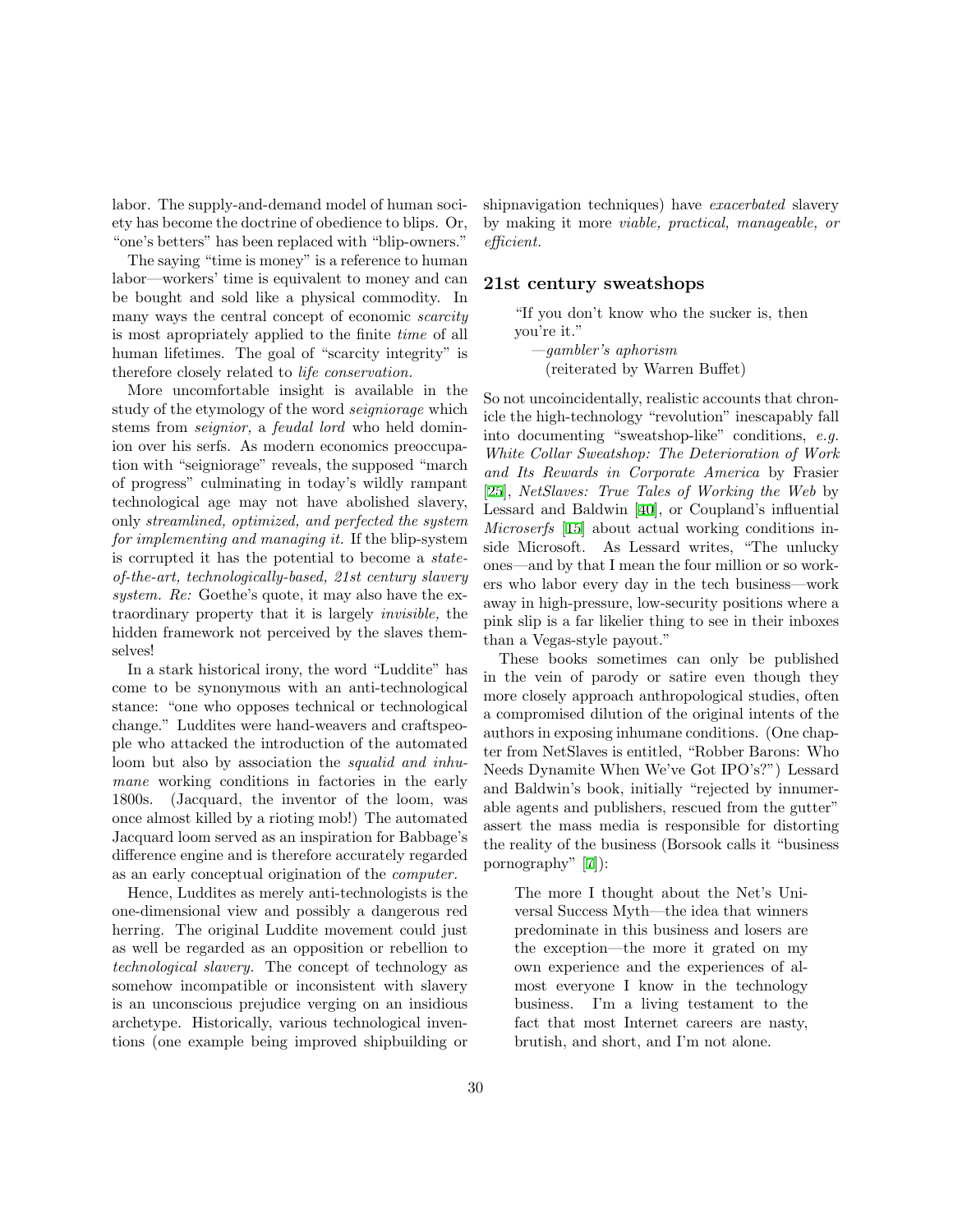Life as nasty, brutish, and short is an allusion to Thomas Hobbes' observation of the human condition, made during the medieval era of mass serfdom, but basically a synonymous euphemism for slavery.

The founding of the U.S. and an entire century of its government was fundamentally oriented around slavery and its official government sanctioning. Many earlier colonists of the country were penniless indentured servants who paid for the trip abroad via a kind of temporary slavery, buying their freedom at the rate of e.g.  $\frac{1}{7}$  per year. (The use of the many Jefferson quotes in this paper could certainly be construed as hypocritical, Jefferson being a slavemaster.)

The modern view clearly has a blind spot; apparently slavery and economic systems have always been inextricably intertwined. And progress in both political and economic systems have come via shifting perceptions and new realizations on the true nature of slavery, the exact forms of its manifestation, and its fundamental immorality. Arguably the key legal role of government even agreed-to by extreme libertarians, protecting property, is symmetrically mirrored by a twin: preventing slavery. The dated term "slavery" may be replaced with the equivalent present day terminology, economic exploitation.

If the blip-system has scarcity integrity, then its fairness implies the impossibility of its use for enslavement. In a fair system, private entities cannot create and own blips at the expense of the public. However, that is not the case with the fractional reserve banking system, with its intrinsic privately-owned expansion, from the mathematical results here on moneyenergy siphoning and even by the implicit or direct conclusions of various authorities.

Eccles' reply to Patman was that blips are routinely created outside of state authority. Since they are not owned by the state (the question which prompted their dialogue in the first place), they must be privately-owned. Therefore, fundamentally, fractional reserve banking is equivalent to economic slavery. It might be renamed a "fractional freedom" system. Re Bank of England president Stamp's quote with relevant terms emphasized:

. . . if you want to continue to be slaves to the banker and pay the cost of your own enslavement, then let the bankers continue to create money and control credit.

# 8 economic parasitism

"History records that the money changers have used every form of abuse, intrigue, deceit, and violent means possible to maintain their control over governments by controlling money and its issuance."

—John Adams

"The money power preys on the nation in times of peace, and conspires against it in times of adversity. It is more despotic than monarchy, more insolent than autocracy, more selfish than bureaucracy. It denounces, as public enemies, all who question its methods or throw light upon its crimes." —Abraham Lincoln

Mere belief in a religion may have a relatively innocuous effect on practitioners if it doesn't demand major "sacrifices"—except that, as history shouts, economic policy according to superstition is inescapably disastrous. Slavery, in contrast, is today regarded as a moral horror or even poison. But even these disturbing charges may pale in capturing the accurate reality of a corrupt blip-system. Smith noted an "invisible hand," Keynes noted the "invisible tax," and prior sections considered the possibility of an "invisible caste system" promoting "invisible slavery." Invisibility can be especially treacherous. A more diabolical metaphor is required.

Invisibility is a common theme in the earlier descriptions. Again, the Rothschilds noted the class of "the few who can understand the system, interested in its profits, or so dependent on its favors." Above Adams refers to the "money changers" and Lincoln refers to the "money power that conspires and preys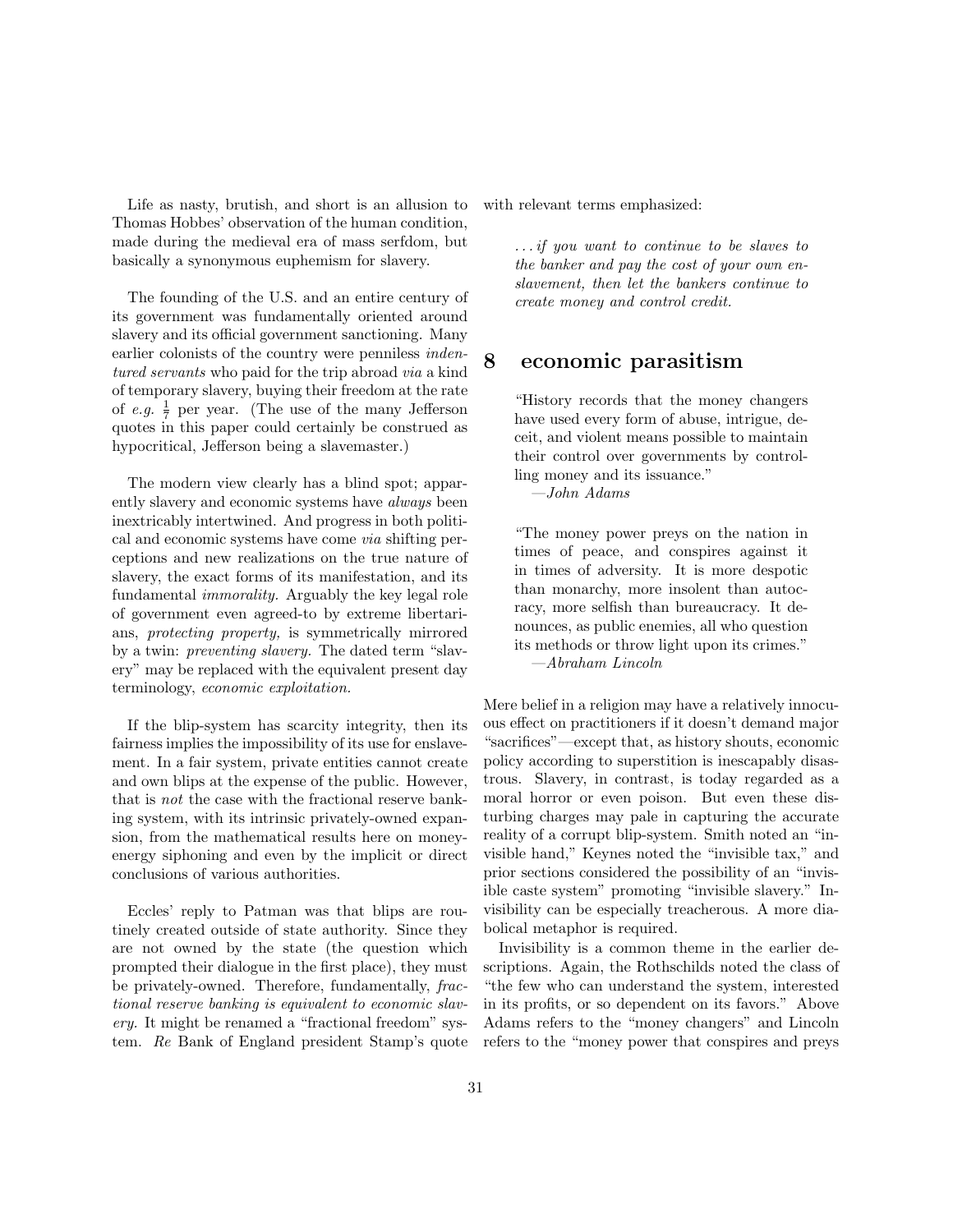on the state."

conspire: To plan together secretly to commit an illegal or wrongful act or accomplish a legal purpose through illegal action.

In the strongest indictment possible, Jefferson referred to "maniacal, delusional, corrupt, swindling bank-mongers." Jefferson attempted to make a careful distinction of banks with seigniorage fees, and those practicing fractional reserve banking via "foisting their own paper into circulation, and thus banishing our cash." Greenspan referred to money debasement as "an insidious process."

What these accounts all have in common is an attempt to distinguish legitimate from illegitimate banking practices, and the contents of this paper are designed to nail down that dichotomy even further via mathematical precision. But they also are referring to a sort of "hidden alien force" that transcends the existing conceptual boundaries of government and banking.

They warn of it as an almost indescribably dangerous phenomenon, almost an entity. Earlier this was referred to as the "mechanisms, elements, and agendas capable of, and at times applying, moneyenergy extraction without consent of money holders via concealment within the money system administration" that may reside in either government or banking institutions. (To borrow Eisenhower's neologism on the "military-industrial complex," call it the "government-banking complex.") Along these lines, privately-owned expansion was also concluded to be a leeching.

These accounts all converge to describing parasitism. Hence, insight from biology on parasites becomes relevant and applicable.

parasite: An organism that grows, feeds, and is sheltered on or in a different organism while contributing nothing to the survival of its host.

The idea of parasitism in economics or society is millenias old (an alternate meaning of "parasite" is "a professional dinner guest" that dates to the Greek era!) but was historically typically applied to people who refused or evaded work. Zimmer[[70\]](#page-61-4) gives a colorful overview in his chapter "Nature's Criminals" that weaves from ancient to modern times, with stops at Darwinism and even Nazism. The idea of wealthowners as parasites is a more recent invention.

In yet another case of recursive bite 'em ad infinitum, in 1898 a pamphleteer John Brown wrote a book called Parasitic Wealth or Money Reform: A Manifesto to the People of the U.S. and to the Workers of the World, charging that three-quarters of the nation's money was concentrated in the hands of three percent of the peopulation, that the rich sucked the wealth of the nation away, and that their protected industries flourished at the people's expense:[[70\]](#page-61-4)

With the refinement of innate cruelty, these parasites eat their way into the living substance of their unwilling but helpless host, avoiding all the vital parts to prolong the agony of a lingering death.

### bionomics

"I believe that I have given only the first rough outlines of a province of a great terra incognita which lies unexplored before us and the exploration of which promises a return such as we can at present scarcely appreciate."

—Johann Streenstrup on parasites (1845)

Rothschild's seminal and definitive Bionomics [[55](#page-61-3)] (published in 1990) has a short chapter "Parasitism and Exploitation" with the following:

Discerning "right" from "wrong" in economics is a matter of distinguishing mutualistic from parasitic relationships. The history of civilization chronicles the gradual erection of a system of laws banning parasitic economic behavior. ... Slavery, the most obscene form of economic parasitism, has been virtually eradicated.

Hosts are victims. No victim ever chooses to be robbed, enslaved, or denied basic human rights. Economic parasites use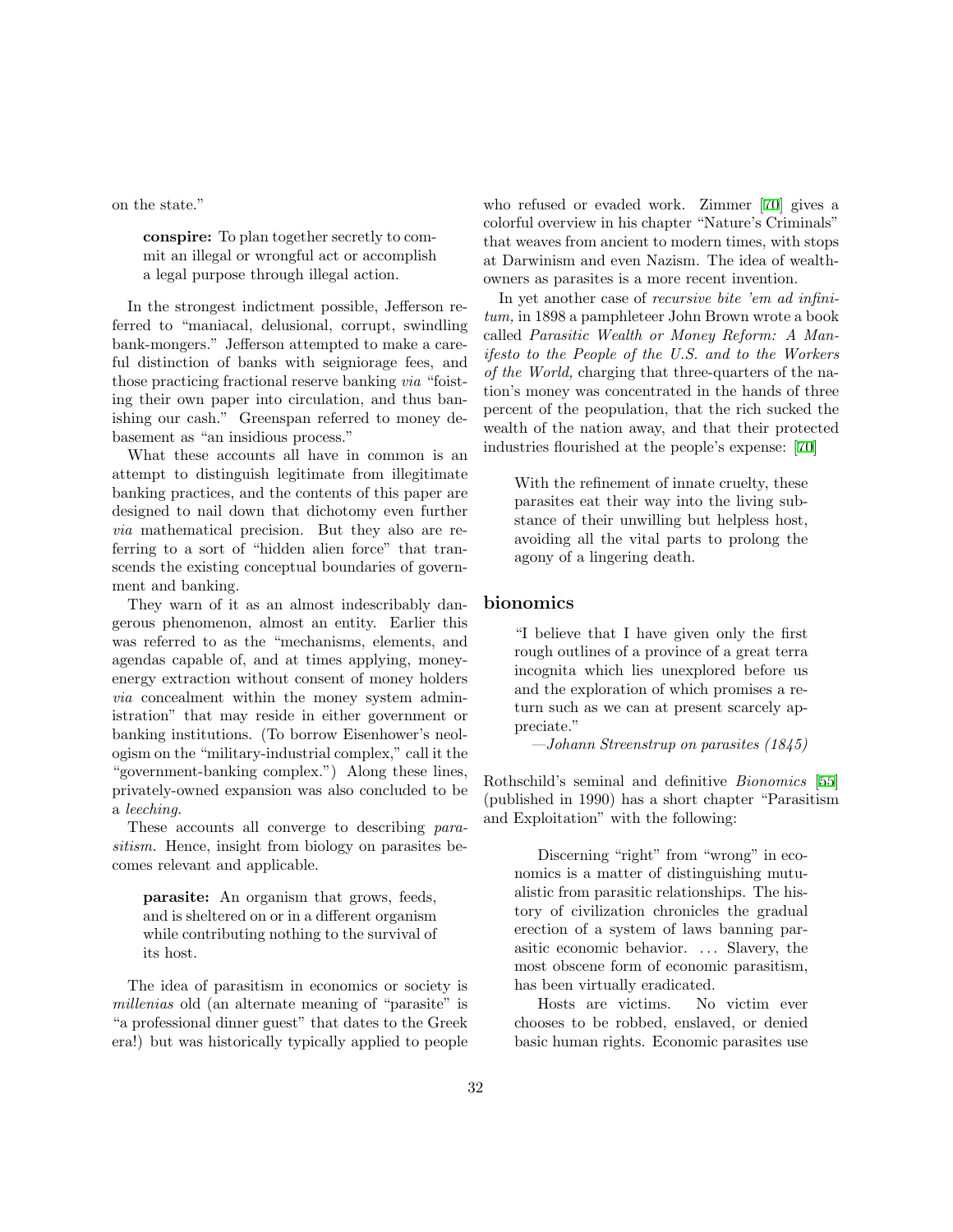secrecy, deception, brute force, and legal authority as their "hooks." By latching onto their unwilling hosts, they are able to extort profits that no mutually voluntary relationship would provide.

. . . to the extent that parasitic behavior is curtailed, society benefits. A healthy capitalist economy is a community of interdependent mutualists.

To create an environment where cooperation flourishes, the elimination of exploitation in all its forms should be the chief objective of a society's economic laws. But keeping antiparasite laws in step with a rapidly evolving economy isn't simple. Identifying the economy's true parasites and writing laws that destroy their hooks requires a bionomics perspective.

One survey of the idea of parasitism relative to economics can be found in Levy's essay, "The secret history of the dismal science: parasite economics and market exchange."[[42\]](#page-60-11) However, it advances the common idea of nonworking people (such as welfare recipients) as parasites, the typical association for the idea in this context, also a major theme of Rand's fiction. [\[52](#page-61-0)] But this seems an inaccurate view, because it fails to capture the key element of invisibility of the parasite. In biology, parasites must evade the defenses or detection of its host. The analogy is that the parasite blends in to the normal surroundings, such as a faceless bureacrat within an institution or specious theories in standard economic dogma. A synonym for corruption then becomes *infection*.

Lincoln warned of the money power "preying on the nation," very close to the parasitism conception. But arguably a key distinction between predator-prey relationships and parasitism is the invisibility of the parasite. The predator openly kills its prey, but the parasite covertly sucks the energy of its living host for indefinite time. The parasite must be invisible to the host to accomplish this. Invisibility is a prerequisite to sustaining the ongoing parasitism.

Hence, it naturally makes sense to define invisible slavery as human parasitism. Then arguably the converse case to Rothschild's assertion above can be made, (and like Goethe's observation on slavery) parasitism is the most insidious form of slavery.

The standard form of worldwide "fractional reserve banking" is synonymous with privately-owned money expansion. It is not generally regarded as harmful; in fact it is seen as intrinsic to the institution of banking. But by the prior mathematical findings, it inequitably leeches money-energy from all citizens, taxpayers, and money holders. Therefore, fundamentally, fractional reserve banking is equivalent to economic parasitism.

From the prior analysis, one immediate question is, how could a privately-owned expansion system possibly have been erected? As [\[32](#page-60-1), [49](#page-60-9)] and many others have accused, the Federal Reserve was erected surreptiously, clandestinely, and possibly even via subterfuge(s). Griffin refers to the Federal Reserve as The Creature from Jekyll Island, where the scheme of its founding was hatched in collusion and strict secrecy in 1910 among the world's most powerful bankers of the time.

The "creature" is a parasite. Jefferson's "tribe of bank-mongers," Adam's "moneychangers," Lincoln's "money power," Garfield's "absolute master of all industry and commerce," Rothschilds' "class of few who can understand the system, dependent on its favors," Greenspan's "welfare state," Griffin's "creature"—they are all simply describing the parasite attaching to the host organism, the governmentbanking complex, while evading its normal defense mechanisms, such as open legislative hearings, public review and debate, expert scrutiny, etc.

For purposes here, the hypothetical entity will be called "the money parasite." Jefferson warned in his time that "it has seized by its delusions and corruptions all the members of our governments, general, special, and individual." Does it still survive?

If the parasite exists it would not be surprising from the biological perspective. As noted in the introduction, by some estimates parasites outnumber freeliving species by four-to-one. Biology is, therefore, largely the study of parasites. Economics at its heart is a life energy system with extremely strong parallels to biology. It is quite plausible that bionomics must also, therefore, largely be the study of parasitism. Such a view is of course completely un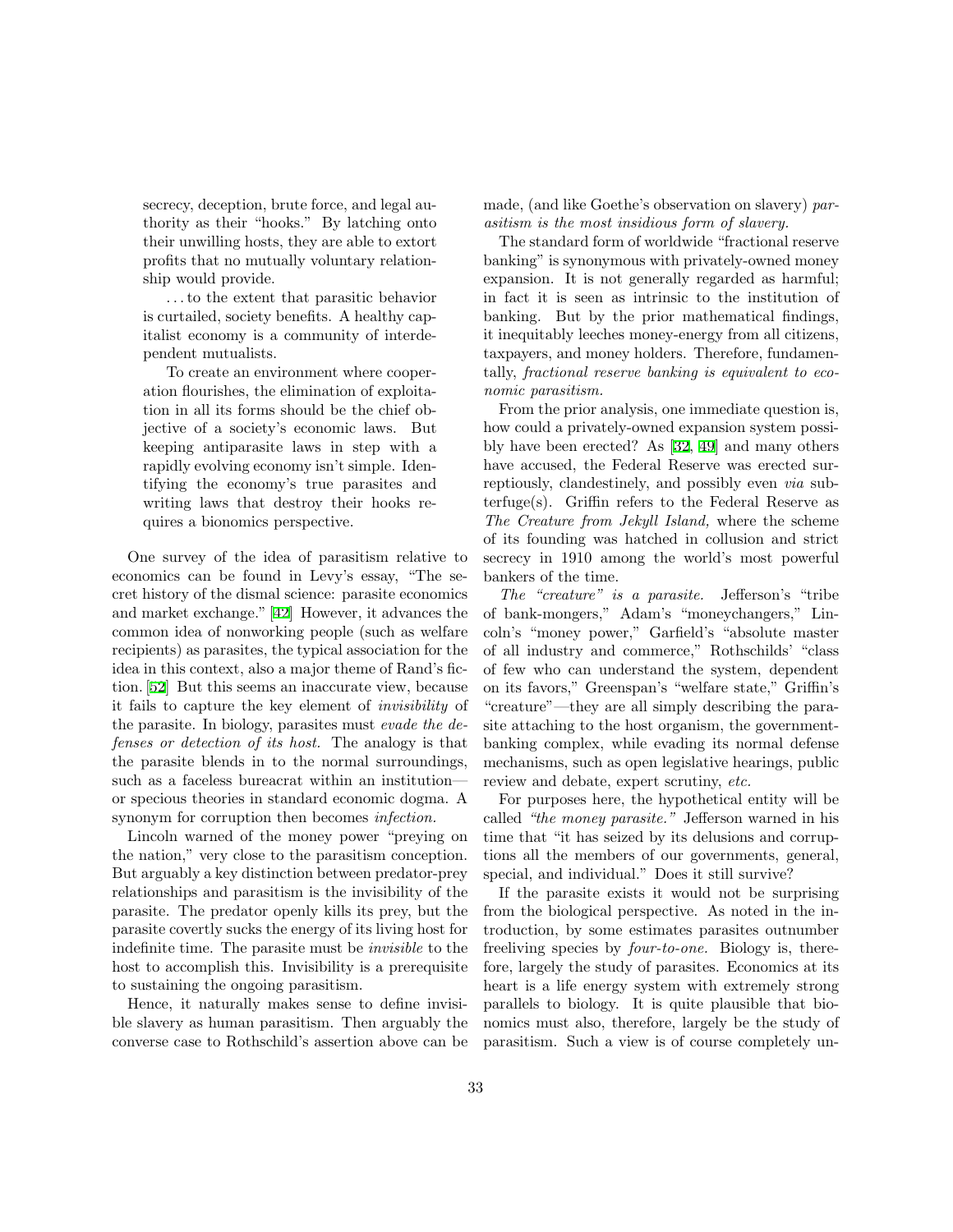conventional and disturbing, to say the least.

### bloodstreams

"It's a little like the Middle Ages. When the patient died they would say "well, we stopped the bloodletting too soon, he still had a little blood in him."

—Joseph Stiglitz

World Bank ex-chief economist

The prologue to Zimmer's outstanding and colorful recent overview of new paradigm shifts in parasitology, Parasite Rex: Inside the Bizarre World of Nature's Most Dangerous Creatures [[70\]](#page-61-4) (published year 2000) is entitled "A vein is a river." Virtually all biological parasites tend to live partially or wholly in the bloodstreams of their hosts. It can be used as a transportation system to other final target sites, but very commonly the blood itself is used as the parasite's primary or sole food source. So the earlier engineering analogies of economics as an energy system map onto the biological parallel of it as a bloodstream.

In a bloodstream, blood platelets transport oxygen to all cells, which require and use it to burn chemical fuel and produce energy. So it can be viewed as an energy component. Similarly in an economy, dollars are the energy source for citizens—both are called circulation systems. The natural nexus for a governmentbanking complex parasite is in the money system. And the natural place to look for clues to its dynamics is among the tactics of real parasites.

Malaria, caused by the plasmodium parasite, is one of the most deadly human parasites, and still kills an estimated 2.7 million humans per year. Plasmodium enters the human bloodstream through a mosquito bite and lives in the red blood cells. The parasite can clamp onto and wanders blood vessel walls with hooks (recall Rothschild's terminology) that act like tank treads, also used to latch onto platelets for invasion. It blasts through a platelet, fully enters, and the platelet's resilient meshwork seals tightly shut behind it, all in *fifteen seconds*. The parasite then eats away at the hemoglobin within the cell.

Plasmodium raises the metabolic rate of its host blood cell three hundred fifty times to make new

copies and build molecular scalpels. The parasite adds sticky molecules to the surface of the platelet that cause it to cling to blood vessel walls and drop out of the body's circulation (recall the earlier chargestoring capacitor electrical analogy). They clump up in capillaries in the brain, liver, and other organs. In this way they evade detection of the spleen which serves as a slaughterhouse for old or damaged red blood cells.

Trypanosoma brucei is the parasite that causes sleeping sickness, another extremely deadly human parasite that kills about 3 million per year. Trypanosomes are the drill-bit-shaped, self-contained cells of the parasite that swim alongside regular blood cells. During replication they occasionally change their coat proteins to conceal their existence from the immune system. The immune system recognizes their characteristic shape and attacks, but by then a small contingent of trypanosomes have changed into the new unrecognizable form and multiply furiously.

The human hosts' immune system then becomes chronically overstimulated, attacking their own body until the victims die. The trypanosomes carefully go through the sequence of new coat proteins from a large reservoir in a carefully predetermined order, because using any prior ones would be immediately recognized and be thwarted based on the immune system's memory. Via this mechanism, infection can be stretched out for months or even years!

Plasmodium has a similar approach. The hooks jutting from the surface of the blood platelets risk getting the attention of the immune system. There are over a hundred latch variations, each with a unique shape. The parasite occasionally switches latch designs randomly. The technique is actually equivalent to that used by polymorphic computer viruses that can alter their own code into equivalent but unrecognizable forms.

Trypanosoma and plasmodium analogies will be considered in the following sections. Meanwhile, another striking metaphor presents itself relative to "economy as a bloodstream." The application of parasitical leeches to patients to remove "bad blood" as a medical treatment persisted throughout the middle ages, and is now regarded as a shockingly harmful or even deadly practice without any redeeming legit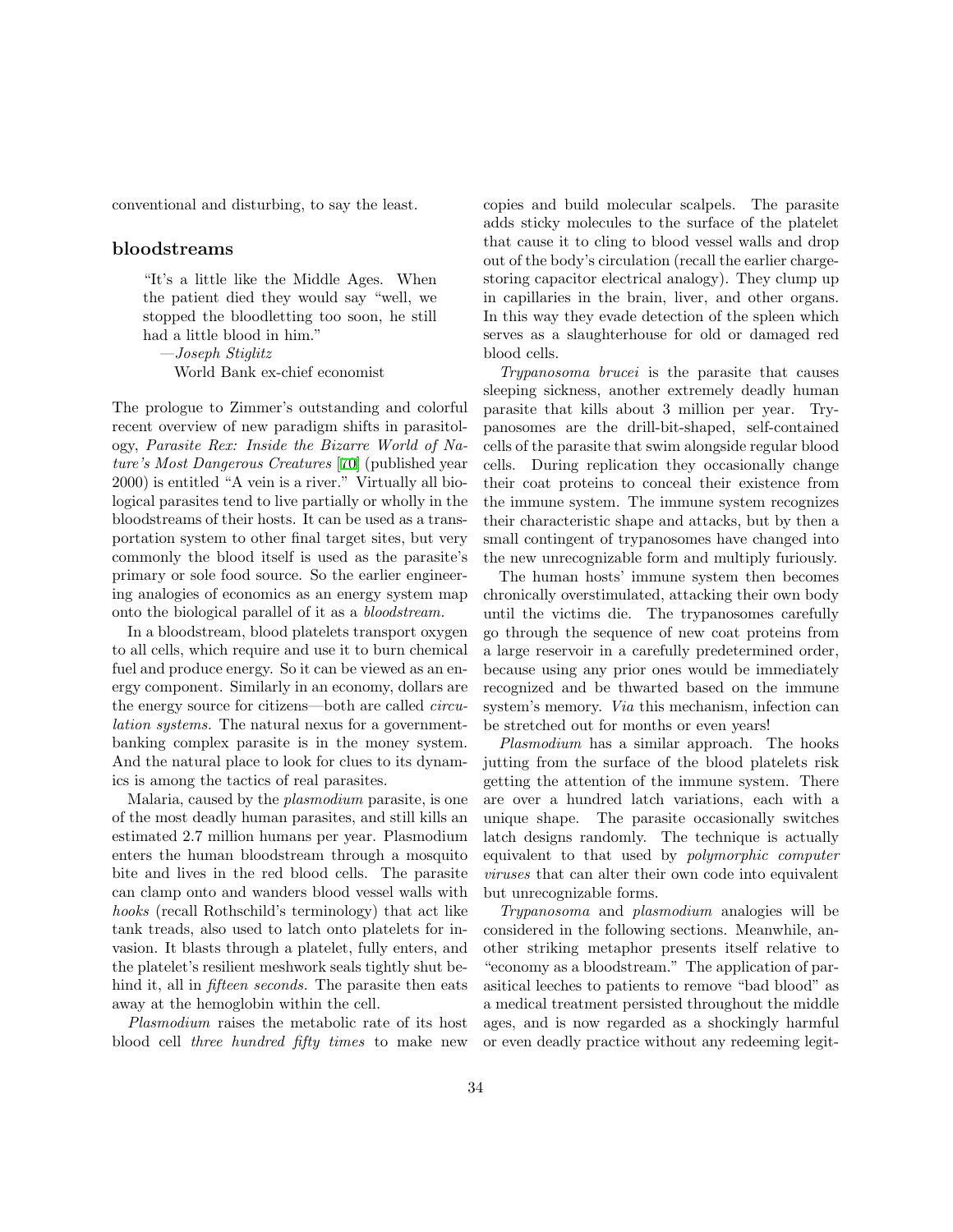imacy whatsoever.

That is, a practice supposedly with therapeutic properties, fully endorsed by theory and authority, with precisely the *opposite* effect was promulgated for centuries by some of the most knowledgeable and well-intentioned people of the times whose occupation was promoting health—physicians.

Is fractional reserve banking economics' modern day form of bloodletting? Does the Federal Reserve "fight inflation," "prevent deflation," and achieve "price stability" in the "free market" by "increasing the money supply"?

### baitswitching & frog boiling

"Through no fault of his, it all came to naught. . . . Almost as fast as it issued from the Mint, the new coinage went into the melting pots of the goldsmiths."

—Richard Westfall on Newton's Royal Mint term

"Experience has prevent that the simplest method of securing a silent weapon and gaining control of the public is to keep the public undisciplined and ignorant of the basic system principles on the one hand, while keeping them confused, disorganized, and distracted with matters of no real importance on the other hand."

—Silent Weapons for Quiet Wars [[2\]](#page-58-3)

Recall Adams' warning that the money parasite "uses every form of abuse, intrigue, deceit, and violent means possible to maintain its control." This is a chillingly accurate description that is precisely mirrored with biological parasites, almost to the point that Adams seems to have anticipated modern discoveries in the field of parasitology!

So the sinister basic strategies of parasites such as plasmodium and trypanosoma brunei involve certain key themes. The technique of bait-and-switch is predominant, also similar to the tactic of utilizing decoys. A parasite can be invisible if it can distract or divert the "attention" of the host's immune system. Relative to the money parasite, the sociological equivalent of an immune system are the safeguards within the government-banking complex such as laws, investigators, regulators, hearings, etc.

As part of the bait-and-switch strategy of parasites, the immune system can be driven into wild oscillations, i.e. repeated waves of attack. In fact this oscillatory behavior was one of the first clues into the underlying bait-and-switch mechanisms of trypanosoma brucei.

In 1909 Ronald Ross plotted trypanosome counts over the period of infection for a patient. The "remarkable graph" showed a clear rhythm: for a few days the trypanosomes would skyrocket, multiplying by as much as fifteen-fold. Then, just as suddenly, they would drop back down to barely detectable numbers. The cycle would take a week or so and coincide with the patient's fevers. In other words, not a single assault, but sequential, periodic waves of flaring outbreaks.

The money parasite parallel is not obvious, but one remarkable possibility can be proposed. Classical economists believed in the fundamental selfregulatory nature of the economy. In modern parlance, the mass economy functions as a unified bionomical organism. By the earlier findings here, deflation can be a natural and beneficial redistribution of increased GDP or efficiency. Deflation doesn't imply "price stability" but it may imply beneficial moneyenergy redistribution. Similarly, possibly price fluctuations are symptoms or consequences of parasitical influence, or possibly even mechanisms for fighting money parasitism!

The basic conclusion is that economic dislocations and notorious boom bust cycles that have occurred so frequently in history may be "money parasite and immune system related"—directly analogous to the wild oscillations in parasite populations and immune system response. This view is generally supported and confirmed by Griffin's careful historical re-examination.[[32\]](#page-60-1)

Griffin summarizes the strategy of the Jekyll Island colluders who founded the Federal Reserve, the world's richest bankers of the time: "to convince Congress and the public that the establishment of a banking cartel was, somehow, a measure to protect the public." The plan was one of baitswitching,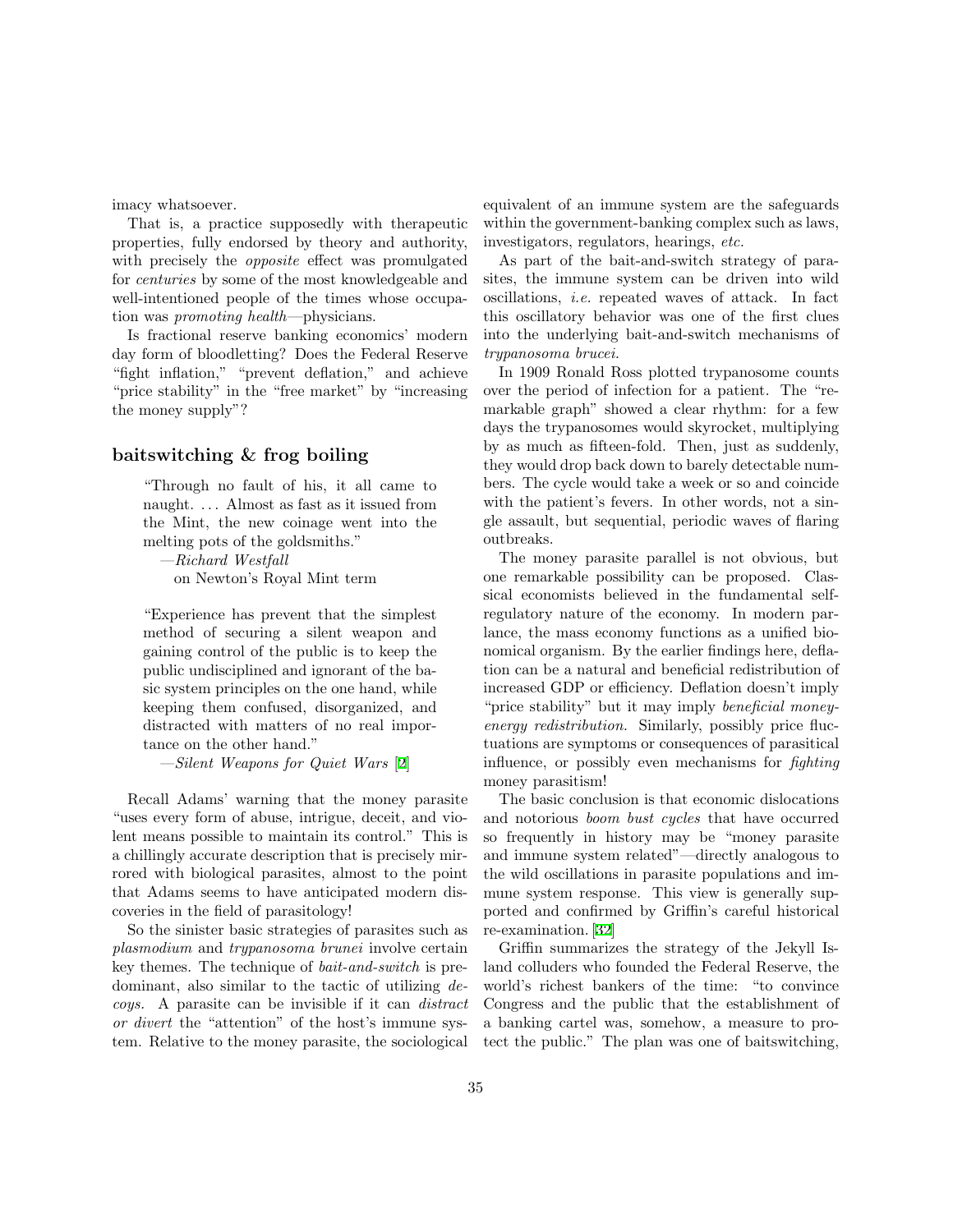distraction, diversion, even deception:[[32\]](#page-60-1)

- 1. Do not call it a cartel nor even a central bank.
- 2. Make it look like a government agency.
- 3. Establish regional branches to create the appearance of decentralization, not dominated by Wall Street banks.
- 4. Begin with a conservative structure including sound banking principles knowing that the provisions can be quietly altered or removed in subsequent years.
- 5. Use the anger caused by recent panics and bank failures to create popular demand for monetary reform.
- 6. Offer the Jekyll Island plan as though it were in response ot that need.
- 7. Employ university professors to give the plan the appearance of academic approval.
- 8. Speak out against the plan to convince the public that Wall Street bankers do not want it.

What Griffin is describing is a stealth invasion by the money parasite into the government-banking complex host body, based on subtle sabotage of its social defense mechanisms, via diversion, distraction, and deception. The integrity of legitimate banking and government institutions is debased exactly in parallel to the money itself! The quasi-government, quasi-bank netherworld duality serves as a subterfuge to evade the established checks and balances within either system!

red herring: Something that draws attention away from the subject under notice or discussion. [From the use of red herring by fugitive criminals to distract hunting dogs from their scent.]

Griffin is also describing another horrific tactic that might be referred to as "frog boiling." The story is that a frog, when thrown in a pan of boiling water, will immediately jump out. However, if placed in a pan of cool water, the frog will tolerate a gradually increasing temperature—even to the point that it is eventually boiled to death. Institutional integrity of the government-banking complex can be similarly gradually corroded—like a sort of Chinese water torture that slowly drives it to insanity.

#### immune system infiltration

". . . were it left to me to decide whether we should have a government without newspapers, or newspapers without a government, I should not hesitate a moment to prefer the latter."

—Thomas Jefferson

The concept of the free press espoused by Jefferson and enshrined in the Constitution was as a supra-organizational force that could serve as a check on government and other social organizations—*i.e.* a kind of social immune system.

Instead of evasion of defenses, some of the most grisly parasites hijack or destroy the body's own immune system. In several related species, leishmania can cause sores in the mild form (leishmania ma $jor$ ), or in the more virulent and deadly forms, kill its human host within a year (leishmania donovani), or chew away the soft tissue of the head until the victim is faceless (leishmania brasiliensis). It infects macrophages, the immune system cells that normally destroy parasites by engulfing and slowly digesting them. As Zimmer writes:[[70\]](#page-61-4)

Leishmania doesn't have to muscle its way into its host macrophage the way *plas*modium pushes into red blood cells. It's more like an enemy spy that knocks on the door of the headquarters and asks to be arrested.

The macrophage swallows up the parasite in a bubble that sinks into its interior. Normally, this would become a death chamber for a parasite. The macrophage would fuse that bubble with another one filled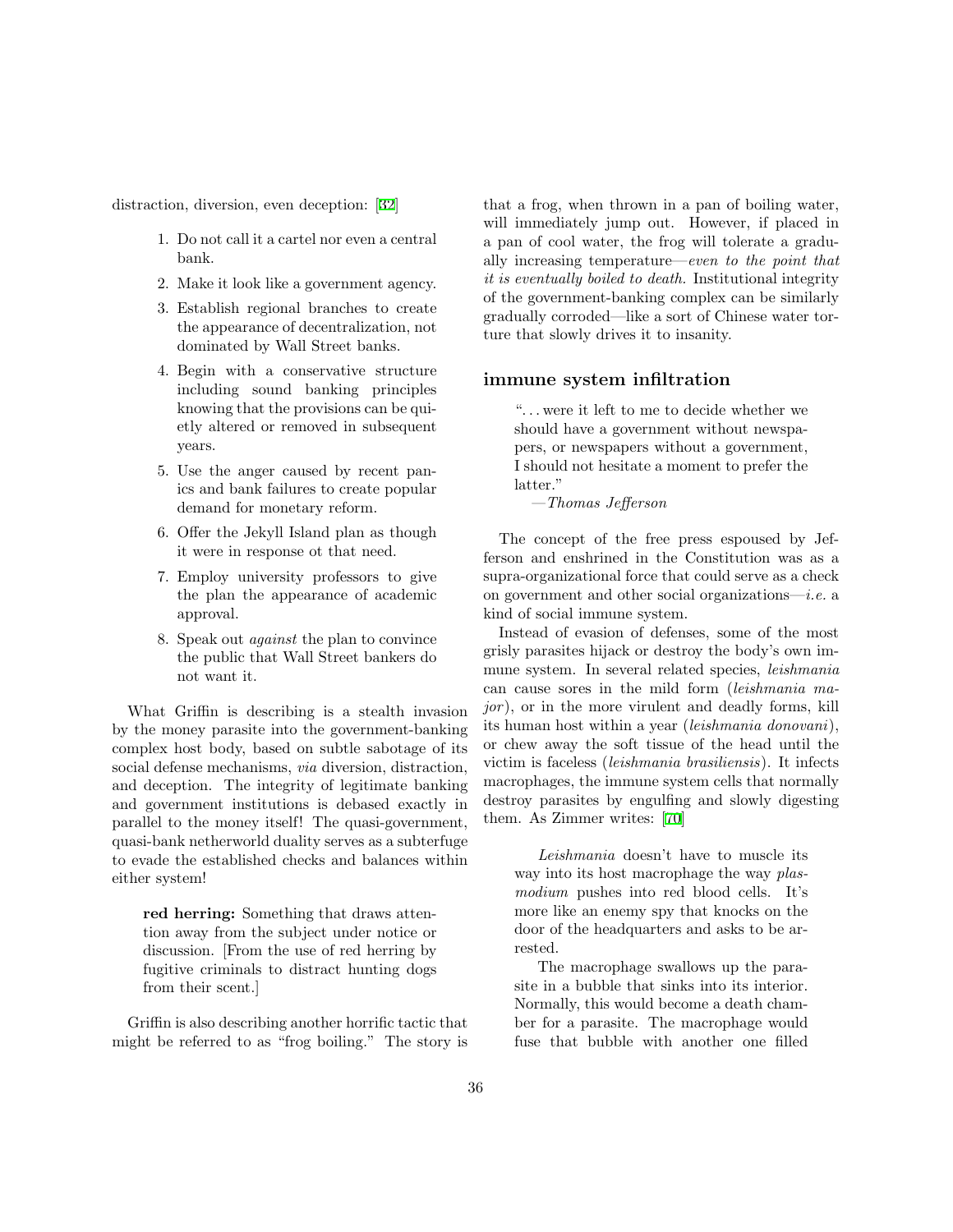with molecular scalpels, which it would use to dismantle leishmania. But somehow scientists still don't know how—leishmania stops the bubbles from fusing. Its own bubble, now safe from attack, becomes a comfortable home where the parasite can thrive.

Another parasite, the blood fluke, can somehow cloak itself with a coat partially made out of the host's own blood cells by means that scientists are still only hypothesizing. "It may be that when the flukes pass by red blood cells or are attacked by white blood cells, they can tear out some of their host's molecules and attach them to their own surfaces. Thus, to the eyes of the immune system, the parasites are nothing but red shadows in a red river."

The tactic of evasion is replaced by infiltration. Recall Griffin's account above that the Jekyll Island plotters sought to "employ university professors to give the plan the appearance of academic approval," or to "offer the plan as though it were in response to popular demand and the need of monetary reform." As with bloodletting, the parasite masquerades as the cure.

So along these lines, a systematic study of seigniorage sponsored by the Federal Reserve such as[[6\]](#page-58-2) might have questionable impartiality.

Another direct possiblity is skewed metrics for measuring crucial economic indicators such as inflation (CPI, Consumer Price Index) or unemployment levels. Historically there are many examples of political tinkering that have consistently weakened their sensitivity in detecting deteriorating economic conditions. These indicators are critical measurements for scientific study and in determining government economic policy, especially in identifying any deleterious effects!

Or, another analogy in the case of the money parasite is that social warning and defense mechanisms such as Jefferson's free press could be compromised or dismantled in a worldwide blitzkrieg of rampant money growth. This is exactly the assertion of John McMurtry, Professor of philosophy at the University of Guelph who has documented the case for international capitalism as entering a "cancer stage." (In medical science, cancer is not currently thought to originate with parasites although a parasite source has been proposed and investigated in the past, see  $e.g. [43]$  $e.g. [43]$ .)

The cancer metaphor is strongly in line with the earlier analogy of the economy or money system as also a life conservation system. McMurty has honed the analogy carefully in his book, The Cancer Stage of Capitalism and its Cure. [\[46](#page-60-13)] "As on the cellular level, the cancer advances by not being recognized by surrounding life communities." McMurtry advances the metaphor of "world media as immune system" and suggests it has been hijacked and sabotaged. As he writes:

The essential problem of any lifethreatening cancer is that the host body's immune system does not effectively recognise or respond to the cancer's challenge and advance. This failure of our social immune system to recognise and respond to the cancerous form of capitalism is understandable once we realise that the surveillance and communication organs of host social bodies across the world, as they now function, are incapable of recognising the nature and patterns of the disease. That is, capitalist-organised media and information systems select for dissemination only messages compatible with the capitalist organisation of social bodies.

#### mind control & zombiefication

"They control their hosts, becoming in effect their new brain, and turning them into new creatures. It is as if the host itself is simply a puppet, and the parasite is the hand inside. "

—Carl Zimmer [[70\]](#page-61-4)

Adams warned of the money parasite's "use of every means possible to maintain its control" including deception and violence. Host control in parasitology has undergone a revolution in thinking. It was previously considered rare and few cases were known.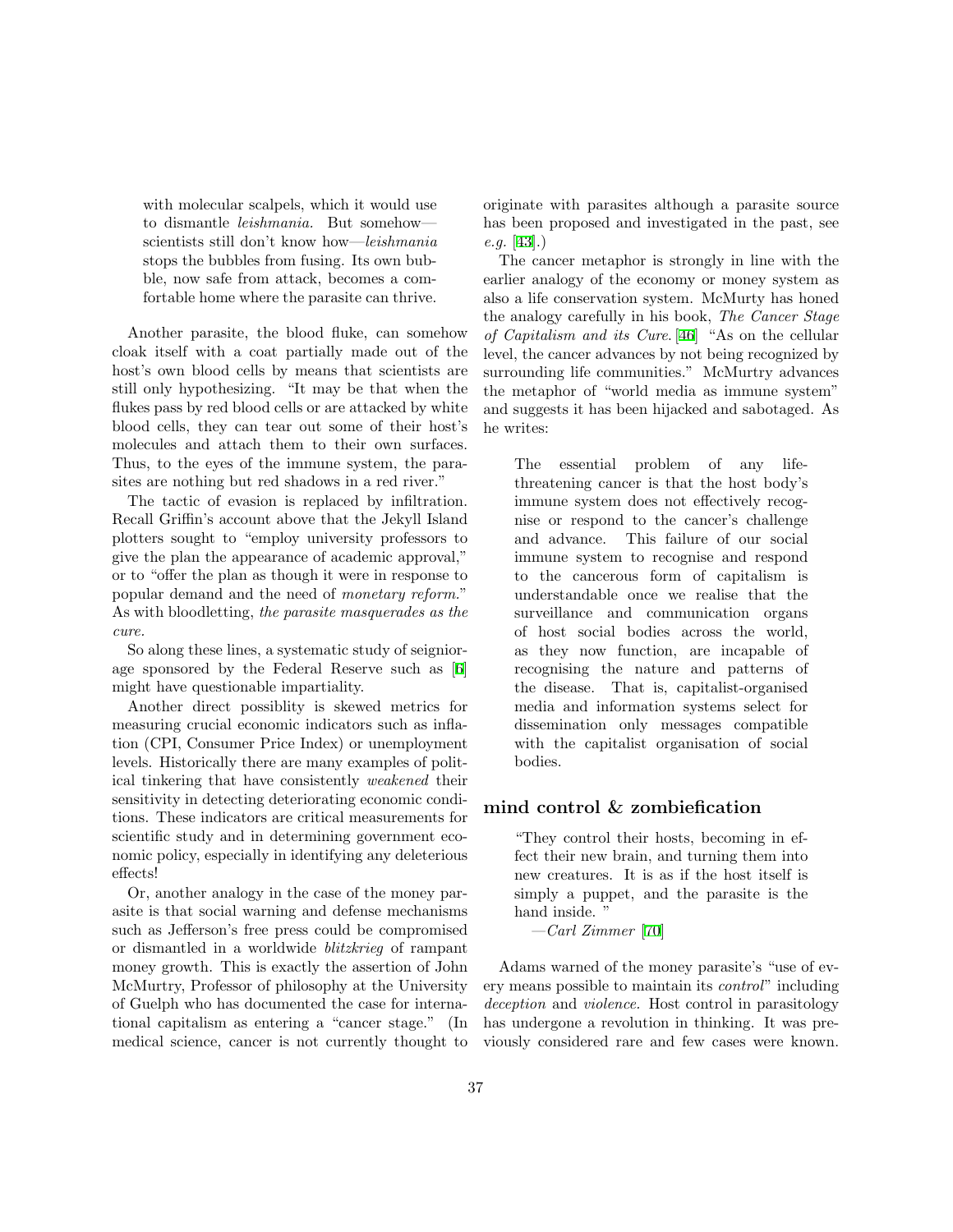However, parasitologists are turning up new astonishing cases of the parasite controlling its host via altering host behavior to serve the parasite.

In many situations this control is very subtle and difficult to detect, particularly because it may be measurable only in the natural habitat of the host, not within an artificial laboratory environment. Often the precise mechanisms are unknown and in several cases actively under investigation by parasitologists. It's prime terra incognita territory to borrow parasitologist Streenstrup's quote.

The sacculina barnacle parasitizes crabs. Once infected the crab no longer moults and grows, which would funnel energy away from the parasite. The crab also loses the ability to regrow claws and mate. As Zimmer writes, "the crab begins to change into a new creature, one that exists to serve the parasite." Female crabs actually groom the parasite larvae as if they were their own eggs, launching them as heavy clouds in exactly the way their eggs are dispelled. The infected male crabs even adopt this characteristically female behavior with the same effect!

An Amazonian spore can infect ground-dwelling ants which normally never climb plants. It alters their behavior such that they become "insane" and begin to climb plants. The ant dies at the top of the plant where the spore can grow and break outside the ant carcass and launch itself airborne, falling to the ground to infect other ants.

A fly fungus accomplishes a similar feat, except that it causes flies to clamp down on high objects with precise timing. The infected fly maneuvers into a spore launching pad position only at sunset, when the air is cool and dewy enough for the spores to quickly develop on another fly, and only when other flies are moving down toward the ground as infection targets.

Dicrocoelium dendriticum, the lancet fluke, infests cows and other grazers as an adult, which spread the eggs in their manure. There snails swallow the eggs, which hatch in the intestines. The flukes reproduce in the snail, which are expelled by the snail in balls of slime. Ants eat the slime balls which may also contain hundreds of flukes. The flukes moves through the ant and eventually split up and move to the ant's mandible nerves, the abdomen, and the brain.

As Zimmer explains, "there they do some parasitic voodoo on their hosts." At night, the ant climbs and clamps down to the top of grass blades, unmoving, where it is devoured by a cow or another grazer eating the grass. That completes the cycle. Yet the fluke lets the ant loosen its grip on the grass at dawn if the ant hasn't been eaten, because both the ant and fluke would die from baking in the heat of direct sunlight! So instead "the ant scurries back down to the ground and spends the day acting like a regular insect again"—but repeats the "eat me" ritual the next night.

Plasmodium, the malaria parasite, alters the behavior of mosquitos to go from nonhungry to hungry depending on its vulnerability and readiness. A sick mosquito is twice more likely to drink the blood of two people in a single night. Carrying more blood to more hosts, it becomes a far more effective vector for spreading malaria.

Several parasites manipulate host behavior so that the host becomes more likely to be eaten by the next host in the chain. The extraordinary toxoplasma gondii parasite infects billions of humans but is thought to be benign in the human host, although there is new evidence linking it with schizophrenia.

Part of t. *gondii's* lifecycle is lived in rats. It alters rat behavior via mechanisms that are not yet mapped. Rats normally exhibit fear of new environments, "neophobia," and avoid areas with cat smells. The infected rats are not neophobic and do not avoid cat smells, and may possibly even seek them out (but are generally otherwise indistinguishable). In effect they become "rodent kamakazes," more likely to be eaten by cats. The cat is  $t$ . gondii's next host in its own "food chain." These subtle behavioral modifications were only discovered as recently as the late 1990s.

T. gondii has also been shown within the mid-1990s to alter human behavior. Men become less willing to submit to the moral standards of a community, less worried about being punished for breaking society's rules, and more distrustful of other people. These changes presumably occur when  $t$ , gondia enters and manipulates their neurons. Researchers have so far casually or laughingly dismissed the idea that these behavioral changes have any significance in the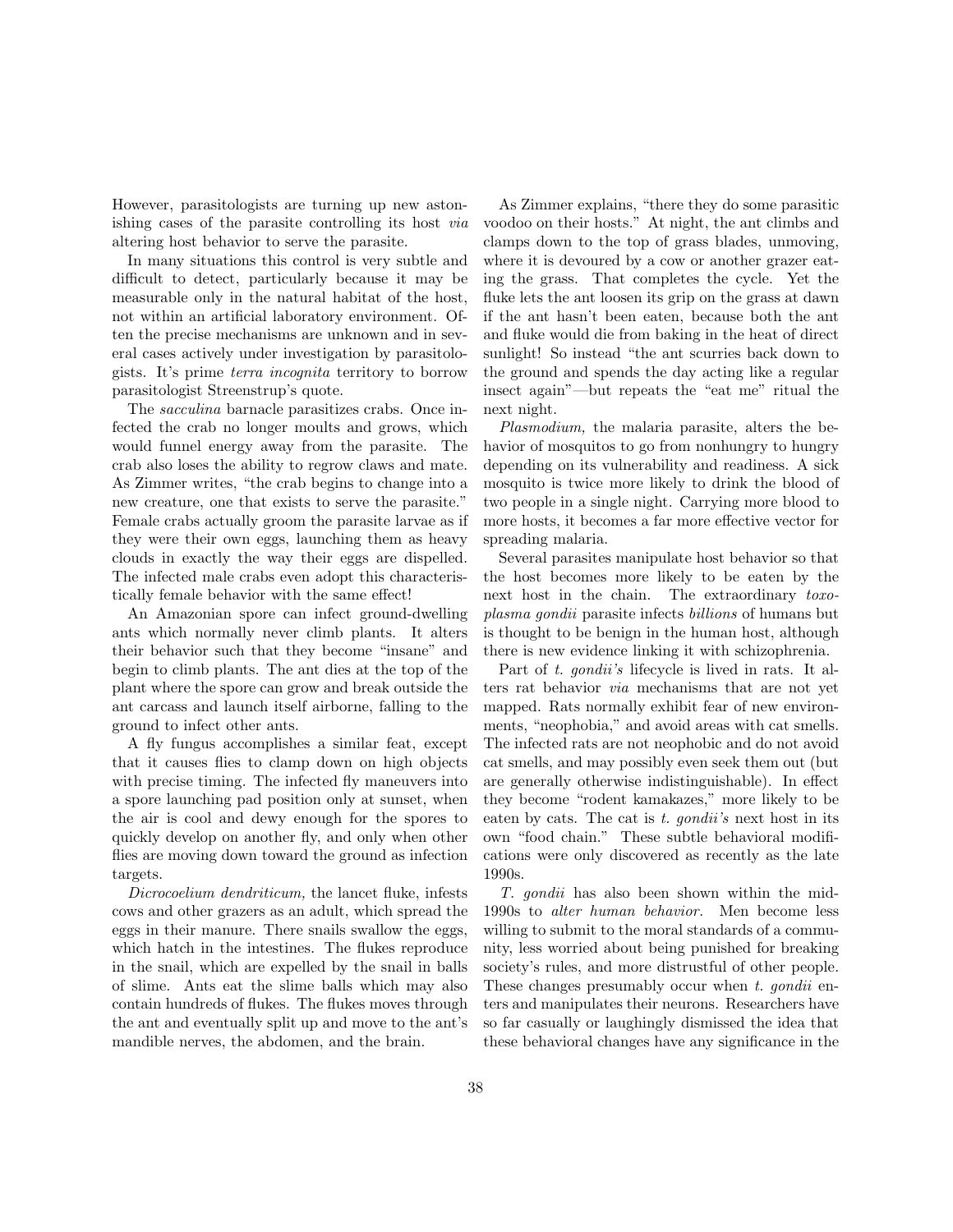human host, but so far neither is there any evidence to the contrary—it's a gaping open question.

What analogies can be drawn to the money parasite? The newer model of parasite evolution articulated by Zimmer is that they can be exquisitely sophisticated and evolutionarily adapted, from millenia of intimate co-evolution with their hosts, with the surgically-precise behavioral modifications as excellent, possibly foremost examples. If the money parasite persists, it is reasonable to suspect that it has similar sophistication. The idea of "parasite psychology" seems bizarre but its an inescapable and nowfirmly-established direction of the research: some parasites alter host behavior by altering their brains. Zimmer accurately refers to altered hosts as "zombies."

There are some immediate parallels, others presumably waiting to be mapped out in any new science of economic parasitology. Jefferson seemed to talk about a similar "zombiefication" associated with the "strong Mania of the tribe of bank-mongers, seized by its delusions and corruptions." In a sense, "kamakaze bankers."

However, the more relevant analogy seems to be to economic theory, which serves as the "brain" behind money expansion principles. The possibility must be faced that existing economic doctrine has been influenced, distorted, or even corrupted by the money parasite—conceivably at least as insidious as all the prior examples! There is some circumstantial evidence. It could be dismissed for its sketchiness, but on the other hand, increasingly parasitology inevitably must work from shadowy clues gleaned from fieldwork. Not all answers are matters of looking up reference books.

### smoke & mirrors, sleight of hand

". . . you can see the computer age everywhere these days except in the productivity statistics."

—Robert Solow [[60\]](#page-61-9)

"The productivity paradox is an artifact of superficial thinking." —Michael Rothschild [[56\]](#page-61-10)

The Patman-Eccles exchange takes on the surreal quality of a snake-charmer hypnotism session. The smoke-and-mirrors, sleight-of-hand magic act is "hard to swallow." Or, alternately, the audience has been swallowed psychologically into the maw of the parasite. As magicians say, "now you see it, now you don't!" Or, "A magician never reveals his secrets." The dialogue accurately reduces the U.S. government's financing mechanism and its accountability to a disgraceful parlor trick.

Joseph Stiglitz is the ex-chief economist for the World Bank and International Monetary Fund (IMF) and shared the Nobel Prize for Economics in 2001. After disillusionment over the effects of its policies, in 2001 he went public with scathing criticisms that reverberated through the world media. He described a four-step process by which a developing country is ravaged by the influx of capital aided and abetted by the IMF. He described the process as "squeezing the last drop of blood out of them." Stiglitz resigned over his ideological differences. [\[62](#page-61-11)]

This case depicts an epic break in the status quo of economists. The IMF and World Bank can be compared to an international financial rescue agency much like an economic "doctor." Stiglitz is asserting its prescription is always for bloodletting via leeches. In a word, parasitism.

Moreover, he rejected the ideological underpinnings of the policies as corrupt. In other words, there was no legitimate economic science behind the practices, or whatever existing economic justification used was a sham. As reporter and interviewer Palast writes in [\[51](#page-61-8)]:

Stiglitz has two concerns about the IMF/World Bank plans. First, he says, because the plans are devised in secrecy and driven by an absolutist ideology, never open for discourse or dissent, they "undermine democracy." Secondly, they don't work.

Ultimately, what drove him to put his job on the line was the failure of the banks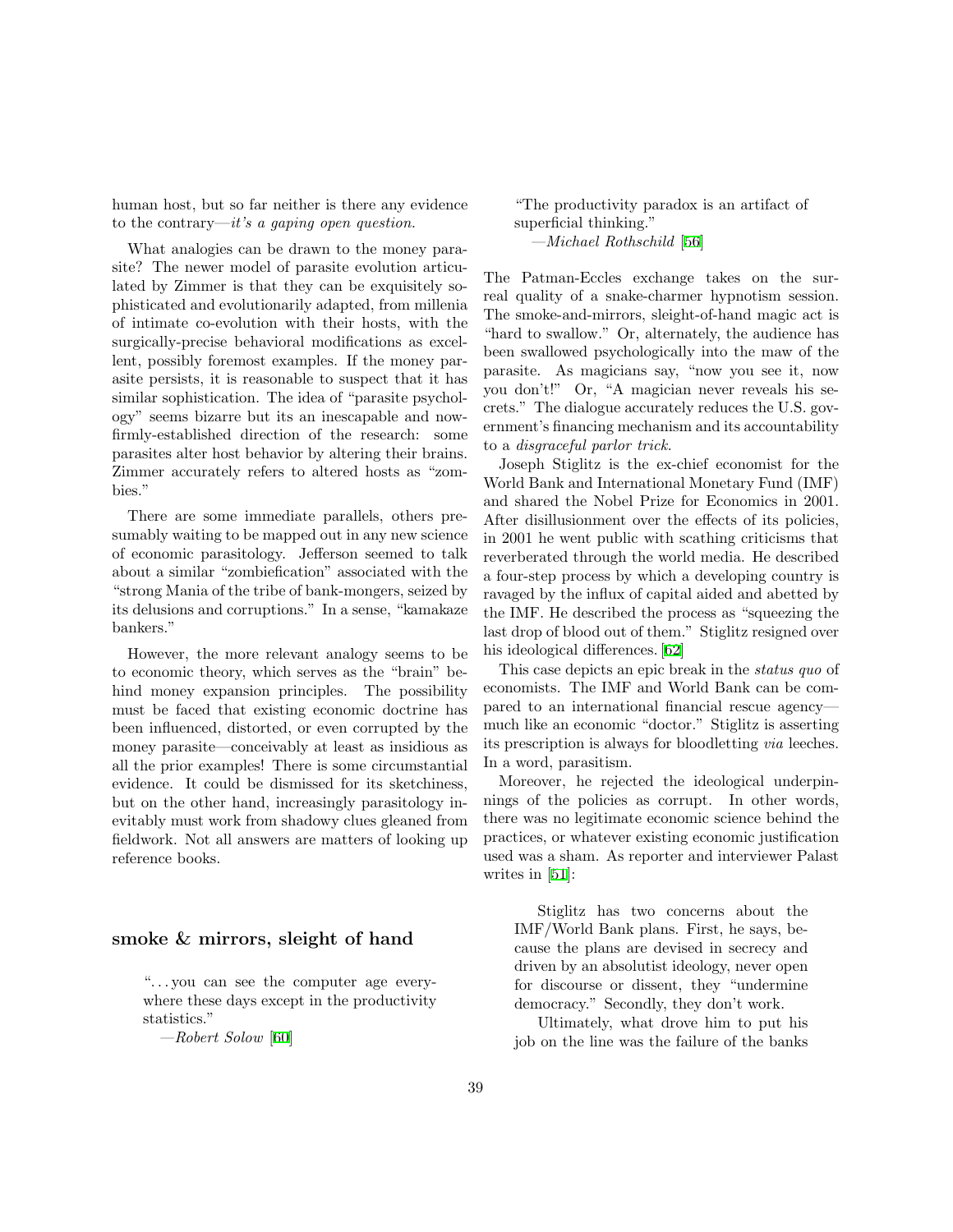and the U.S. Treasury to change course when confronted with the crises, failures, and suffering perpetrated by their four-step monetarist mambo.

Stiglitz does not seem to realize the deadly accuracy of his own metaphor. A parasite is not so interested in the health of its host. "Crises, failure, and suffering perpetrated" are the modus operandi of any parasite and a money parasite would presumably be no different. As considered earlier, secrecy is the mechanism promoting invisibility of the parasite.

"Absolutist ideology never open for discourse or dissent" certainly seems incompatible with the concept of a legitimate economic science, familiarity with which presumably was Stiglitz' original qualification for the job. Arguably, it does not even qualify as religion. Overall, it appears that Stiglitz no longer served as a suitable victim for parasitic mind control and was discarded.

Stiglitz notes the same phenomenon of twisted economic language. He likens "free trade" by the rules of the World Trade Organization and the World Bank to the Opium Wars—"That too was about 'opening markets.'"

Other examples of "dissension within the ranks" of economists are easily spotted. Friedman is one of the most vocal and influential economists who has focused on and been critical of monetary expansion policies. [\[26](#page-59-15)] He's also attempted to convey to the public the intrinsic relationship between monetary expansion and inflation. His approach can be seen as a strong rejection of Keynesianism that dominated monetary policy in the first half the the 20th century. Strangely, bulletproof principles for governing mass world economies via an "economic science" still seem open to constant debate, revision, and reversal.

The parasitism hypothesis could explain other troubling anomalies noted by economists, foremost among them Nobelist Robert Solow's "productivity paradox." [\[60](#page-61-9)] How is it that the entire information revolution of the late 20th century cannot yet be quantified in economic statistics? Apparently economics has its own form of "dark matter." Productivity is generally defined as goods produced per hour of work by laborers. It's conceivable that, basically

by definition, a money parasite could siphon off productivity gains and make any improved advantages invisible to economists—and the public at large!

### Keynes: "economics' Einstein"

"In the long run, we are all dead." —John Maynard Keynes

Keynes has been called the "Einstein of economics" but some physicists might consider it a slur. Sciences with lack of rigor and the strict, uncompromising "reality check" of experimental testing have been said to have "physics envy," and the "dismal science" may qualify among all with flying colors.

Economics as epitomized in Keynesianism appears to fail spectacularly the Popperian criteria of scientific falsifiability—which some economists almost seem to take pride in. Even supporters of Keynes acknowledge his contradictory and inconsistent pronouncements. Economist and disciple Paul Samuelson wrote the following non sequitur of Keynes' masterwork, The General Theory of Employment, Interest, and Money, published in 1936:

It is a badly written book, poorly organized. . . it is arrogant, bad tempered, polemical. . . it abounds in mare's nests and confusions: involuntary unemployment, wage units, the equality of savings and investments, the timing of the multiplier, interactions of marginal efficiency upon the rate of interest and many others. . . flashes of insight and intuition intersperse tedious algebra. An awkward definition suddenly gives way to unforgettable cadenza. When it is finally mastered, we find its analysis to be obvious and at the same time new. In short, it is a work of genius.

Keynesianism at its core is a rejection of the classical economic doctrine of lassaiz-fair and a selfregulating economy. It makes a distinction between the "real GDP" and the "natural level" of the GDP, proposing a divergence that may occur via e.g. savings levels, unemployment, "price stickiness," etc. The general slippery idea is that government and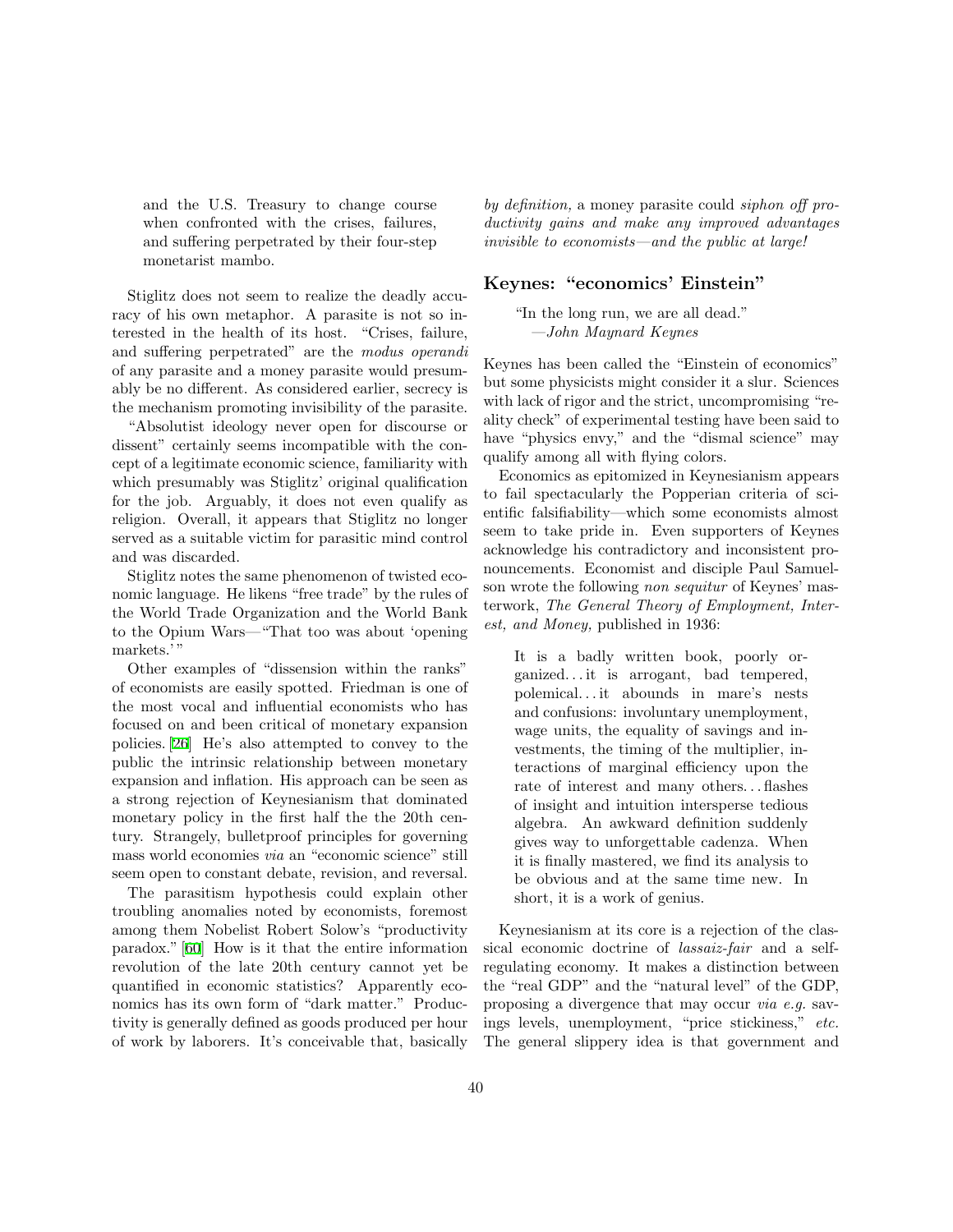citizens may be required to increase consumption (spending) to fully deploy the economy, even to the extent of deficit borrowing *(i.e.* money expansion).

This ideology could be seen as a psychological rationale for a parasitical economy. Why is it precisely focused on the implicit concept of an "unnatural" and subpar (below-optimal) GDP that requires unilateral intervention? Possibly because savings represent energy storage by the "cells" of the host organism(s). The urging is to release that energy, to minimize the storage of it, presumably so that it is more readily available for money parasitism.

Perhaps most revealingly, Keynes opposed a strict gold standard, calling it a "barbarous relic." He was instrumental in negotiating the worldwide Bretton-Woods agreement that abandoned it and erected the International Monetary Fund and World Bank in 1944. The gold standard was also the strongest historical impediment to money expansion. As Greenspan wrote, "In the absence of the gold standard, there is no way to protect savings from confiscation through inflation. There is no safe store of value."

A money-parasitic doctrine would be preoccupied to the point of obsession with the idea that GDP or host energy is below an optimal level and must be increased—via artificial stimulation. Recall the plasmodium parasite that increases the metabolism of its host cell three hundred fifty times, hijacking it for its own malevolent "agenda" or "ends." In other words, growth at all costs—exactly the same modus operandi as McMurtry's "cancerous capitalism."

Keynesianism may be the corrupted ideology of veiled monetary parasitism in theory or practice. Maybe a future "Einstein of econophysics" will be more interested in economics as a rigorous and humane science and engineering discipline rather than as a political buzz-saw power-tool.

### growth & red-queen dilemmas

Recall the key money parameter of velocity. Parasitologists have in many cases isolated "red-queen dilemmas" in biology. Named after a passage from Lewis Carroll's Alice in Wonderland, the parasite and its host are locked in a tight evolutionary embrace that increases the stress, activity, and pace of the host. The Red Queen runs faster and faster to stay in the same place. A hyperkinetic culture as now universally perceived by all (noted early on by  $e.g.$ Toffler's Future Shock, 1970, or recently in Gleick's Faster: The Acceleration of Just About Everything, 1999) is therefore a conceivable symptom of a money parasite!

A red-queen dilemma in an economy could have "sweatshop" conditions (noted earlier) as one symptom. The red-queen acceleration also relates to the "frog boiling" phenomenon. If workers from an earlier culture were transplanted into the present culture, it might be psychologically intolerable ala Toffler's "future shock." Again, recall the mass economic energy is measured in temperature. If the "temperature" is slowly increased (as an effect of the money parasite), the "water" is slowly brought to a "boil" without notice. The increased life-threatening scarcity resulting from gradual money expansion is a close analogue.

A tightly-coupled red-queen feedback loop seriously complicates the problem of considering or understanding a parasite-free system, especially relative to growth. For example, it may not be clear if an organism is growing at a "normal" rate or grows faster in response to the parasite. Or, the parasite may be growing but the host does not.

Some species grow faster as a defense mechanism to the parasite infection, in other situations the rampant growth is provoked by the parasite to increase its energy reserve, so abnormal growth is sometimes a symptom. Generally growth is often in some way abnormal under infection, either stunted or accelerated. If there's a money parasite present, what's "normal" economic growth?

This is the same dilemma encountered earlier in the streamlining of technology that can be more conducive to slavery systems. Growth may disquise the presence of a parasite. The vast and awesome technological achievements of the 20th century take on an entirely new light if one considers they can be mechanisms for optimizing parasitism efficiency!

Another remarkable possibility relative to growth can be considered, as hinted in the electronics capacitor analogy. The capacitor simply keeps stor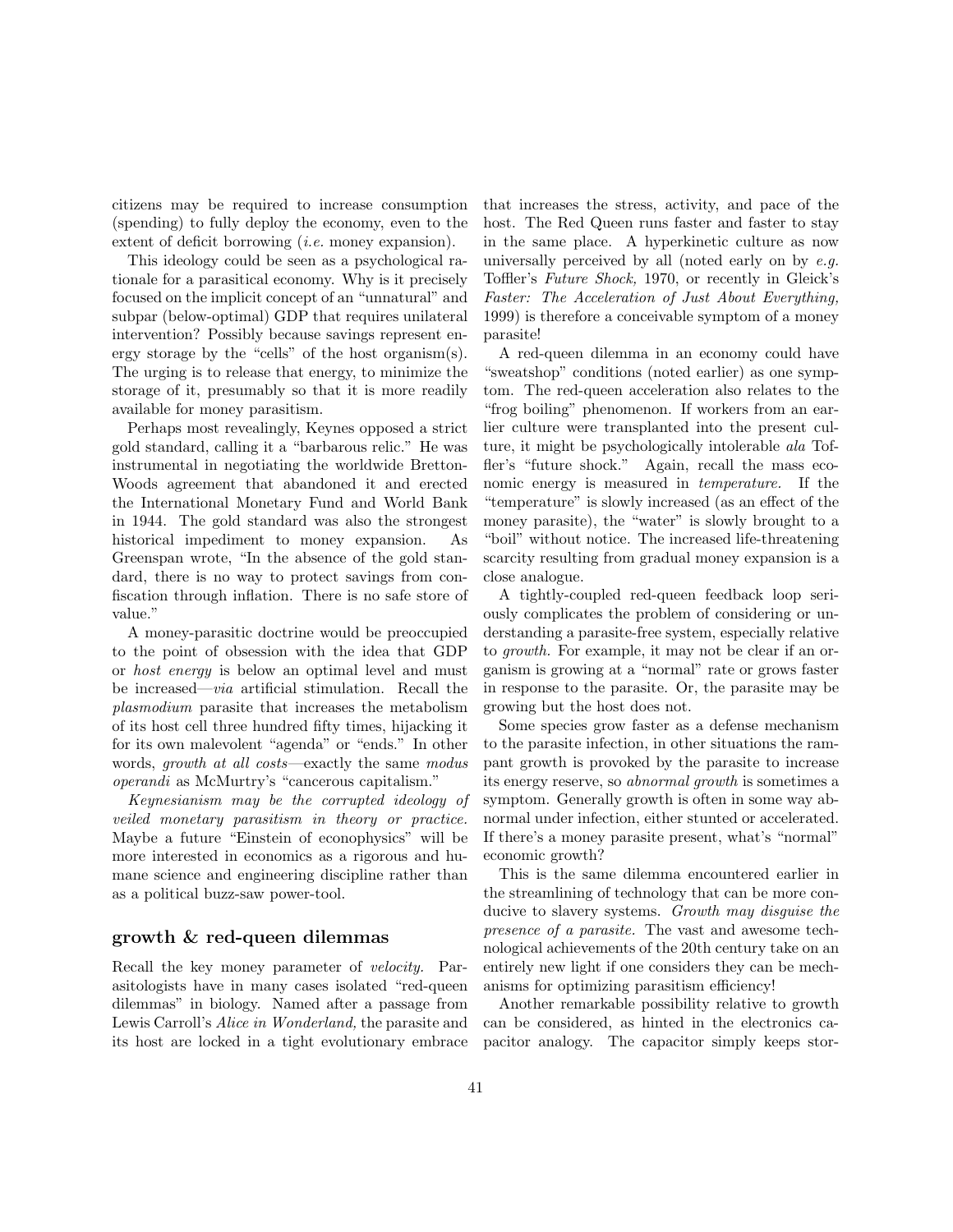ing energy as the instantaneous energy of the circuit "grinds to a halt." A parasite can conceivably extract more energy from the system than is even required for its own survival. Or, it may jeopardize its own survival by "accidentally" or "mistakenly" extracting more than the host organism can bear without dying!

The dynamic and rapid adjustment of interest rates by the Federal Reserve as frequently as several times a year might therefore have parasitic implications. It could be a mechanism for maximizing energy extraction while adjusting to uneven growth spurts in the host. It could be seen as a way to carefully finetune the level of energy extraction from the host organism while avoiding too-dangerous lethality!

The bogus terminology of economics has already been noted, in phrases and words such as "money supply," "deflation," "price stability," "fighting inflation," "free market," "growth," and "market rates." What is particularly striking is how all these terms have been skewed in exactly the false directions that would serve a philosophy of parasitic money expansion. With the precision of Orwellian doublespeak, the meanings twist harm into benefit like physicians' leeches!

#### cancer stage of capitalism

"The current financial stripping of economies and environments across the world exhibits, in fact, all the hallmark characteristics of a carcinogenic invasion."  $-Joseph$  McMurtry [\[46](#page-60-13)]

"The cancer stage of capitalism is not a metaphor. It is a rigorous description of where we are."

—Susan George

McMurtry[[46](#page-60-13)] does not outline all the mechanisms for the capitalist cancer, partly implying that they are yet all to be recognized, but he refers specifically to the "increasing volume and velocity of money that does not sustain life-hosts:"

The comparison with a carcinogen is starkly evident. A cancer pattern of disease and metastasis is confirmed when money capital lacks any commitment to any lifeorganisation on the planet, but is free to move with increasing volume and velocity in and out of—but not to sustain—social and environmental life-hosts. On the contrary, ever more social resources and protection are being diverted to assist the capitalist cancer to multiply.

As outlined, fractional reserve banking and money expansion are the two key banking mechanisms for regulating—or manipulating—volume and velocity of money. McMurtry's immune system analogy also applies paramountly to economic science, which absolutely must be able to discriminate flawed, destructive, or parasitical economic principles from healthy ones (both theoretical and applied) if a cancerous invasion is to be repelled. That framework arguably does not currently exist. Economists must act as "white blood cells" as much as investigators, regulators, reporters, etc. perhaps even more crucially so!

McMurty regards public institutions as societies' vital organs. The "metastasizing" process is identical to mass multiplication by a parasite violently rampaging through its host or destroying defense systems:

Globally, protective systems are now being dismantled at every level. The pattern is now so universal and aggressive that even the language of its agents no longer disguises its destructive intent—"drastic cutbacks," "axing social programs," "slashing public services," and so on. And society's protective systems are openly being "cut," "slashed," and "axed" to "reassure lenders and investors"–that circuit of money investment and profit that is no longer linked to the production or circulation of useful goods and services.

The "circuit of money investment and profit no longer linked to production or circulation of useful goods or services" may again be compared with the electrical capacitor analogy and closely parallels the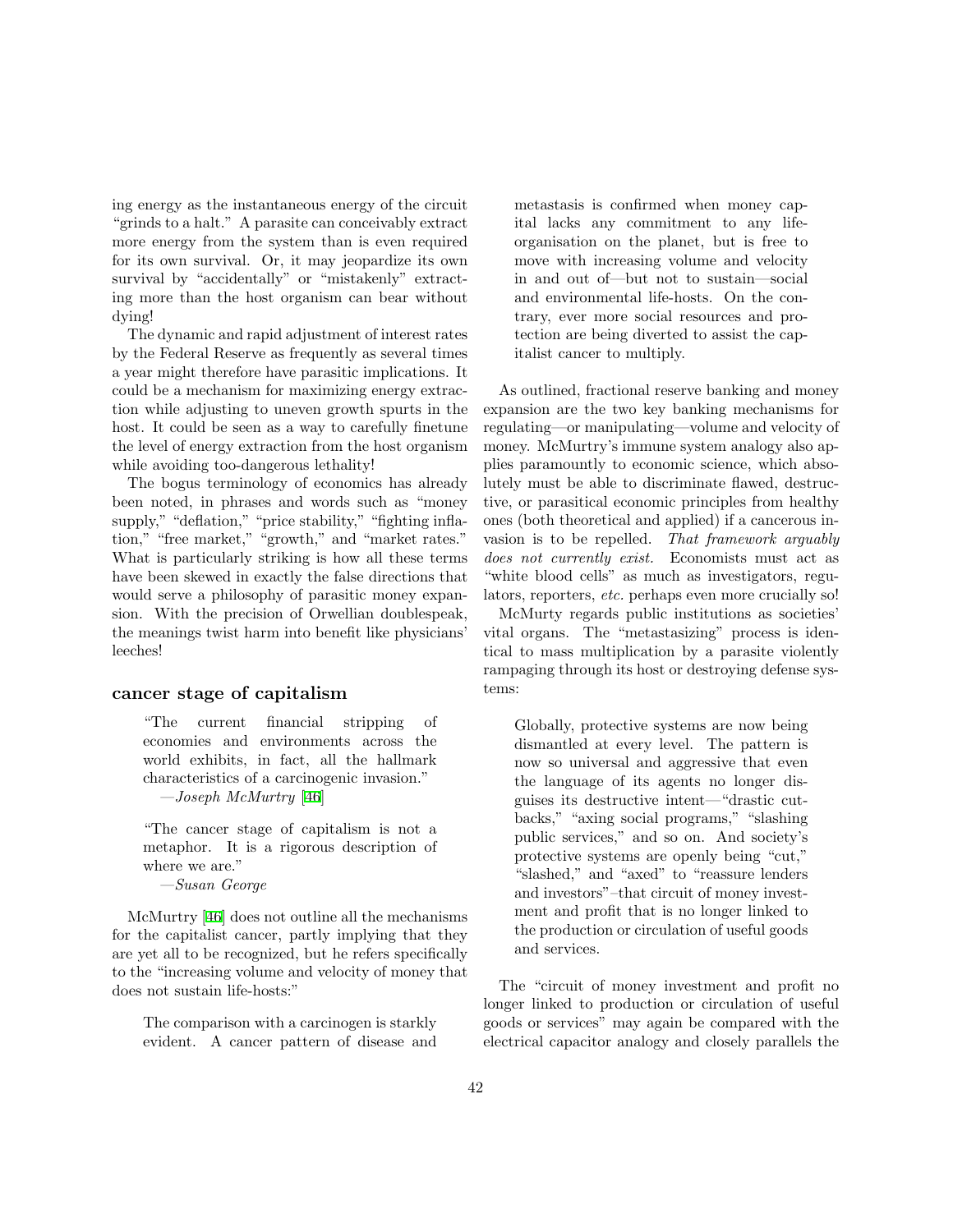dictionary definition of parasitism. McMurtry conveniently nails down the precise analogy to the following points:

Long-term, systematic and irreversible destruction of global life-organisation emerged for the first time during the current advanced stage of capitalism. If we consider the defining principles of cancer and the eventual destruction of a life-host, it is difficult to avoid seeing that a cancer pattern is increasingly invading and spreading across the planet. In other words, there is:

- an uncontrolled and unregulated reproduction and multiplication of an agent in the host body that:
- is not committed to any function of the host body; increasingly appropriates nutriments from the host body in its growth and reproduction;
- is not effectively recognised by the immune system;
- possesses the ability to transfer or metastasise its assaultive growth to sites across the host body;
- progressively infiltrates and invades the host body until it obstructs, damages, or destroys successive organs of its life-system; and
- eventually destroys the life-host in the absence of an effective immune-system recognition and response.

### virulence

"There is more than one way to look back at the dawn of humanity. You can go to Ethiopia and sift the dust for stone tools and scoured bones, but you can also go to the National Parasite Collection, find the right jar, and stare at a fellow traveller."

 $-Carl Zimmer$  [\[70\]](#page-61-4)

"If you've lost a parasite, you have lost something in the fabric of the ecosystem." —Daniel Brooks

The interpretation of the morality of a parasite is a fundamentally subjective distinction. Are parasites evil? Given that parasites are so prevalent, or conversely and more accurately, that freeliving organisms are in the minority, it could be argued that parasitism is in fact the 'natural' order in biology, and correspondingly in bionomics. This argument may have some validity, with various significant qualifications.

The virulence of a parasite is the measure of how deadly it is to its host. Some parasites are relatively harmless while others are heinously lethal. As Zimmer states,

A parasite lives in a delicate competition with its host for the host's own flesh and blood. Any energy that the host uses itself could go instead to the growing parasite. Yet, a parasite would be foolish to cut off the energy to a vital organ like the brain, since the host would no longer be able to find any food at all. So the parasite cuts off the less essential things.

The harshness with which a parasite treats its host—what biologists call virulence—contains a trade-off. On one hand, the parasite wants to make use of as much of its host as possible, but on the other hand, it wants its host to stay alive. The balancing point between these conflicts is the optimal virulence for a parasite. And quite often, that optimal virulence is quite vicious.

This is the "killing the goose that lays golden eggs" constraint. In short, is the parasite suicidal? If a money parasite exists, there is evidence it is quite virulent. Adams insisted it was quite capable of violence. McMurtry makes the plausible case that it is at least as virulent as cancer. Mass global environmental destruction as attributed to the money parasite, as McMurtry does, is a case for very deadly virulence. Stiglitz came to a similar conclusion.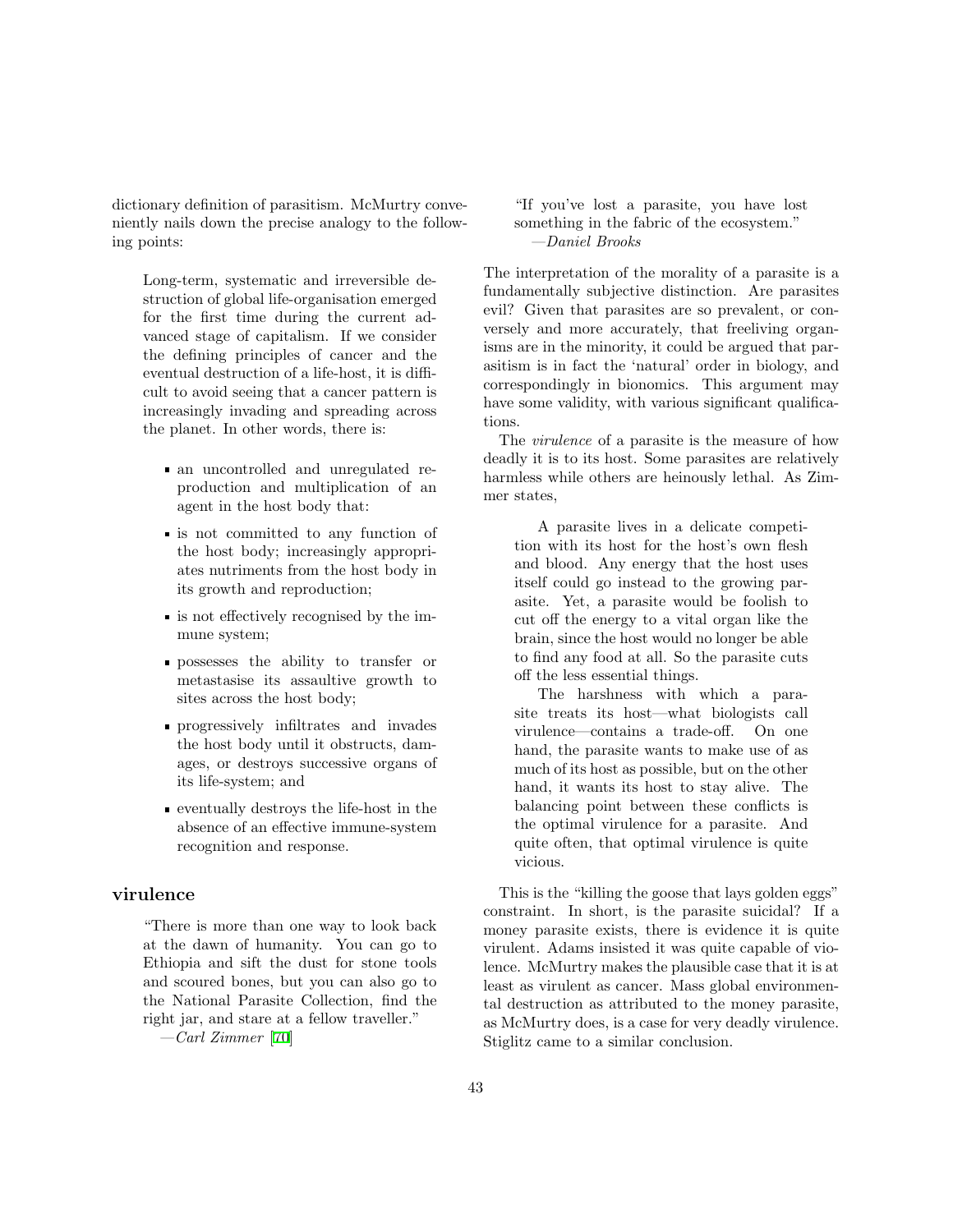However, virulence may lie in the eye of the beholder, and may be too much a one-dimensional concept. In this area there is a very new and tentative hypothesis in parasitology advanced by Daniel Brooks and others. The idea is that parasites may be crucial links in promoting evolution or that their presence may dampen wild population oscillations of other species, serving as a balancing mechanism. For example, suppose sheep overgraze on land and begin to multiply. The parasite has more targets and might spread faster, culling the herd and preventing overgrazing, consequently having major ecological implications such as preventing grassland turning into desert.

Or, by preying only on weaker animals, the parasites preserve the health of overall species by preventing them from breeding. There is also evidence that carnivores and parasites sometimes work in tandem. Wolves that chase and eat sick, weak, and wheezing mooses are actually the next host-link in the chain for the parasite infecting the moose. A parasite may also cut down on the competitive edge of a species so it can't drive out a competitor, making it possible for the two species to live side by side.

As very recently discovered, birds in California salt marshes are thirty times more likely to eat infected killifish than uninfected ones, because of a parasite's behavior modification to the fish that makes them easier to spot and catch. This reveals the parasite exerts a very significant, previously unrealized effect on its ecology. Any judgement of those parasites as useless or harmful might be disputed by the birds. Entire ecosystems have invisible dynamics due to parasites that are only beginning to be uncovered.

Under the fairness of full disclosure, it must be admitted that the money parasite could conceivably promote stability among highly unstable alternatives. One immediate conjecture is that the governmentbanking complex is naturally likely to overinflate the currency if it has no limits, possibly to the point of total collapse. This occurred in post-WWI German hyperinflation, leading to national ruin. A money parasite could actually serve the role of extracting money-energy, but only within limits, and thus preventing the tendency toward total wanton collapse.

Another possibility is that individuals may really

attempt to save "too much" relative to circulating money in some situations, or routinely succumb to various extreme irrationalities. The parasitical siphoning could be unfair, but a possible "last resort" to a frozen or stalemated economy. This was one of the cornerstones of Keynes' original theory (born in situations of crisis unemployment) codified in the parameter of "marginal propensity to consume."

An even more outlandish possibility is suggested by some perspectives such as [\[2](#page-58-3)]. The idea is that human populations inherently become unstable and reach crisis proportions in density, such that a parasitism mechanism actually prevents dangerous instability and wars. But that twisted line of thinking on the other hand seems to embody a "self-fulfilling prophecy." Wars are arguably likely a symptom or consequence of money parasitism. The link between money manipulation and wars is very deep and complex, and supported by Griffin's account [\[32](#page-60-1)] and many others.

Generally, any ideas about a parasite adding stability to the overall system should be regarded very warily. They may be just new masked versions of the same parasitic philosophy, new "wolves in sheep's clothing."

At the close of his book, Zimmer makes the case that all humans are a parasitical species on the earth organism. The earth has a sort of "metabolism" that shuttles carbon, oxygen, nitrogen, etc. around the world. The rain cycle moving through streams and rivers can be regarded as a giant circulatory system. The earth is a superorganism. Humans exploit it exactly the way a parasite exploits its host.

There's no shame in being a parasite. We join a venerable guild that has been on this planet since its infancy and has become the most successful form of life on the planet. But we are clumsy in the parasitic way of life. ... If we want to succeed as parasites, we have to learn from the masters.

McMurtry comes to a similar conclusion. He proposes that a worldwide revolution is required to eradicate the capitalist cancer—i.e. yet another paradigm shift. "This could be a transformation of the world's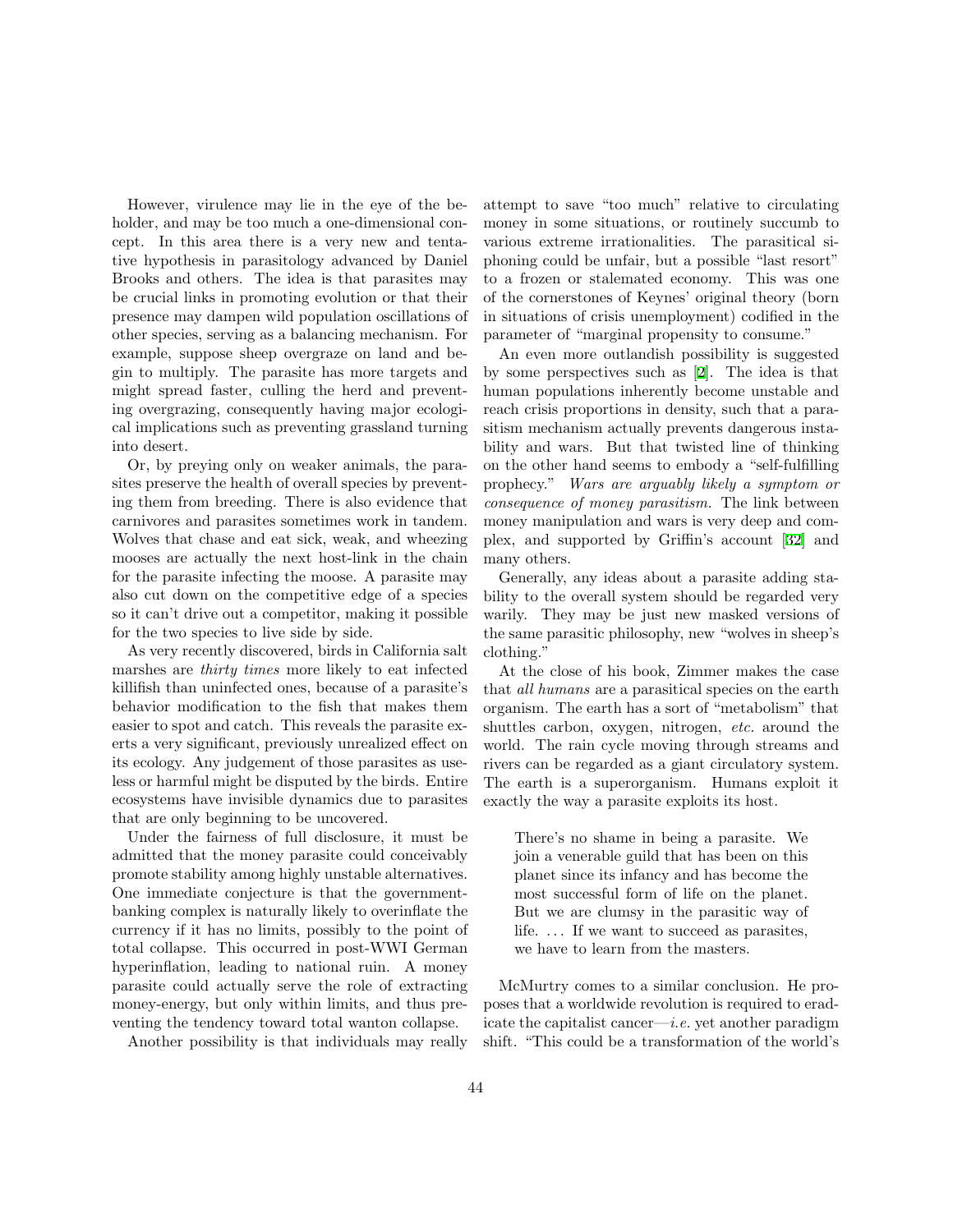now-failing political and economic systems which nothing short of a global cancer could effectively bring about." [\[46](#page-60-13)] Then Hamilton's quote about government debt as a "powerful cement to our nation" and a "spur to industry" takes on a new meaning.

### host psychological complicity

"A great many people think they are thinking when they are merely rearranging their prejudices."

—William James

"We have met the enemy, and he is us." —Pogo, by Walt Kelly, Earth Day 1970

The Rothschilds as quoted in money reform literature can now be revisited for striking new meaning:

The few who can understand the system [of fractional reserve banking] will be so interested in its profits, or so dependent on its favors, that there will be no opposition from that class, while on the other hand, the great body of the people mentally incapable of comprehending the tremendous advantage that capital derives from the system, will bear its burdens without complaint, and perhaps without even suspecting that the system is inimical to their interests.

This quote is simply a veiled reference to the *host*parasite relationship. The "few who can understand the system, so dependent on its favors" comprise the parasite. The "great body of the people mentally incapable of comprehending who bear its burden without complaint or suspicion" are the vast masses with a failed or compromised social immune system. The "burden" is exactly the money-energy extracted by the parasite from its host. "The great body of people" takes on new meaning—something like "succulent host."

The quote reveals more, however. It's suggesting that the money parasite feeds not only on the moneyenergy but also on the psychological weaknesses of the populace. This is an absolutely crucial element in the dynamic of the host-parasite coupling. It must be

approached and understood as not merely a physical phenomenon. Its existence is partly or perhaps even solely based on nonphysical properties relating to psychology. Its a link in the exploitation process.

McMurtry makes the case that the population as an immune system is not tuned to recognize the money parasite. That is certainly a major part of the equation. But one can ask, "why is it not tuned?" A full examination of money parasitism must fully, candidly, and realistically take into account all factors. While the parasitism itself is an unpleasant and macabre subject, host complicity is simply the "other side of the coin." The word "victim" as applied to a host may be too much a one-dimensional concept.

A money parasite could be considered to simply be the outward manifestation of degenerative host conditions. Parasites typically prey on the weak and sick and are *simply fought off in healthy hosts*.

Ancient history has a simple parallel and model. The Roman Empire was built and dependent on an ancient imperialistic colonization process that imported a steady stream of slaves from newly conquered territories. This was the basis of their economy. Arguably, parasitism was the official state policy.

One of the formulas for its government that served for centuries was the "bread and circuses" combination. The rulers discovered the simple recipe for minimizing occurences of the periodic riots of the disenfranchised. The masses were pacified with some free food and entertained with bloody gladatorial events. The modern equivalent seems to have metamorphosed into something like "Twinkies and TV."

Extended considerations of host psychological diseases conducive to the money parasite can be found in [\[2\]](#page-58-3) or [\[1](#page-58-4)]. A short representative summary:

- greed vs. honesty The tactful Rothschilds did not explicitly mention greed, but its implicit in the class "dependent on the favors." Honest individuals would reject the so-called "bargain." Greed is the foremost disease of money.
- profligacy vs. conservation Or "irresponsibility vs. responsibility" relative to money spending tendencies. Government indebtedness is just the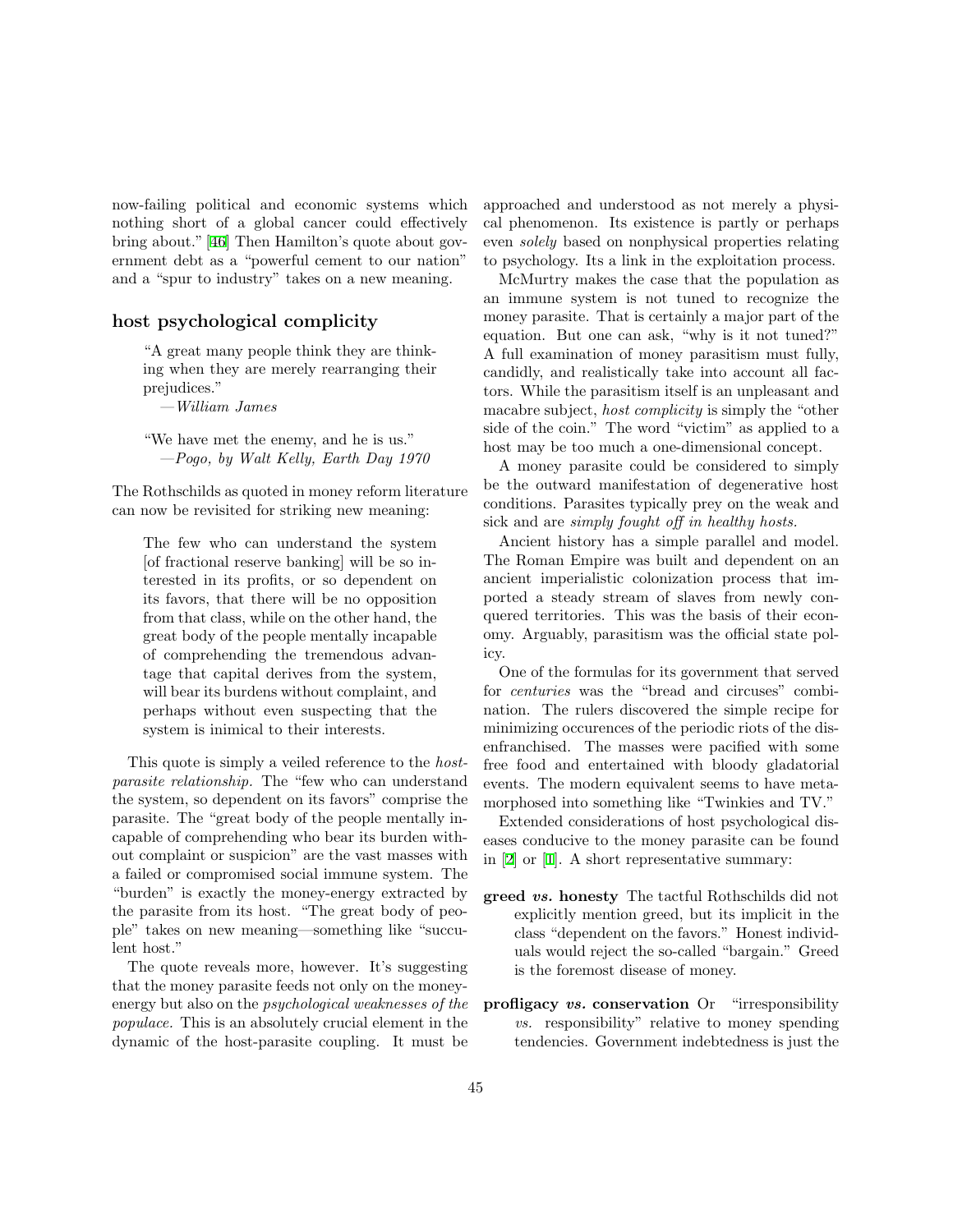macrocosmic mirror of individual debts on the microcosmic level.

- apathy vs. concern If the public is apathetic toward its institutions, they will deteriorate. How much does the public care about its own government or banking system vs. extracting gains from either?
- ignorance vs. education As Adams warned, the public must understand basic money and banking concepts to be able to fight off parasitical infections.
- dependency vs. autonomy Entire nations can be composed of dependents and their "enablers."
- passivity vs. action If the public "gives away its power," i.e. delegates its authority and takes a passive role, a parasite may arise to take the active one.
- reactivevs. proactive As Griffin [[32\]](#page-60-1) has documented, the public can be manipulated via crises and a false "problem-reaction-solution" cycle.
- delusion vs. rationality The public must understand "there is no such thing as a free lunch" or they will become one for the parasite.
- credulity vs. oversight As Ronald Reagan remarked on his philosophy over a nuclear arms treaty with the Soviet Union, "trust, but verify."
- distraction vs. vigilance "Eternal vigilance is the price of freedom." Mass sporting events and internet pornography are probably in the first category.
- groupthink vs. leadership Some derisively refer to the public as "the unwashed masses," "cattle," or "sheeple."
- cowardice vs. courage It is possible that some have glimpsed the parasite firsthand but lacked the nerve to confront or challenge it.

### 9 economic warfare

"I believe that banking institutions are more dangerous to our liberties than standing armies. Already they have raised up a monied aristocracy that has set the government at defiance. The issuing power [of money] should be taken away from the banks and restored to the people to whom it properly belongs."

—Thomas Jefferson

"The first casualty when war comes is truth."

—Hiram Johnson

"Give me a place to stand, and I will move the world."

—Archimedes, on the nature of leverage

To the modern ear Jefferson's shrill warnings on banks sound like exaggerated hyperbole, especially the idea they are "more dangerous to our liberties than standing armies." Hence the term "economic warfare" may seem unfamiliar to the point of sounding like an oxymoron. It's a foreign or even alien idea (much like money parasitism) but its reality is supported by some of the most rare and circumstantial evidence. Under a different light, the Jeffersonian quotations are as uncannily perceptive and futureanticipating as Adams'.

Earlier it was observed that governments have historically regarded counterfeiting as a treasonous crime. Counterfeiting has the ability to destroy the economic integrity and vitality of an entire nation. It can be used as a mechanism of state sabotage, and it is even regarded as an act of war if advanced by one country on another. Widespread counterfeiting, lawlessness, and anarchy are sometimes the historical progression of collapsing empires.

As M.A. Rothschild asserted, "Let me issue and control a nation's money and I care not who makes its laws." By all the previous verbiage, the difference between counterfeiting and money issuance can be a very subtle matter—"razor-sharp." For purposes here, loosely define "economic warfare" as "state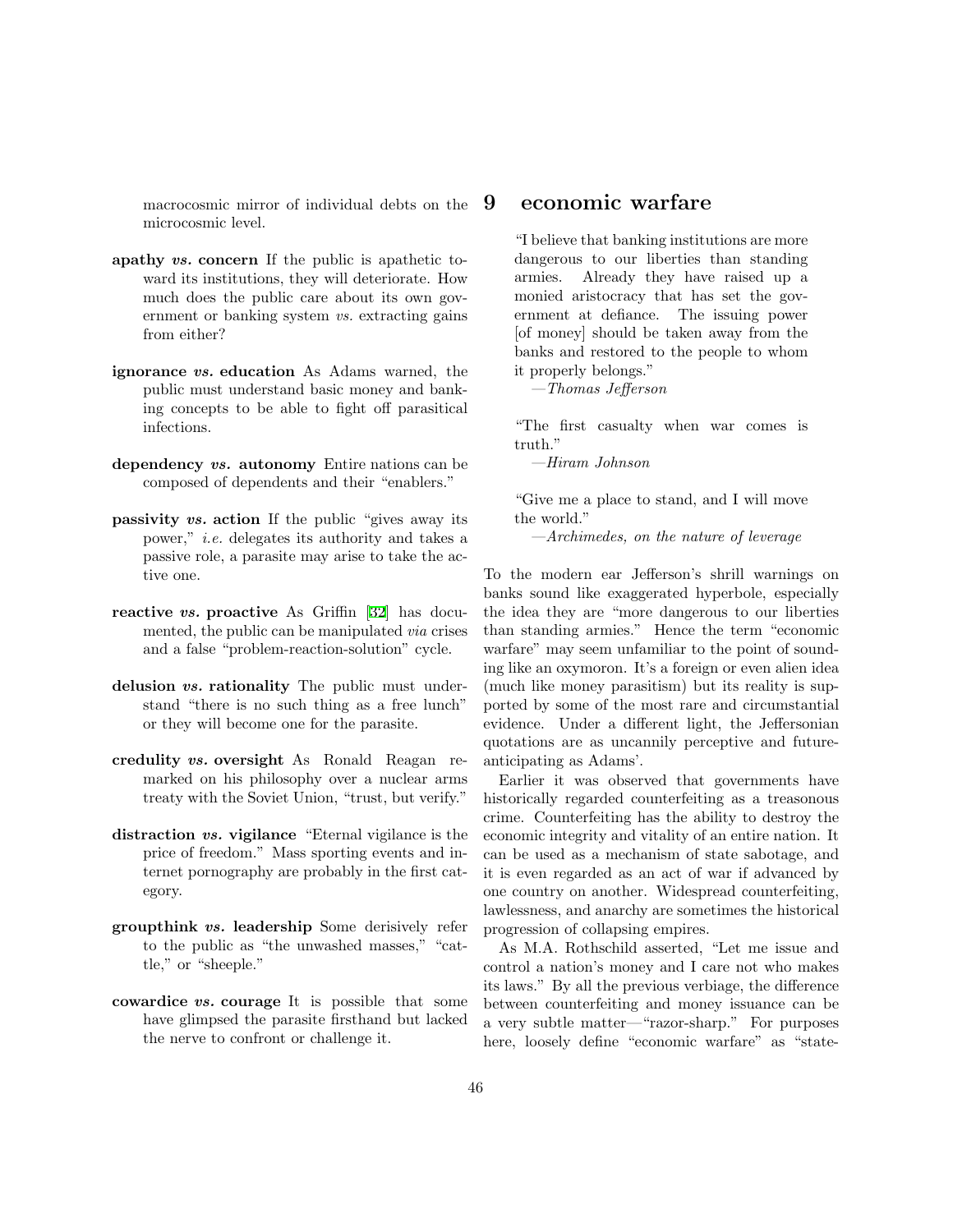sponsored counterfeiting used as a means of seizure of assets and establishing control over another country."

The metaphor of "invisible slavery" was applied earlier to economic parasitism. Economic warfare likewise can have the very treacherous property of invisibility. If a nation's currency is being counterfeited without detection, or assets seized and control lost via an equivalent process, it seems equivalent to a means of waging invisible warfare.

The theoretical possibility of economic warfare is hinted in the earlier mathematics. Gresham's law, "bad money chases out the good," fundamentally is about the economic leverage that can be applied via reserves of capital. Just as in physics when huge masses can be moved via carefully constructed pulley systems that increase "mechanical advantage," it seems totally analogous that mass economic dislocations can be effected by the transfer of capital. By the formulas, a bank that issues debased currency via fractional reserves that circulates into the larger economy is exerting leverage against that economy by extracting energy from it.

Now, suppose that two private banks A and B are competing to extract money-energy from a given economy. Suppose that the owners of bank A manage to clandestinely incite a run on the reserves of bank B by its depositors, such as by spreading rumors of collapse. Bank B fails, and its assets then may come under control of bank A. If undetected, bank A appears to have successfully waged "economic warfare" against bank B. It successfully attacked and seized "economic territory."

The attack is not necessarily limited to collapses. Bank B may not totally fail due to the run, but be significantly weakened from decline in its reserves from withdrawals. The economic leverage of bank A is still commensurately increased. In a sense, bank B's money has been undermined from an economic oscillation.

Substitute "nation A,B" for "bank A,B," "national currencies" for "bank deposits," and this gives the theoretical background of a worldwide economic warfare technique. Moreover, if the losses are made up by taxpayers, it becomes essentially state-financed! Bailouts may fail dangerously to address the core disease and maybe even unintentionally mask or promote it.

The analogy applies on international levels. Different nations have currencies that are backed by their reserves. Nations become analogous to individual banks in a larger world economy. Currency exchange rates are a measure of the leverage of one currency against another. If a nation expands the circulation of its own fractionally-backed money outside its borders, it's totally analogous to banks that increase circulation of their debased money, and one nation can seize assets of another based on money manipulation.

Now, note the basic parallel between a collapse of a bank due to a run, and mass failure or default of loans made by the bank. Suppose corrupt private bank C lends mass funds to an accomplice D. D defaults, but with kickbacks to C. Government bails out the "failed" loans of bank C.

These are extremely crucial, initially counterintuitive situations to observe. Bank failures, bailouts, loans, or aid can be disguised weaponry for waging economic warfare against the governments of either foreign or domestic countries. Moreover, government-funded bank bailouts may have the unintended effect of feeding the money parasite! These are the money system analogues of infiltration of the government-banking complex's immune system.

Hence large-scale currency machinations especially during "crisis situations," such as "currency swaps" tied with foreign money devaluations by the Federal Reserve, can be seen as weapons for waging mass worldwide economic warfare—invisible annexation of foreign assets.

Similarly, in 1970 the IMF created a new monetary unit called the SDR, or "Special Drawing Right." As Griffin quotes Dennis Turner: [\[32](#page-60-1)]

SDRs are turned into loans to Third-World nations by the creation of checking accounts in the commercial or central banks of the member nations in the name of the debtor governments. These bank accounts are created out of thin air. The IMF creates dollars, francs, pounds, or other hard currency and gives them to a Third-World dictator, with inflation resulting in the country where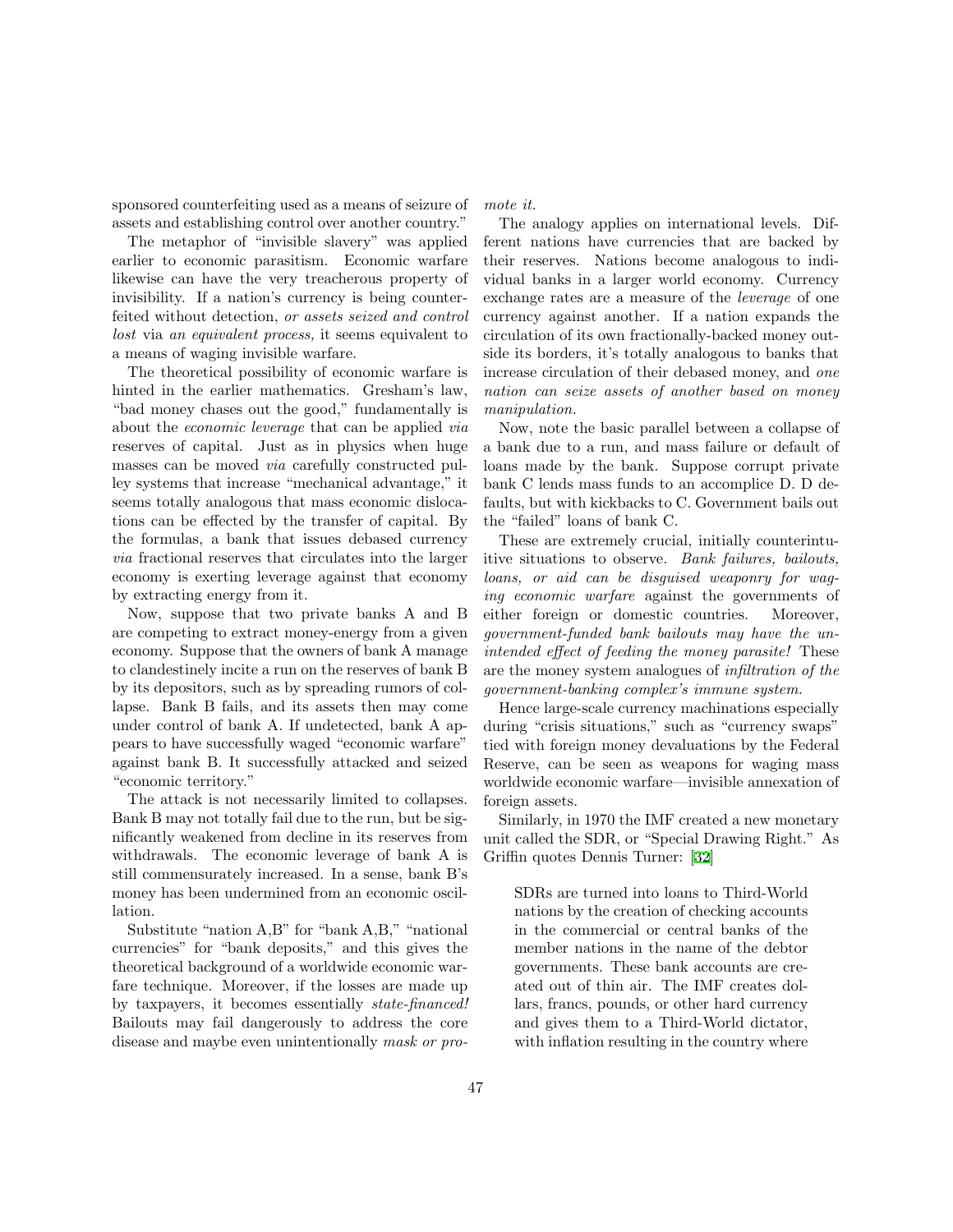the currency originated. ... Inflation is caused in the industrialized nations while wealth is transferred from the general public to the debtor country. And the debtor doesn't repay.

Turner is simply describing the process of fractional reserve banking as a tool for money parasitism not on an intra-national but on the international scale by the IMF. By definition, inter-national money parasitism wages economic warfare.

Economics makes the distinction of GDP, Gross Domestic Product, vs. GNP, or Gross National Product. [\[17\]](#page-59-6) GDP can be defined alternatively, roughly, as the percent of GNP that is owned by the nation's own citizens. That is, in a sense, the ratio  $r = GDP/GNP$  represents a fractional reserve system of the entire country, with the fraction  $1-r$  representing foreign ownership of the country's assets. If a money parasite is "foreign" to the country, then the part  $1 - r$  represents degree of parasitic control of the host country. A debtor nation status can be a sign of nationwide infection and subjugation by a foreign money parasite.

But equivalently, such a situation can be regarded as a domestic invasion and subjugation by an invisible foreign army—the virtual definition of attack by a parasite from the host's perspective.

### "four steps to damnation"

"In essence, these countries end up buying back their own money, but at incredibly high rates. And this is just the beginning of the IMF's involvement."

—Gregory Palast [[51\]](#page-61-8)

"Is globalization about the eradication of world poverty, or is it a mutant variety of colonialism, remote controlled and digitally operated?"

—Arundhati Roy

Possibly the most extraordinary single damning item of circumstantial evidence for the existence of an organized economic warfare program is the document called Silent Weapons for Quiet Wars. [\[2](#page-58-3)] This very narrowly-known document purports to be a training manual for the science of "quiet wars" waged against the populace. It includes amazing scientific and mathematical descriptions very similar to the prior sections. It has much material relating to "debilitated host psychology," using the depiction adopted here.

The document has never been published anywhere except in very obscure locations and on the internet. The scientific community seems to be unaware of it or ignoring it. It's circulated in small circles for at least a decade; the author is unknown. Any serious researcher looking into economic slavery, parasitism, or warfare must absolutely be familiar with the manual. But since its legitimacy and authenticity are so easily questioned by the literal-minded, it cannot serve as any form of definite evidence. Other avenues must be pursued to make the case for economic warfare.

One excellent recent item along these lines is the incendiary article, "IMF's four steps to damnation" by reporter Gregory Palast.[[51\]](#page-61-8) During an IMF conference in Washington in 2001 he interviewed exchief World Bank economist Joseph Stiglitz who was fired over his ideological differences. Stiglitz openly charges the lending program is really one accomplishing economic subjugation not unlike colonialism, only that it is implemented economically rather than militarily. Stiglitz reduced the IMF modus operandi relative to developing nations, described by more religious capitalist doublespeak:

- privatization State industries are sold off after the countries shave billions off of the prices of electricity and water companies with "commissions" (kickbacks) going to the country's politicians.
- market liberalization Stiglitz refers to this as the "hot money" cycle. Cash comes in for real estate and currency speculation and then "flees at the first whiff of trouble." The nation's reserves that back the currency are drained sometimes in days. The IMF demands the nations raise interest rates to the astronomical ranges 30-80%.
- market-based pricing The nation is required by IMF to raise prices on the staples of food, water,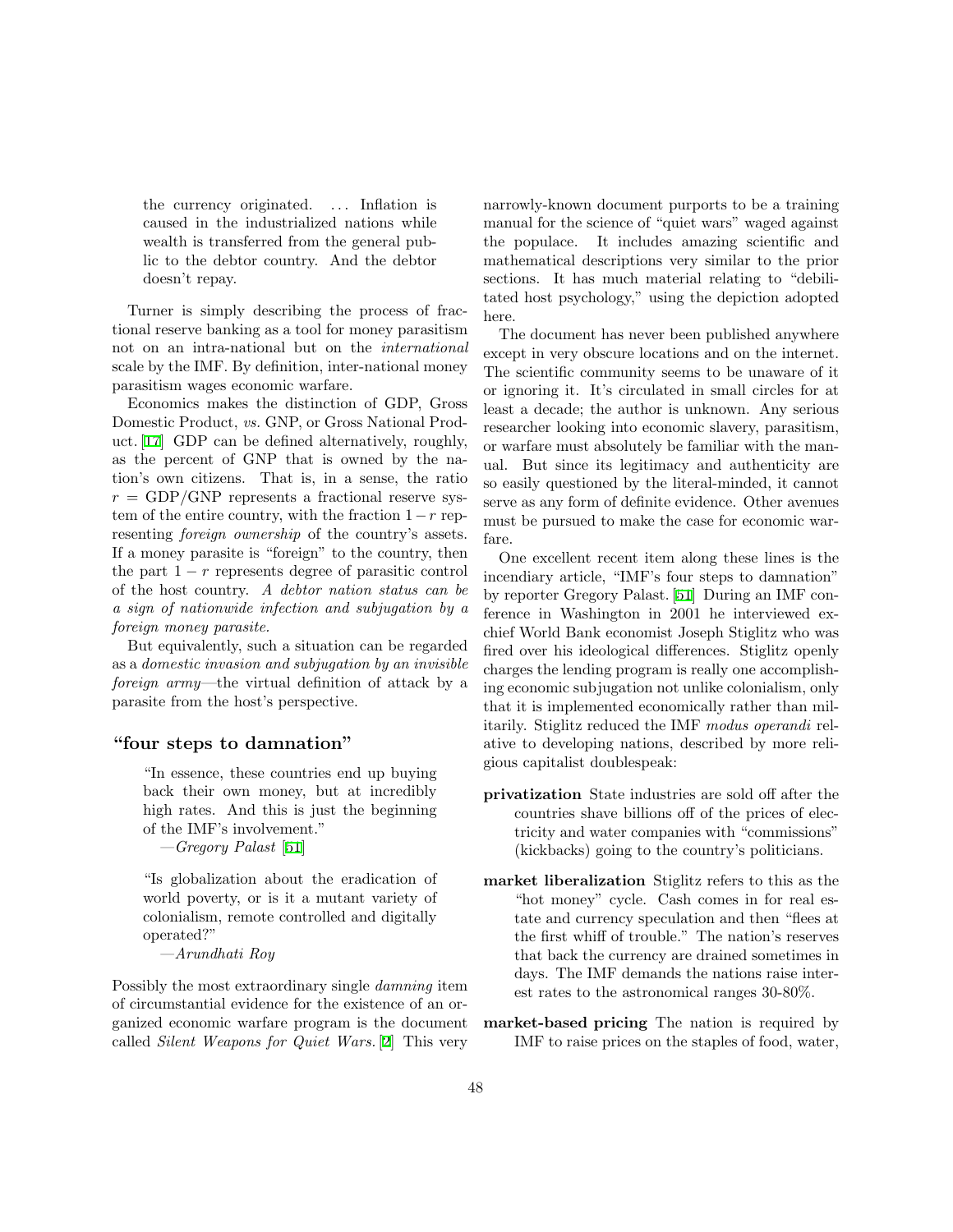and cooking gas. This has a disproportionately heavy cost on the poor.

- social unrest Also called "the IMF riot." Step "three and a half" occurs at this point as the IMF "squeezes the last drop of blood out of them, turning up the heat until the whole cauldron blows up" when food and fuel subsidies for the poor are eliminated (Indonesian riots, 1998; Bolivia, 2000; Eucador, 2001). Secret IMF plans coldly anticipate the likely "social unrest."
- free trade Free trade by the rules of the World Trade Organization and the World Bank, analogous to the Opium Wars. Trade barriers are knocked down in foreign countries but with financial blockades in return.

The consistently re-occurring riot stage noted by Stiglitz is evidence of the link between money parasitism, violence, and destruction. In overt wars, armies engage in bloody confrontations on a battlefield. In covert economic warfare, a riot may be seen as a symptom of or reaction to the invisible invasion. It's also arguably analogous to a futile mobilization of the immune system.

Much of the science of warfare centers around maximizing the element of surprise. It is to be assumed that if some renegade groups have discovered effective means of waging economic warfare that they would take extreme measures to attain the strictest secrecy. When asked by reporter Sandeep Kashik, "You claim to know the dirty inner secrets of the IMF. How is that possible?" Palast replied:

I've had large numbers of secret hidden documents slipped to me. The IMF really is its own secret world government; all of these reports are stamped "for official use only" and "restricted distribution." They know if the details of what they're doing gets out, there'd be people in the streets.

Palast writes, "A pattern emerges. There are lots of losers but the clear winners seem to be the western banks and U.S. Treasury." Stiglitz nor Palast do not appear to realize the significance or magnitude of the game. The steps he describes seem probably a glimpse at the mechanisms by which the money parasite can infect entire national economies.

A pattern indeed emerges. The above clearly describes the overt thrashing ensuing from a covert process whereby banking and governmental systems are systematically leveraged against each other to debase the integrity of each. This would be the core strategy exactly expected of a money parasite attacking the government-banking complex! Extensive delineations of this "leverage polarity" in which "both sides are played against the middle," can be found in Silent Weapons for Quiet Wars [\[2](#page-58-3)] and The Occult Technology of Power [\[1\]](#page-58-4).

More analysis of the IMF and World Bank can be found in Michael Rowbotham's book, The Grip of Death: a Study of Modern Money, Debt Slavery, and Destructive Economics. [\[57](#page-61-12)] Another angle can be found in ex-CitiBank CEO Walter Wriston's 1992 work, The Twilight of Sovereignty: How the Information Revolution Is Transforming Our World. [[69\]](#page-61-13)

sovereignty 1. Supremacy of authority or rule: sovereignty over a territory. 2. Royal rank, authority, or power. 3. Complete independence and self-government. 4. A territory existing as an independent state.

### high crimes & treason

If a covert plan of economic warfare has been waged, it may have international rather than mere national implications as various commentators have charged. Counterfeiting on a national level is a treasonous crime against that nation. However, it seems reasonable to classify international scale economic warfare as a "crime against humanity." Accusations on this level have been made by U.S. Senators on several occasions.

Senator James Traficant entered a vocal (not legal) indictment against international agencies and the Federal Reserve in the Congressional record in 1993 referring to undeclared economic war and economic slavery: [\[64](#page-61-14)]

Federal Reserve Notes (FRNs) are unsigned checks written on a closed account.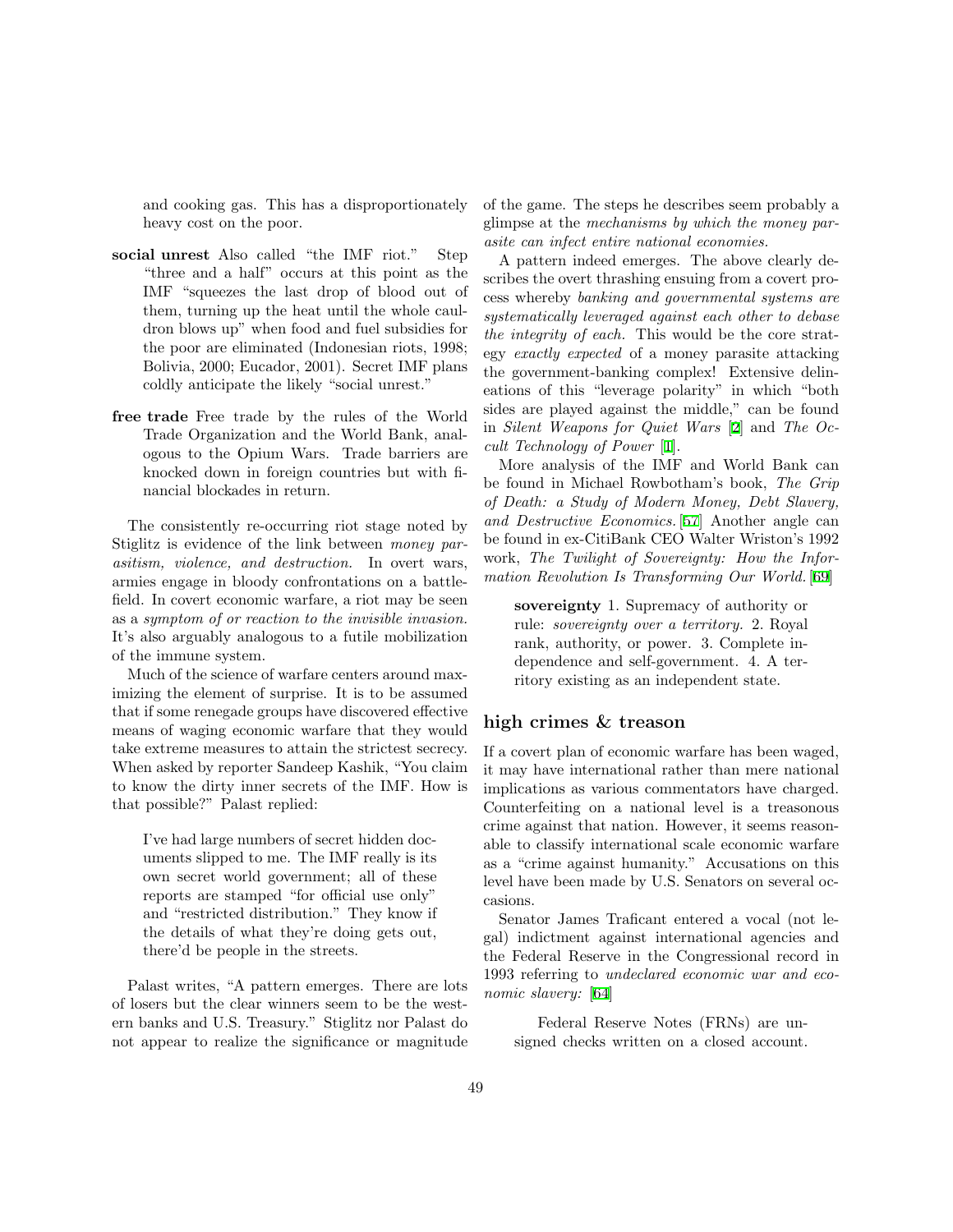FRNs are an inflatable paper system designed to create debt through inflation (devaluation of currency). When ever there is an increase of the supply of a money substitute in the economy without a corresponding increase in the gold and silver backing, inflation occurs. ... The Federal Reserve Bank who controls the supply and movement of FRNs has everybody fooled. They have access to an unlimited supply of FRNs, paying only for the printing costs of what they need.

The receivers of the United States Bankruptcy are the International Bankers, via the United Nations, the World Bank and the International Monetary Fund. . . . This is an undeclared economic war, bankruptcy, and economic slavery of the most corrupt order!

An extremely extensive accusation of about thirteen thousand words was entered into Congressional record by Representative Louis T. McFadden in 1934: [[45\]](#page-60-14)

Mr. Chairman, we have in this Country one of the most corrupt institutions the world has ever known. I refer to the Federal Reserve Board and the Federal Reserve Banks, hereinafter called the Fed. The Fed has cheated the Government of these United States and the people of the United States out of enough money to pay the Nation's debt. The depredations and iniquities of the Fed has cost enough money to pay the National debt several times over.

This evil institution has impoverished and ruined the people of these United States, has bankrupted itself, and has practically bankrupted our Government. It has done this through the defects of the law under which it operates, through the maladministration of that law by the Fed and through the corrupt practices of the moneyed vultures who control it.

Speaking at the height of the U.S. Great Depres-

sion, McFadden gaves ample historical information that mirrors Griffin's account[[32\]](#page-60-1). McFadden asserted the foreign bankers used the system to finance and foment entire wars. He insinuates a covert agenda to create "a superstate controlled by international bankers, and international industrialists acting together to enslave the world for their own pleasure." "I do not like to see vivisections performed on human beings."

McFadden has a thorough listing of crimes and individuals he charges. "I charge them, jointly and severally, with the crime of having treasonable conspired and acted against the peace and security of the U.S. and with having treasonable conspired to destroy constitutional Government in the U.S."

McFadden was Chairman of the House Banking and Currency Committee for a ten year period and survived two apparent assassination attempts. By some accounts, McFadden died in "suspicious circumstances" in 1936.

If "international bankers" have indeed extracted vast fortunes from the U.S. and other countries globally, one might guess they have erected vast hidden economic empires. Such financial empires certainly exist and are documented and acknowledged, but obviously not as any ongoing international parasite system. [\[14](#page-59-18), [22](#page-59-19)]

Any attempt to identify and disengage any supposed existing parasite system must face and contend with the vast historical battlefield littered with prior apparently failed attempts.

# 10 21st century blip-system

"In theory, there's no difference between theory and practice, but in practice there is."

 $-$ Anonymous

It would be facile and absurd to propose any definitive solutions for the complex socio-econo-politico problem of money parasitism documented here, given the vacuum of systematic worldwide research. The natural immediate proposal to make would simply be that the scientific community "officially" recognize it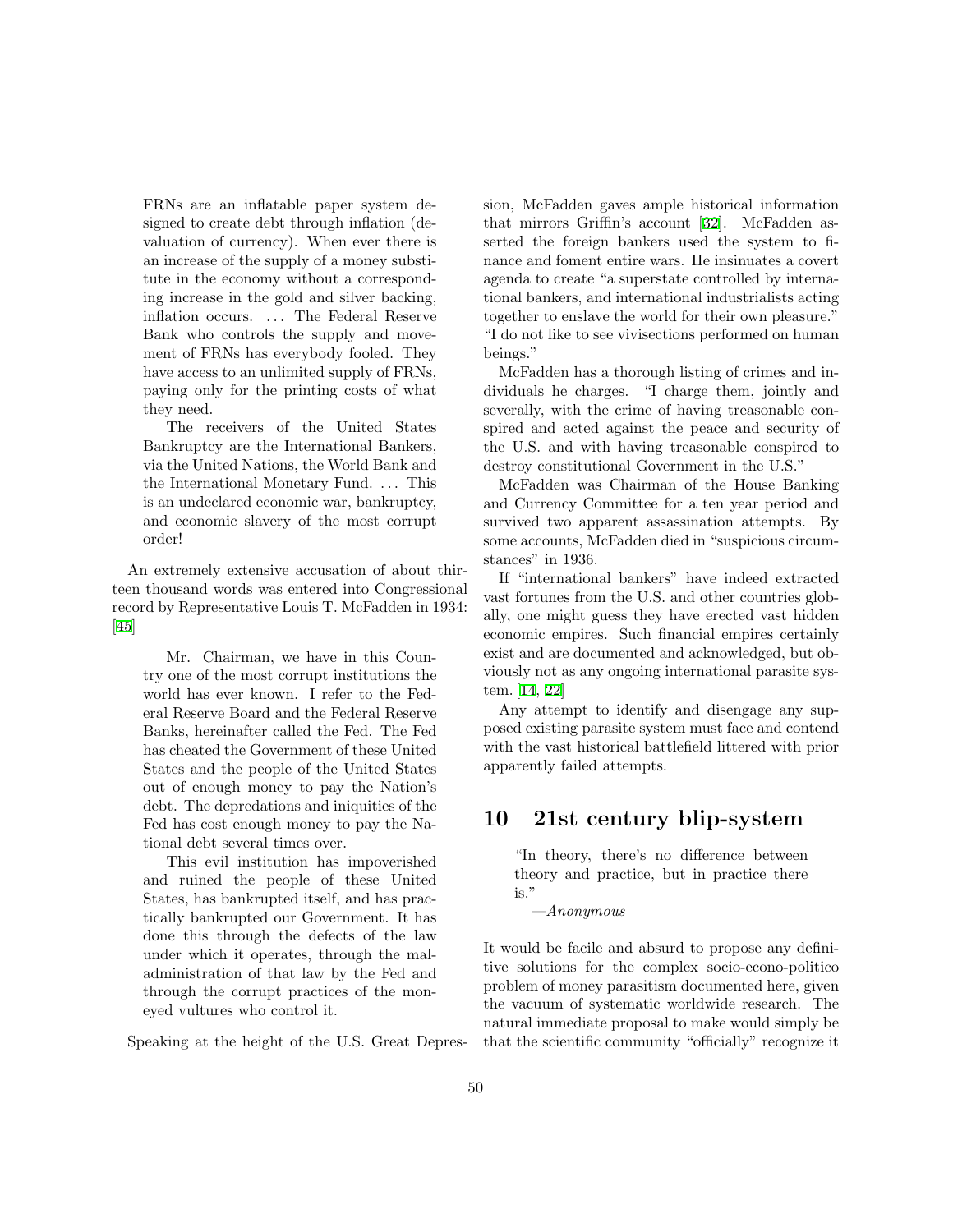and come to grips with it in a way that banking and political authorities have spectacularly failed to confront. A major part of the problem, possibly the core part, is public awareness.

There is certainly intense stigma associated with this subject; in many ways human money parasitism is the ultimate taboo of society and civilization. Any undermining of belief structures on being "on top of the food chain" is unequivocally shocking. It could be an immense challenge merely to achieve the status of a legitimate scientific inquiry. A "hall of mirrors" effect seems to come into play and even the possibility of parasitism already infecting the existing scientific establishment is conceivable. [\[6](#page-58-2), [23](#page-59-20)] Consistently, parasitism appears to transcend all boundaries.

The parasite problem is quite inherently multidisciplinary. Just as the government-banking complex seems to have been deficient in its defense mechanisms, a narrow and specialized inquiry cannot possibly hope to succeed. In many ways, cooperation is the antithesis of, and antidote to, the parasitism. Similarly, the significant new breakthroughs in biological parasitology have been hard-won from interdisiciplinary collaborations and insight and might serve as a model.

One serious difficulty plaguing progress is the difficulty in drawing the lines between the "free market" and "government intervention" with many unintuitive side-effects. Allowing banks to compete to offer different currencies and interest rates seems like a reasonable lassaiz-fair idea, except that if any fail due to either ineptitude or corruption the depositors demand government bailouts, possibly effectively resulting in state-sponsored pathologies. Moreover, multiple currencies are a serious impediment to fluid commerce and arguably one of the very first problems a basic money system must address.

As for fractional reserve banking, one possibility is a system that comes close to "full reserves," already advocated by some economists. A system can be devised where people agree to penalties for early withdrawal of funds, and the bank offers a range of different timed deposit accounts. The bank can count those possible penalties and loan default rates to create a system whereby all money holders are essentially consenting to any loan arrangements. Any runs

are fully handled and covered via application of the agreed penalties. This replaces the system whereby depositors do not explicitly select or agree to specific withdrawal conditions.

One nice possibility for minimizing parasitism hidden in state budget systems would be the following. The entire government budget distribution system could be broadcast on web pages. Individual citizens or even automated "crawling" software could follow all budgets and sub-budgets by moving through hyperlinked web pages in a way that accounts for every single dollar spent. These pages could be updated with instantaneous information on state revenue and expenditures. Such a system for meticulous accountability will of course be opposed by the vast militaryindustrial complex which now has tens of billions of dollars in "black budget" items.

A simple system that might significantly decrease the possibility of economic warfare is one in which use of different currencies is closely tied to national citizenship. So for example it would not be legal for large amounts of dollars to circulate outside of the U.S. This would not necessarily decrease convertability of currencies. Such an idea is obviously highly antithetical to the existing worldwide monetary system now in place.

There is some remote possibility and flickering indication that new emerging digital currencies could scale "parasite free." [\[9](#page-59-21), [16\]](#page-59-12) However it seems money parasitism could be an incredibly tenacious phenomenon that will continue to carry into "cyberspace." The argument could even be made that the numerous attempts at digital currencies have been failing due to money-parasitical factors.

One remarkable idea for a blip-system is one with a totally fixed number of blips. It seems counterintuitive, but such a system is inherently feasible and practical and possibly highly parasite-resistant. The blip-system owners, or currency authority, issues blips based on any arbitrary but agreed-on criteria to the money holders, such as work or tangible assets. This can be done all at once, or gradually.

The system ideally has some way for individual holders to check (electronically) that there are no more blips in circulation than officially allowed (*i.e.* a built-in auditing system) and might also support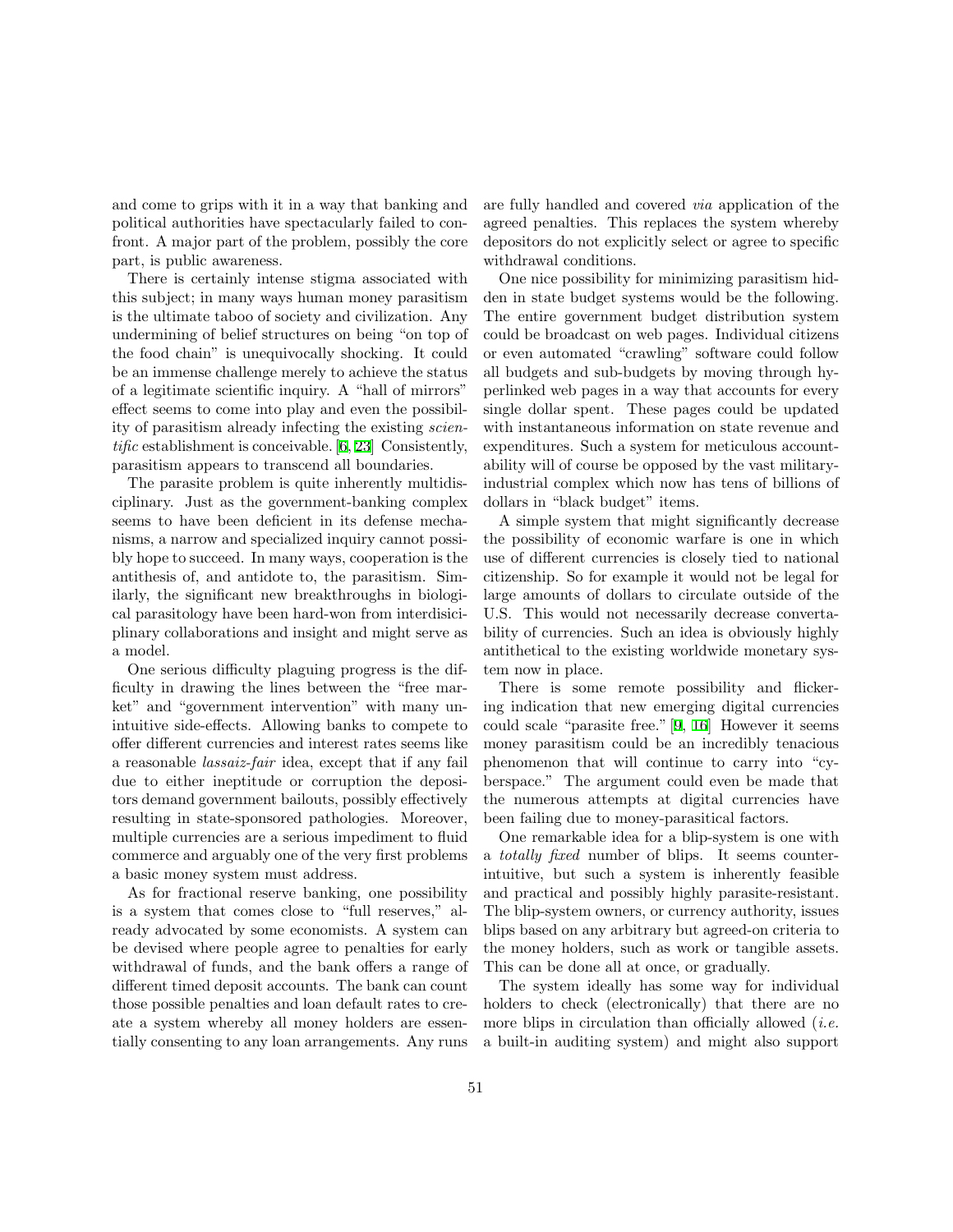anonymity. Note that an electronic system has the tremendous advantage that it might be audited electronically by all holders whereas a commodity-backed currency cannot be!

Phrased in this form, the idea becomes very similar to the problem of preventing double spending found in cryptographic security systems for digital currency, such as those pioneered by David Chaum. [\[68](#page-61-15)] It's also roughly identical to a system known as LETS (Local Exchange Transaction System) pioneered by Michael Linton.[[37\]](#page-60-15)

The concept may seem counterintuitive, but one can observe the close parallel of its widespread functioning in the form of hundreds of thousands of company stocks on worldwide stock markets! In fact one tantalizing possibility is an increased merger between currency systems and stock markets such that they become less distinguishable. Depending on implementation, such a system could be either highly parasitic or non-parasitic.

### toward full integrity

"Science is a long history of learning how not to fool ourselves." —Richard Feynman

"Never doubt that a small group of thoughtful committed citizens can change the world; indeed it's the only thing that ever has." —Margaret Mead

An extraordinary problem with money parasitism is that arguably, laws against "money laundering" could conceivably be construed as parasitism enforcement mechanisms. So increasingly draconian measures to track all privately circulating currency are installed, such as in the U.S. by the secret agency known as FinCen, as profiled in Wired magazine by Kimery in 1993, "Big brother wants to look in your bank account."[[36\]](#page-60-16) Similarly, The European Parliament investigated the use of the NSA's (U.S. National Security Agency) worldwide "Echelon" electronic surveillance system against charges of economic espionage. [\[3](#page-58-5)]

Some innovators are proposing and erecting new money systems that are locally-oriented and community-based.[[29,](#page-60-17) [37\]](#page-60-15) That is certainly a strong possibility, but again they may be illegal by invasive state laws that require reporting both gifts and barter transactions and subjecting both to taxation. A parasitical money system fundamentally has three major requirements that are arguably now already fully installed worldwide: (a) any money must be exclusively in the form of the state-authorized currency, (b) all economic transactions are subject to taxation, and (c) loss of government control over the central bank.

Ultimately, the issue largely comes down to whether individuals have the right to make economic transactions between themselves free of state surveillance or interference. U.S. and international laws and legal administration currently do not appear to support such a right. Coincidentally this is precisely the same question surrounding the legitimacy of any taxation. Again, the issue is closely related to the circumstances surrounding the founding of the U.S. and "no taxation without representation." In the new terminology, the U.S. Declaration of Independence phrase that

Governments are instituted among Men, deriving their just powers from the consent of the governed.

comes close to a tautology:

money holders define, determine, and regulate what constitutes parasitism in the system via its administrative mechanisms.

In any case, a new realization of fractional reserve banking as a kind of fractional integrity or vitality system must enter the mass consciousness, along with the full understanding that the modern economic and political systems based on it are therefore deeply and intrinsically flawed—to borrow the informal yet highly descriptive phrase, rotten at the core.

All the associated doublespeak must be discredited and cleared away for any meaningful or widespread changes to occur. Humanity finds itself entering the 21st century with a medieval money system. Maybe some of its intense energy directed toward technological innovation can be channeled toward a state-ofthe-art money system upgrade—maybe money is the ultimate technological tool of humanity!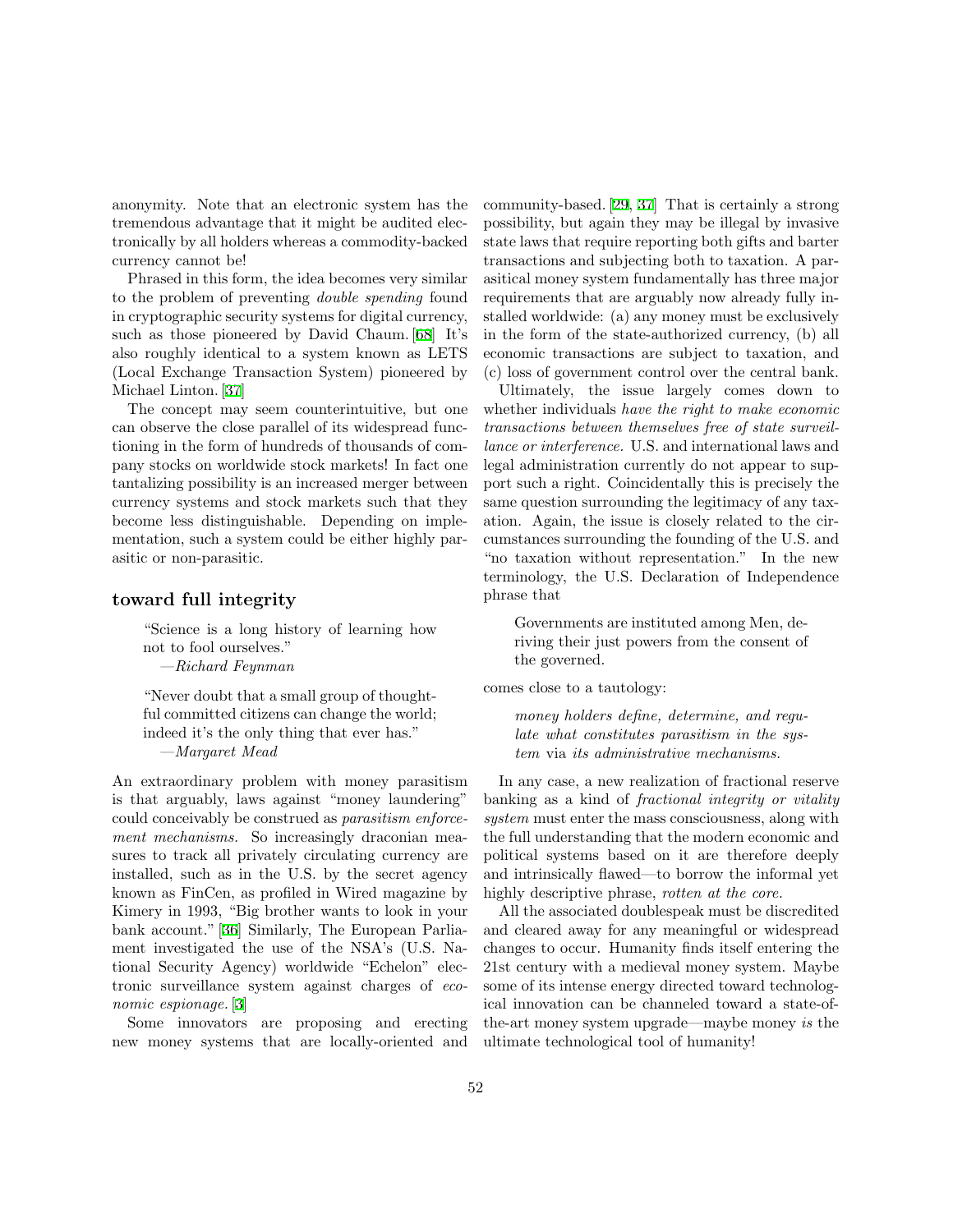Note that some social mechanisms that might seem to fight off parasitism could in fact be useless or even excellent decoys for the parasite. For example, if many people engage in even peaceful demonstrations at world economic summits, what is accomplished relative to captalistic or money reform? The activists may be fooling themselves into thinking they made progress by whether they "made the evening news." They might instead more productively find myriad ways of reducing "host psychological complicity" considered above. How about organizing conferences instead of demonstrations? There does not seem to exist a single major conference in the world for an issue as uncontroversial as "money reform."

Re: the "leverage polarity" encountered above as a fulcrum for economic warfare, it's as if the money parasite's food source is a form of money-energy that transcends both banking and government. It encompasses both economic and political power and crosses the boundary of each. Surely any effective countermeasures or new defense system must carefully study and fully embrace that same polarity.

Previous inoculation attempts have fallen short, such as with the founders of the U.S. and its Constitution, or say Marx's critique of capitalism, not for lack of valor or diligence but only because of the awesome "nature of the beast." The money parasite in its various forms has probably co-evolved with humans for millenia, arguably even since the origin of exchange.

It's conceivable this all hints at a new, previously unrecognized form of energy—say, "monergy"—that might be tamed with the full force of scientific and engineering discipline applied to it. Econophysics shows some promise along these lines, but a new revolutionary realm of science and engineering might be born that merges politics and economics.

Correspondingly the government-banking complex could merge and evolve into a new institutional system that corrects the present flaws in exactly the same way  $(e.g.)$  the well-intentioned, creative, and visionary founders of the U.S. attempted in their time. That is, remove the identified bugs uncovered in the field from the legacy system via re-engineering and re-release. "Government-banking complex OS v. 2.0" . . . beta . . . virus checked

### 11 further research

"I seem to have been only like a boy playing on the seashore, and diverting myself in now and then finding a smoother pebble or a prettier shell than ordinary, whilst the great ocean of truth lay all undiscovered before me."

—Isaac Newton

This section collects all the references to items for future research from the prior text and adds some additional proposals, raising and outlining the many key questions.

- 1. The general agenda of applying econophysics research to fully analyze money expansion in a way that classical economics has somewhat avoided is a premiere and extremely critical pursuit. Vast worldwide computational resources are now applied to e.g. global warming simulations and econophysics research arguably has similar crucial priority (the two problems are intrinsically intertwined). A model with high theoretical and actual verisimilitude (utilizing some of the prior mathematical ideas) seems within reach. Simulations are a very natural and promising approach.
- 2. Given some fit of the model, the value of n for the expansion process is unknown and could presumably be determined from careful study and datamining of economic records. How does n scale for different size economies? However, due to Federal Reserve secrecy, some key parameters may not be available, such as the precise amount the money stock has been expanded. Two key questions: over the timespan of the Federal Reserve, how much money-energy has been illegitimately extracted, and how much of that moved outside the country to foreign 'investors'?
- 3. Similarly, the decay rate of pressure and demand of government bonds relative to interest rates can be studied via historical data. These may both follow nonlinear formulas that are only approximated by the simpler approximations. A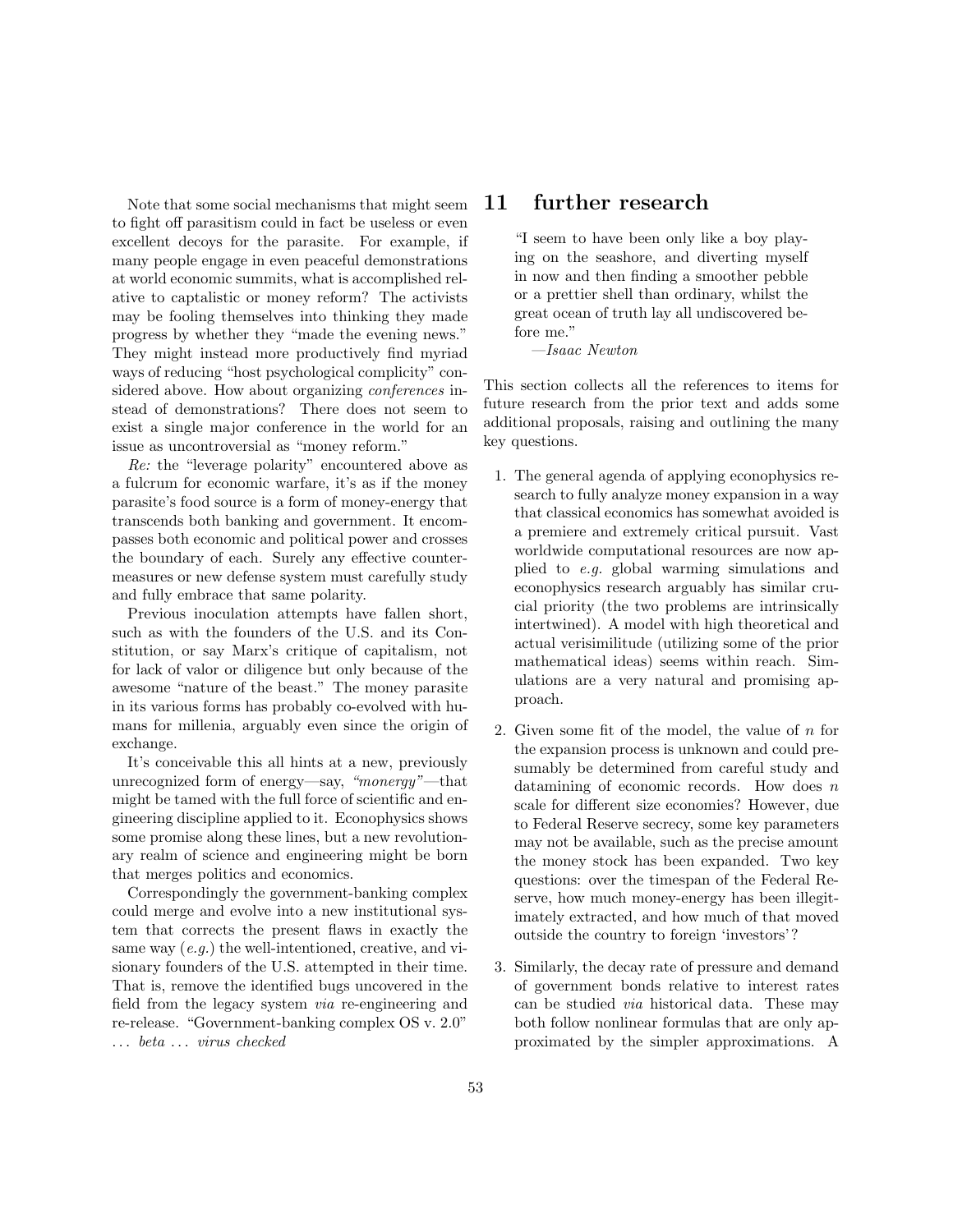key question is how much complexity is required for different resolutions of insight.

- 4. The nature of velocity of money is murky and may be tied into thermodynamical expressions for average molecular velocities derived from statistical mechanics. Analogously, money paths may follow in some sense "brownian motion" over the graphs of holders. Also the link to savings rate is very promising. What are other mathematical estimations of Gresham's law? What is the exact leverage possible by an individual bank in a larger economy? When do individuals lose more from inflation and taxation than they gain from interest?
- 5. Based on strong theoretical understanding and insight, what are new systems that have fairness and soundness (scarcity integrity) as fundamental design principles, and avoid recursive bite 'em ad infinitum, cui bono caveat emptor, etc.? Presumably cryptographic design principles will play a role. What is a rational and optimal system?
- 6. The money expansion process probably is similar to stock depreciation on the issuance of second rounds and some insight could be gained from study of these cases. However this line of inquiry quickly runs into the complication of differentiating intrinsic vs. extrinsic factors. A general theory relating stock market dynamics to more global money systems seems plausible.
- 7. More research on making more detailed and rigorous (ideally via mathematical modelling) all the metaphors advanced in this paper seems reasonable: economy-as-ecosystem, economic slavery, parasitism, warfare, electrical capacitance, cancerous capitalism, etc.
- 8. Silent Weapons for Quiet Wars [[2\]](#page-58-3) alone demands the attention and further investigation of the scientific community, particular relative to the question of covert worldwide warfare. The historical link between money manipulation and wars is available in many references such as

[\[32](#page-60-1), [14,](#page-59-18) [22\]](#page-59-19) yet is still arguably underexplored by experts.

- 9. The establishment of small, localized, and isolated testbeds of real economic systems to study money dynamics laws empirically could be an absolutely key component in moving economic science into a philosophy of strict experimental integrity.
- 10. Modelling social class divisions based on wealth disparity such as through Pareto's law is closely related to the ideas of this paper, especially the "temperature of a physical substance" analogy. [\[11](#page-59-9), [8](#page-59-10)]
- 11. Can new econophysics principles shed light on the historical record of bank dynamics, past dislocations such as booms, busts, even wars? Griffin's[[32\]](#page-60-1) is an outstanding new perspective and re-examination.
- 12. How secure from tampering or corruption is the administration of the Federal Reserve and its computer and communication systems, e.g. Fed-Wire?
- 13. The subject of "capitalism as a religion" is a worthy sociological or sociopolitical inquiry. Psychological aspects of money-energy parasitism are also open for investigation.
- 14. Is CPI calculation flawed based on the conventional system from underestimation and the elasticity problem? What are mathematical models of elasticity across diverse sets of goods?
- 15. To what degree is Solow's "productivity paradox" explained by the "parasitism hypothesis"?

# 12 frequently asked questions

"Imagination is more important than knowledge." —Einstein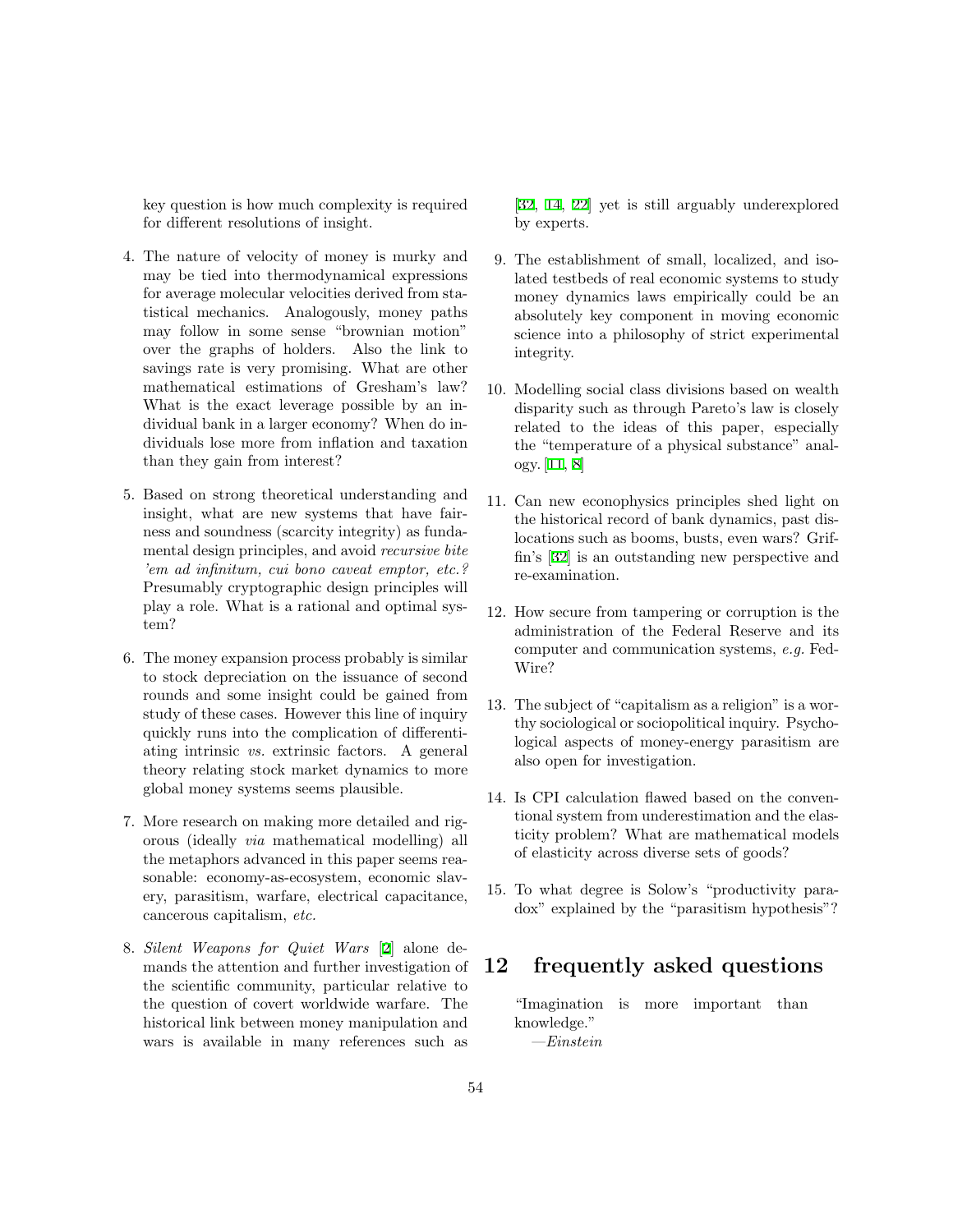"Never attribute to malice what can adequately be described by stupidity." —American proverb

An attempt is made here to anticipate some questions that might frequently occur on the contents of this paper and provide a brief summary.

- Q. Isn't fractional reserve banking the only way to do it?
- A. No, there are alternatives. The idea that it is, is probably based on a centuriesold philosophy and practice of money parasitism—a kind of dark-ages "leech bloodletting" that persists into the 21st century.
- Q. Isn't a full-reserve system impossible because then nobody could borrow money?
- A. The concept of timed-deposit accounts where depositors agree to penalties for early withdrawal is compatible with a full-reserve system with borrowing.
- Q. Doesn't the Fed "fight" inflation?
- A. Inflation can never be prevented by "expanding the money supply" because that is the cause of it.
- Q. Isn't deflation to be avoided?
- A. The mathematical findings here contradict that. Deflation can be a means for widespread and equitable distribution of the public gains of an economy. Historically, "demonizing deflation" may have been one means of infection by parasitism.
- Q. Isn't "price stability" an important goal?
- A. By the same line of thinking, it can be a means of preventing equitable distribution of public gains. Also, price fluctuation can be seen as a self-regulating mechanism.
- Q. Isn't it true the government must borrow money?
- A. Governments can and should function without borrowing in addition to tax

revenues. Borrowing represents a departure from an equilibrium state. Money expansion is an even further removed disequilibrium. It's all just variations on the same theme of parasitism.

- Q. Won't the system collapse without continued growth?
- A. The question is similar to the prior one. Growth is a non-equilibrium state. A sane economics must be based on an equilibrium. Collapse as a result of continued growth is the more accurate scenario. Growth can also disguise a money parasite, or be a symptom of one.
- Q. What's wrong with interest?
- A. Interest, defined as "risk-free gain(s)," is only possible via growth (or acceleration) in the economy, which itself is subject to boom-bust cycles. An interest distribution system could also be seen as an ineffective defense mechanism against parasitism—it might even be a symptom of it.
- Q. Doesn't the government just print money whenever it needs it?
- A. That's the cliché. The Federal Reserve and U.S. Treasury relationship is very convoluted, but basically "printing money" can be an accurate or misleading picture depending on the context. The key question is "who gains?"
- Q. Aren't business cycles related to human irrationality & fundamentally inescapable?
- A. It is possible the boom-bust cycle is inescapable in any system, but it is also possible that it isn't, or at least has been historically exacerbated (amplified) by a money parasite.
- Q. Isn't there not enough gold in the world for modern economies?
- A. The question involves a lack of understanding of the nature of scarcity. Prices would naturally adjust to the amount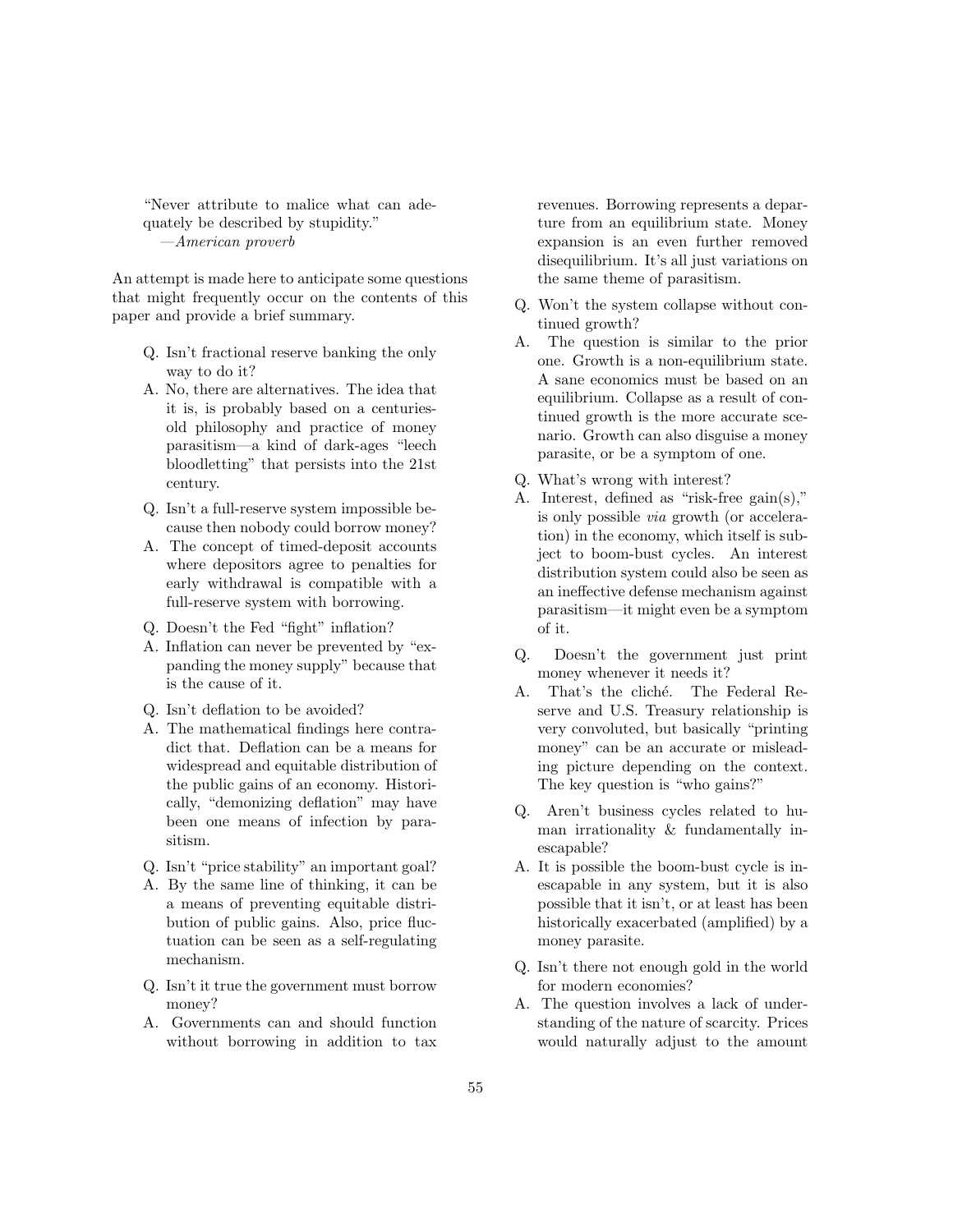available if it were used as a standard.

- Q. Wouldn't it be a waste to use gold as a standard when it could be going to something more productive?
- A. Again the question implies a lack of understanding about the nature of scarcity. The stored gold not going to other uses is a perfect visual depiction of the fundamental nature of money as a "store of value" and the definition of "reserve."
- Q. So there should be a gold standard?
- A. It's one but not the only possibility; unfortunately any system can be debased, as gold was routinely in the past. The focus needs to be on the administration system.
- Q. Is there really an organized national or international "money parasite"?
- A. The case for a nationally unorganized one, i.e. on the level of a metaphor or as an "emergent phenomenon," is certainly reasonable to conclude. As for "organized"—unknown. Proposed here as a hypothesis but left as an open question. There is ample circumstantial evidence but nothing definitive or conclusive. "Need more data."
- Q. How solid are all the mathematical formulas in this paper?
- A. Not all of it is to be taken totally seriously. It's laid down immediately asking for revision. The underlying theoretical conception of energy dynamics is likely very solid.
- Q. Doesn't this entire paper fly in the face of vast swathes of existing economic theory?
- A. Yes. In fact in places it's quite disrespectful.
- Q. Why hasn't anyone in banking or government described or confronted money parasitism before?
- A. Many have, in different forms, as documented here. But it's also a prob-

lem of each mistakenly thinking that the other "has it covered," a blind-spot exploitable by a parasite. If regulators don't know what to look for, it just results in "close calls" and "near misses."

- Q. Is the Federal Reserve a nexus for a real money parasite?
- A. Possibly. A central banking system is the natural habitat of a money parasite. A worldwide system such as the IMF or World Bank would be an especially "juicy host." If the world had a bank, the World Bank would be it.
- Q. How could it be isolated if it exists?
- A. Determined investigation, maybe a real "audit." Note that published records do not necessarily accurately depict hidden dynamics. Also, in any serious investigation, the possibility must be confronted that some participants may be "tainted."
- Q. That sounds like a witchhunt!
- A. More like a parasite hunt. Remember, the immune system itself can be compromised in a parasitic invasion, in the more insidious cases. But it could even be fun, like a game, like hunting for easter eggs.
- Q. But that still sounds like McCarthyism!
- A. Yes, or maybe McCarthyism was a parasite decoy. Public hearings are flamboyant but not necessarily a very effective strategy.
- Q. [snicker] So then what's "a very effective strategy?"
- A. Andy Grove, ex-CEO of Intel and premiere 20th century surfer of Moore's Law and the technological age, wrote a book called Only the Paranoid Survive. Seriously, maybe a truly effective strategy is yet to be invented. A parasite at the scale of national or international economies in the 21st century must necessarily have developed extraordinarily, verging on incomprehensi-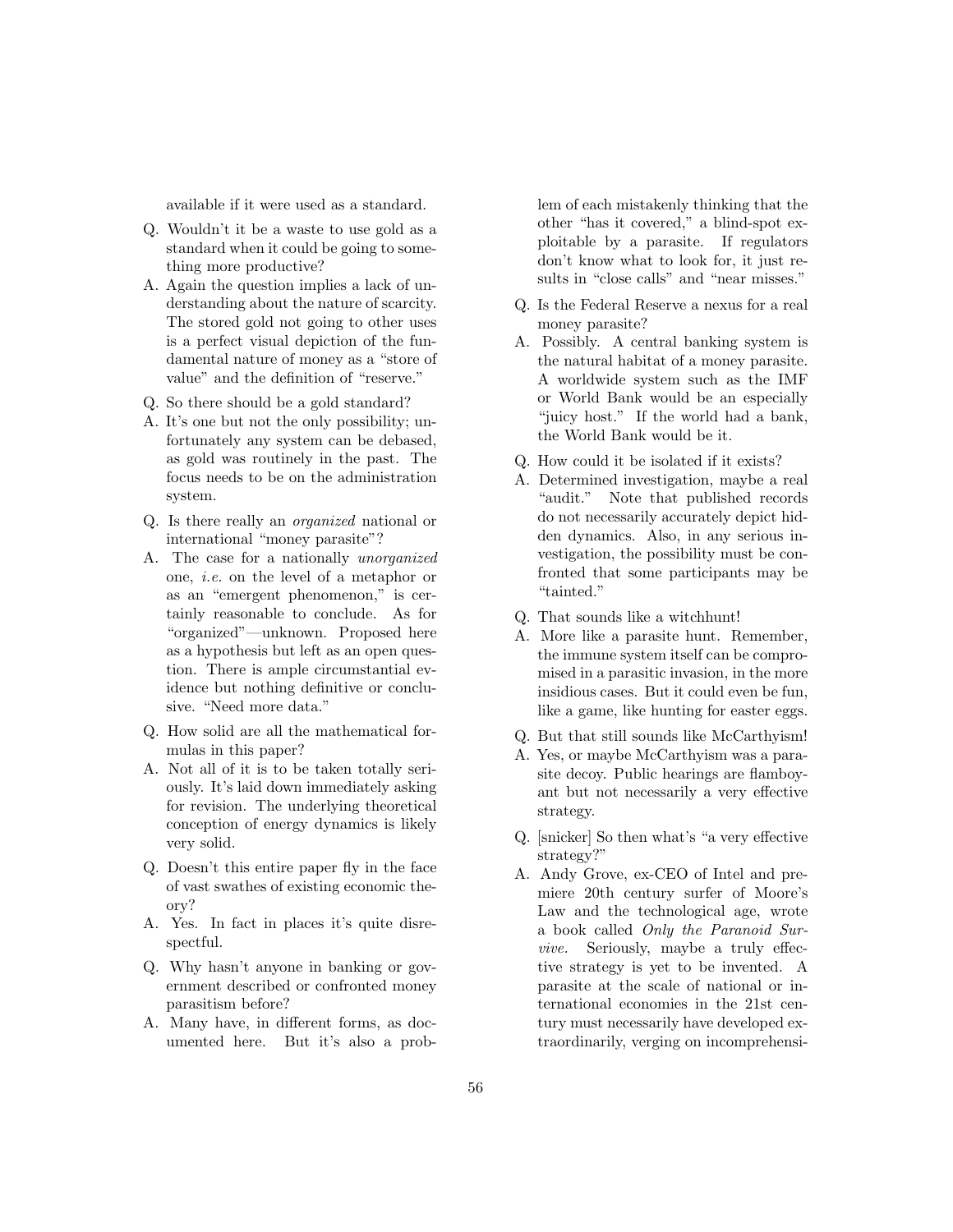bly sophisticated mechanisms for ensuring its own survival. But Zimmer's work reveals, that is in fact exactly the level that real biological parasites have routinely attained through millenia of coevolution with their hosts.

- Q. It's still all just a conspiracy theory.
- A. As Lincoln, front-line expert on slavery and liberation, warned ominously, "the money power conspires." History abounds with real conspiracies, and to paraphrase Santayana, those who do not learn from them are doomed to repeat them. (On the other hand, it has also been said "history is written by the assassins...") Anyway, a thorough investigation does not imply belief in a conspiracy. Money holders have the right and imperative to enforce the integrity of their system. It's their money.
- Q. The overall paper flips in an almost bipolar way between money parasitism in its theoretical vs. real forms, abounding with multitudes of nebulous abstractions, mathematical fantasies, outlandish and disconnected references, flimsy innuendoes, foggy and tenuous inferences, nonsequiturs, shrill polemics, awkward mixed metaphors, unproven speculations, unwarranted and wild extrapolations, frivolous quotations, borderline purple prose, and gratuitous, thinly-veiled accusations.
- Q. Yes. So?
- A. ... The slurs on the public citizenry at the end are tasteless, insulting, meanspirited, out-of-line, outrageous and intolerable.
- A. ok.
- Q. The text has too much italics, and exclamation points should never be used in a scientific paper!
- A. ok!
- Q. ... If there's a worldwide economic slav-

ery or warfare system, why can't I see it?

- A. Maybe because it's invisible. And note that scientific advancement (the "paradigm shift" cliché) is fundamentally about making the invisible visible as e.g. in the case of Pasteur, or the past and modern parasitologists.
- Q. Can econophysics really replace "the dismal science" of economics?
- A. Hopefully. It's an entirely different paradigm with fundamentally different tools, outlooks, and strategies. Its all a truly vast terra incognita waiting for another Einstein, so to speak.
- Q. How could entire banks be corrupt?
- A. There are historical examples of this even on a large scale such as the BCCI collapse, Bank of Credit and Commerce International in the early 1990s; regulators reported that mass funds simply "disappeared." All scenarios must be considered for a healthy immune system.
- Q. How much money has been lost to the parasitism?
- A. In one sense, nothing, because it has not been detected or considered a loss. In another sense, possibly astronomical amounts over many generations, conceivably enough to enslave entire nations.
- Q. Can a single paper really make any difference?
- A. Maybe. If it is read, understood, and disseminated. Martin Luther's did.
- Q. Who will solve these problems?
- A. Concerned citizens, if they exist.
- Q. But will they be solved?
- A. Maybe. Probably, especially in the longterm as public consciousness is raised. There are occasional "tipping point" or "critical mass" phenomena along these lines.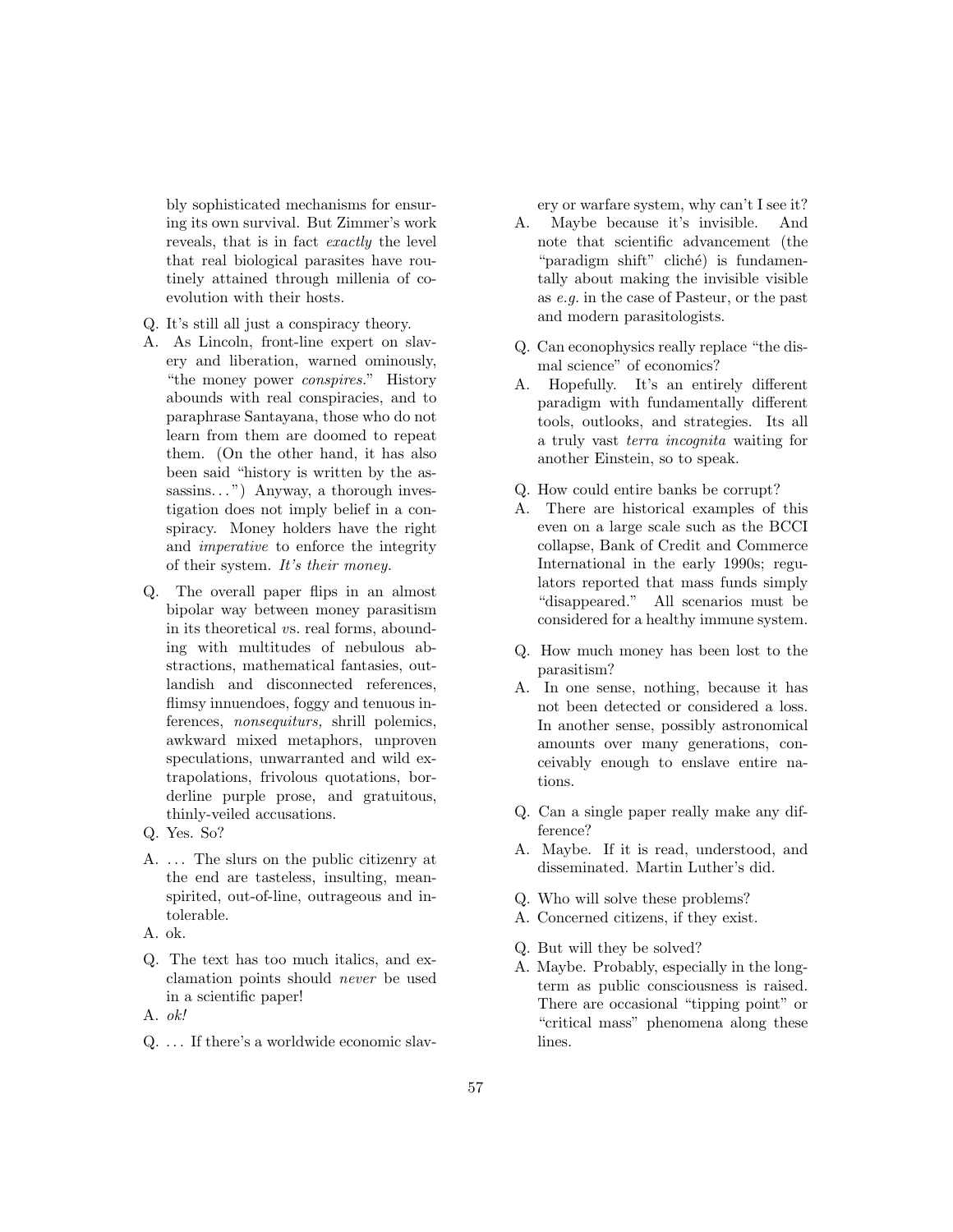### 13 comments on references

The following comments are offered in addition to prior notes to other researchers interested in navigating some of the references cited. The literature pertaining to the subject of money, economics, and fractional reserve banking is vast. The selection below represents only one possible set with its own idiosyncracies.

Easily an entire paper could be written analyzing Silent Weapons for Quiet Wars: Operations Research Technical Manual. [\[2](#page-58-3)] The scientific community apparently has been totally silent on or unaware of this document, but the contents clearly deserve serious analysis as to their possible authenticity. There are two main versions circulating, one of which has no diagrams or equations (in e.g. Cooper's collection), the other has many diagrams and complex formulas such as partial differential equations, electronic schematics etc. (in e.g. web site version cited) that strongly conflict with any view of it as some kind of amateur prank or parody.

In many ways it is the most important single reference among this collection apropos to this paper's own analysis. It contains a scientific sophistication arguably at least two decades or more ahead of its time at its published date (1979), but also the most sinister and diabolical undercurrent conceivable. There is a very strong case to be made it is exactly what it purports to be, i.e. a leaked top secret manual, handbook, and manifesto for insiders documenting the history and mechanics of economic parasitism and warfare, razor-honed to a deadly science.

At 608 pages, Griffin's tour de force [\[32](#page-60-1)] is one of the most ambitious and thorough treatises on the subject of the Federal Reserve and the history of money and fractional banking. Griffin focuses mainly on U.S. history and historical figures during and since the revolutionary war, with meticulous analysis and many historical quotations, with special attention to U.S. war engagements. It's also one of the most comprehensive bibliographies on the subject available.

Much literature on the Federal Reserve falls into the genre of "conspiracy theories." The approach taken in this paper is to include these sources simply as additional perspectives for consideration, pieces for a sociological or anthropological study. [\[2](#page-58-3)] and [\[1](#page-58-4)] are classic pieces from this genre. Unlike mainstream accounts, these articulate and explore the covert means by which money and political power can be intertwined and leveraged against each other. In [\[23](#page-59-20)] the economist Flaherty has taken pains to debunk the conspiracy theories on his web page, focusing particularly on[[34\]](#page-60-18).

Mullins' work [\[49](#page-60-9)] is another classic from the conspiracy literature, has much historical detail apparently based on copious research and highly accurate, but is seriously marred by the lack of citations and a bibliography.[[27\]](#page-59-7) is similar, also having much historical information but weak organization and no bibliography.

Rothschild's Bionomics[[55\]](#page-61-3) is the first comprehensive treatment of the economy-as-ecosystem paradigm, a very innovative and seminal book at its introduction; the ideas have been very influential. The Bionomics Institute and web site has active and ongoing publications and conferences.

Borsook[[7\]](#page-59-5) has an irreverent and facetious chapter on bionomics as a social movement, "Bionomics in Your Daily Life," documenting the various conferences in the 1990s and personalities behind their organization. It also delineates the major political agendas behind bionomics, mainly libertarianism. Borsook focuses on a brand of libertarianism finetuned by Silicon Valley hackers, verging into a philosophy of "anarcho-capitalism." Her work serves as a fair, skeptical critique and warning on extremist views and hidden ulterior agendas on e.g. digital cash.

Bhattacharya's work [\[6](#page-58-2)] is a recent complex and admirable analysis with computational simulation of a money expansion model that includes diverse factors such as production, taxation, etc. by a Federal Reserve sponsored economist. It also has an extensive bibliography of conventional economists' views on money expansion, i.e. "conventional wisdom" largely contradicted by this paper's findings and assertions. It can be reviewed while keeping in mind the potential conflict-of-interest issues noted earlier.

The accumulated edifice of 20th century economics theory is extremely formidable, and summary and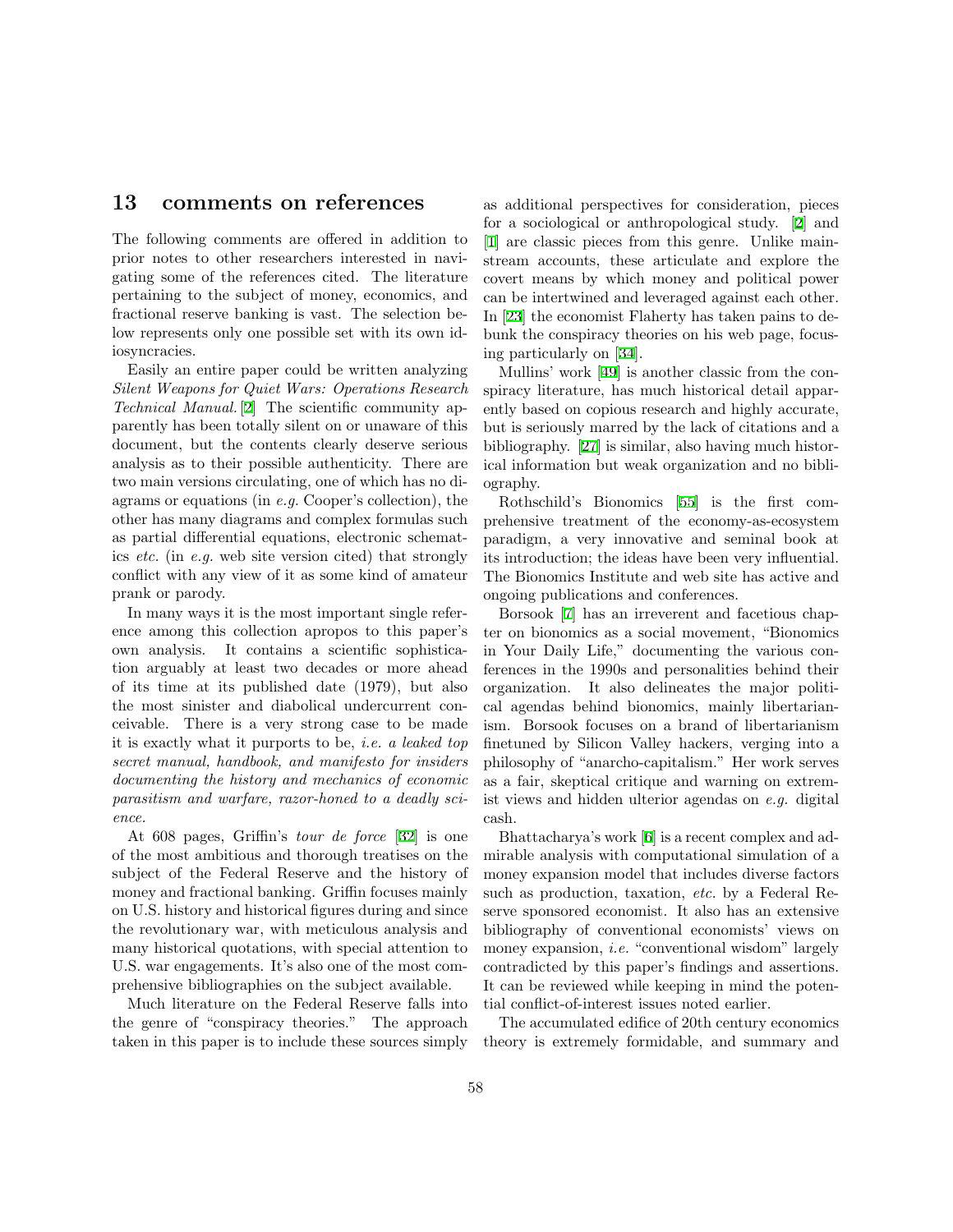overview references such as[[17](#page-59-6), [50](#page-60-2), [58\]](#page-61-16) are very helpful in condensing decades of diverse materials. However they should be recognized as not substituting for definitive treatises and textbooks from the field.

Doyne Farmer in many ways embodies the new breed of econophysicists and is the forerunner.[[18,](#page-59-1) [19,](#page-59-0) [20\]](#page-59-2) He was key in helping bring about the scientific paradigm shift in recognizing chaos, complexity, and nonlinear dynamics long before it was a fashionable point of view—in fact, the agenda was initially very unsupported, risky, criticized, and even ridiculed; see [[66\]](#page-61-2).

The economists that come closest to articulating the same ideas of this paper are Friedman[[26\]](#page-59-15) and Rothbard [\[53](#page-61-17)]. Both writers are internationally acclaimed. Rothbard is sponsored by the Ludwig Von Mises Institute with many similar writings and is one of the few economists in the entire world to argue directly against the central banking system in the form of the Federal Reserve.[[54\]](#page-61-5) This reference also contains an analysis of American history based on the machinations of private banking dynasties.

[[64\]](#page-61-14) and [\[45](#page-60-14)] are remarkable, astonishing, incendiary denunciations, indictments, and condemnations of the Federal Reserve entered into Congressional record by representatives McFadden and Traficant, totally obscure, unknown, or forgotten among the general public.

[[31\]](#page-60-8) is about the best documentation of the internal operation of the secretive Federal Reserve available to the public.[[63\]](#page-61-18) is a very accessable abbreviated summary on the function of the Federal Reserve.

[[22\]](#page-59-19) is a comprehensive account of history based on the interpenetration of banking and key historical events such as world wars, a crucial link not typically explored by historians. [\[14\]](#page-59-18) is a similar retrospective.

[[46\]](#page-60-13) is one of the few available references that proposes a similar analogy explored in this paper, the "cancer stage of capitalism."

[[59\]](#page-61-19) is a 413 page treatise on economics targeted at the layman. It's got excellent history on the interpenetration between politics and economics, focusing on the 20th century, as well as a basic introduction to the Federal Reserve system.

[[39\]](#page-60-6) and [\[69](#page-61-13)] were published at about the same time and look at the extreme international fluidity of electronic money at the end of the 20th century, the latter emphasizing its disruptive effects on governments.[[57\]](#page-61-12) takes the case further and argues the case for worldwide "debt slavery" via international lending institutions (IMF, World Bank).

[\[29](#page-60-17)] and[[37\]](#page-60-15) are particularly helpful in proposing alternative currency systems.

[\[70](#page-61-4)] is a very lucidly written yet highly scientific account of the recent revolution in biological parasitology, based on many first-hand interviews of researchers.

Thanks to V.S. for many helpful materials and discussions.

# References

- <span id="page-58-4"></span>[1] Anonymous. 1978. The Occult Technology of Power. A Albionic Research.
- <span id="page-58-3"></span>[2] Anonymous. 1979. Silent Weapons for Quiet Wars: Operations Research Technical Manual. Available in e.g. Cooper, W. 1991. Behold a Pale Horse. Light Technology Publications. Also at e.g. [http://land.netonecom.net/tlp/ref/sw4qw/](http://land.netonecom.net/tlp/ref/sw4qw/index.shtml) [index.shtml](http://land.netonecom.net/tlp/ref/sw4qw/index.shtml)
- <span id="page-58-5"></span>[3] Asser, M. 2000. Echelon: Big Brother Without a Cause? BBC News, July 6, 2000. [http://news.bbc.co.uk/hi/english/](http://news.bbc.co.uk/hi/english/world/europe/newsid_820000/820758.stm) [world/europe/newsid\\_820000/820758.stm](http://news.bbc.co.uk/hi/english/world/europe/newsid_820000/820758.stm)
- <span id="page-58-0"></span>[4] Baker, O. 1999. Schroedinger's cash register: physicists try to break economists' monopoly on financial theory. Science News, Vol. 156, No. 22, November 27, 1999, p. 344. [http://www.](http://www.sciencenews.org/sn_arc99/11_27_99/bob1.htm) [sciencenews.org/sn\\_arc99/11\\_27\\_99/bob1.htm](http://www.sciencenews.org/sn_arc99/11_27_99/bob1.htm)
- <span id="page-58-1"></span>[5] Berlinksi, D. 2000. The Advent of the Algorithm: The 300-Year Journey from an Idea to the Computer. San Diego: Harcourt Inc.
- <span id="page-58-2"></span>[6] Bhattacharya, J. & Haslag, J.H. 1998. Seigniorage in a neoclassical economy: some computational results. Dallas Federal Reserve Economic Research Working Papers. [http://www.dallasfed.org/htm/pubs/abstracts/](http://www.dallasfed.org/htm/pubs/abstracts/erpapers/99_1.html) [erpapers/99\\_1.html](http://www.dallasfed.org/htm/pubs/abstracts/erpapers/99_1.html)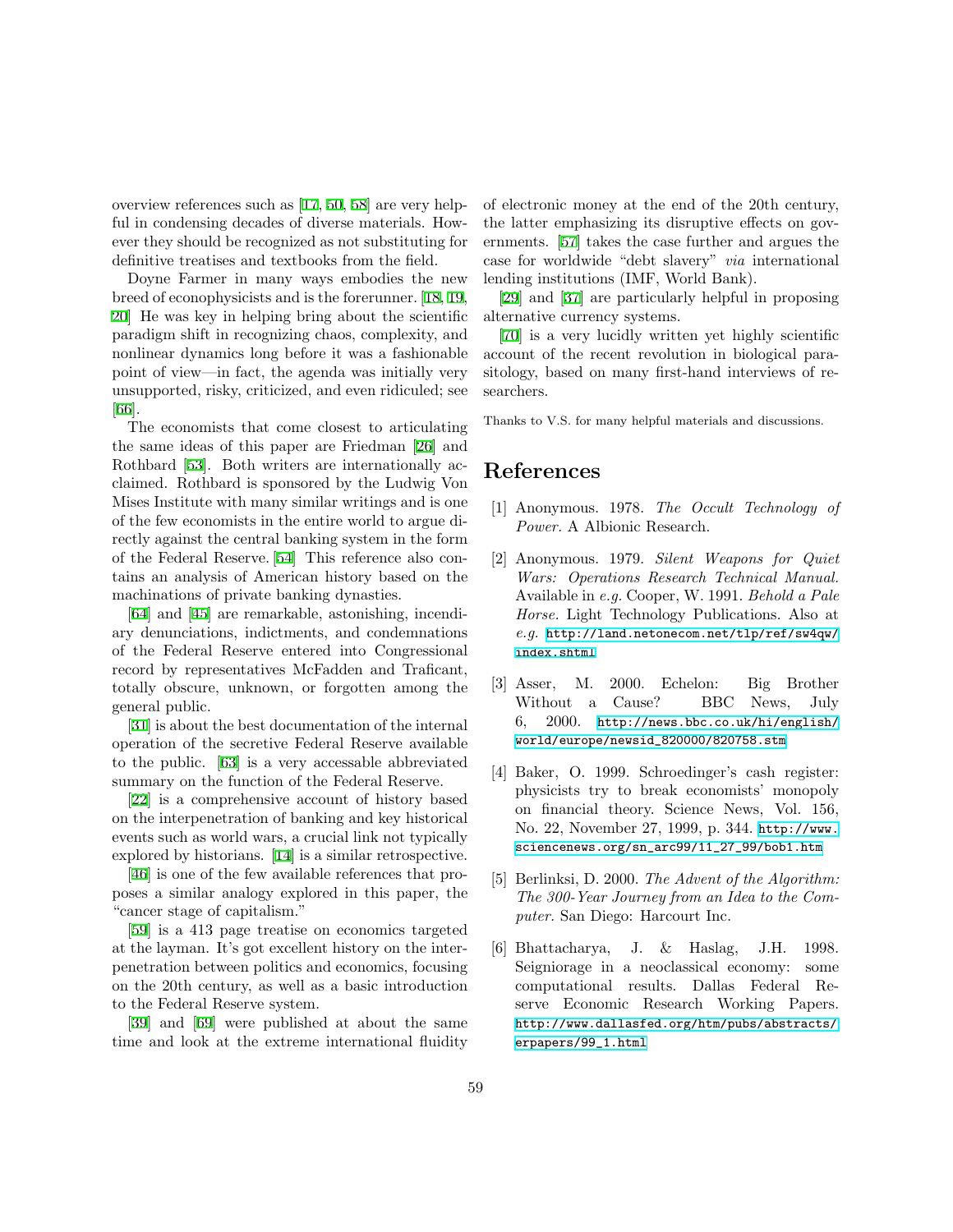- <span id="page-59-5"></span>[7] Borsook, P. 2000. Cyberselfish: a Critical Romp through the Terribly Libertarian Culture of High Tech. New York: Public Affairs.
- <span id="page-59-10"></span>[8] Bouchard, J.P. & Mézard, M. 2000. Wealth condensation in a simple model of economy. Physica A, vol. 282, p. 536. [http://xxx.lanl.gov/abs/](http://xxx.lanl.gov/abs/cond-mat/0002374) [cond-mat/0002374](http://xxx.lanl.gov/abs/cond-mat/0002374)
- <span id="page-59-21"></span>[9] Bowdow, S. 2001. The money shot: Paypal is making person-to-person transactions pay. Wired Magazine 9.09, September 2001. [http://](http://www.wired.com/wired/archive/9.09/paypal.html) [www.wired.com/wired/archive/9.09/paypal.html](http://www.wired.com/wired/archive/9.09/paypal.html)
- <span id="page-59-11"></span>[10] Bradford, R.W. 1997. Alan Greenspan: deep cover radical for capitalism? Liberty Magazine, November 1997. [http://www.libertysoft.](http://www.libertysoft.com/liberty/features/62greenspn.html) [com/liberty/features/62greenspn.html](http://www.libertysoft.com/liberty/features/62greenspn.html)
- <span id="page-59-9"></span>[11] Buchanan, M. 2000. Thats the way the money goes. New Scientist Magazine, August 19, 2000. <http://www.science-finance.fr/ns1.html>
- <span id="page-59-3"></span>[12] Casti, J.L. 1994. Complexification: Exploring a Paradxical World Through the Science of Surprise. New York: HarperPerrennial.
- <span id="page-59-4"></span>[13] Casti, J.L. 1997. Would-Be Worlds: How Simulation is Changing the Frontiers of Science. New York: John Wiley and Sons, Inc.
- <span id="page-59-18"></span>[14] Chernow, R. 1991. The House of Morgan: An American Banking Dynasty and the Rise of Modern Finance. Touchstone Books.
- <span id="page-59-17"></span>[15] Coupland, D. 1996. *Microserfs*. HarperCollins.
- <span id="page-59-12"></span>[16] Dibbell, J. 2002. In gold we trust: from gun-wielding libertarians to radical Muslims, an unlikely global cabal is plotting financial revolution. Wired Magazine 10.01, January 2002. [http://www.wired.com/wired/archive/10.](http://www.wired.com/wired/archive/10.01/egold.html) [01/egold.html](http://www.wired.com/wired/archive/10.01/egold.html)
- <span id="page-59-6"></span>[17] Duffy, J., 1993. Economics, Cliffs Quick Review. Nebraska: Cliffs Notes, Inc.
- <span id="page-59-1"></span>[18] Farmer, J.D. & Lo, A.W. 1999. Frontiers of finance: evolution and efficient markets. Proc. Natl. Acad. Sci., Vol. 96, pp. 9991-9992,

August 1999. [http://www.santafe.edu/sfi/](http://www.santafe.edu/sfi/publications/Abstracts/99-06-039Eabs.html) [publications/Abstracts/99-06-039Eabs.html](http://www.santafe.edu/sfi/publications/Abstracts/99-06-039Eabs.html)

- <span id="page-59-0"></span>[19] Farmer, J.D. 1999. Physicists attempt to scale the ivory towers of finance. Computing in Science & Engineering 1 (November/December):26. [http://www.santafe.edu/sfi/publications/](http://www.santafe.edu/sfi/publications/Abstracts/99-10-073abs.html) [Abstracts/99-10-073abs.html](http://www.santafe.edu/sfi/publications/Abstracts/99-10-073abs.html)
- <span id="page-59-2"></span>[20] Farmer, J.D. 2000. Market force, ecology, and evolution. [http://www.santafe.edu/sfi/](http://www.santafe.edu/sfi/publications/Abstracts/98-12-117abs.html) [publications/Abstracts/98-12-117abs.html](http://www.santafe.edu/sfi/publications/Abstracts/98-12-117abs.html)
- <span id="page-59-8"></span>[21] Farmer, J.D. 2001. Understanding the nearly random walk of prices. Santa Fe Institute talk, November 8, 2001. Including work of Eric Smith, Giulia Iori, and Marcus Daniels.
- <span id="page-59-19"></span>[22] Ferguson, N. 2001. The Cash Nexus: Money and Power in the Modern World 1700-2000. Basic Books.
- <span id="page-59-20"></span>[23] Flaherty, E. 2000. Debunking the Federal Reserve conspiracy theories and other financial myths. Via [http://home.earthlink.net/](http://home.earthlink.net/~flahertyhsd/) [~flahertyhsd/](http://home.earthlink.net/~flahertyhsd/)
- <span id="page-59-14"></span>[24] Frank, T.C., Roth, M., Vanderbilt, T., Goetz, T. 1997. The Folklore of Capitalism. Baffler Magazine, Number 10.
- <span id="page-59-16"></span>[25] Fraser, J.A. 2001. White Collar Sweatshop: The Deterioration of Work and Its Rewards in Corporate America. W.W. Norton. Salon.com magazine review by S. Hansen, March 1, 2001 at [http://www.salon.com/books/feature/](http://www.salon.com/books/feature/2001/03/01/sweatshop/) [2001/03/01/sweatshop/](http://www.salon.com/books/feature/2001/03/01/sweatshop/)
- <span id="page-59-15"></span>[26] Friedman, M. 1990. Free to Choose: A Personal Statement. Harvest Books.
- <span id="page-59-7"></span>[27] Gause, A.M. 1996. The Secret World of Money. New Jersey: Gause.
- <span id="page-59-13"></span>[28] Gordon, J.S. 1997. Hamilton's Blessing: The Extraordinary Life and Times of Our National Debt. Walker & Co.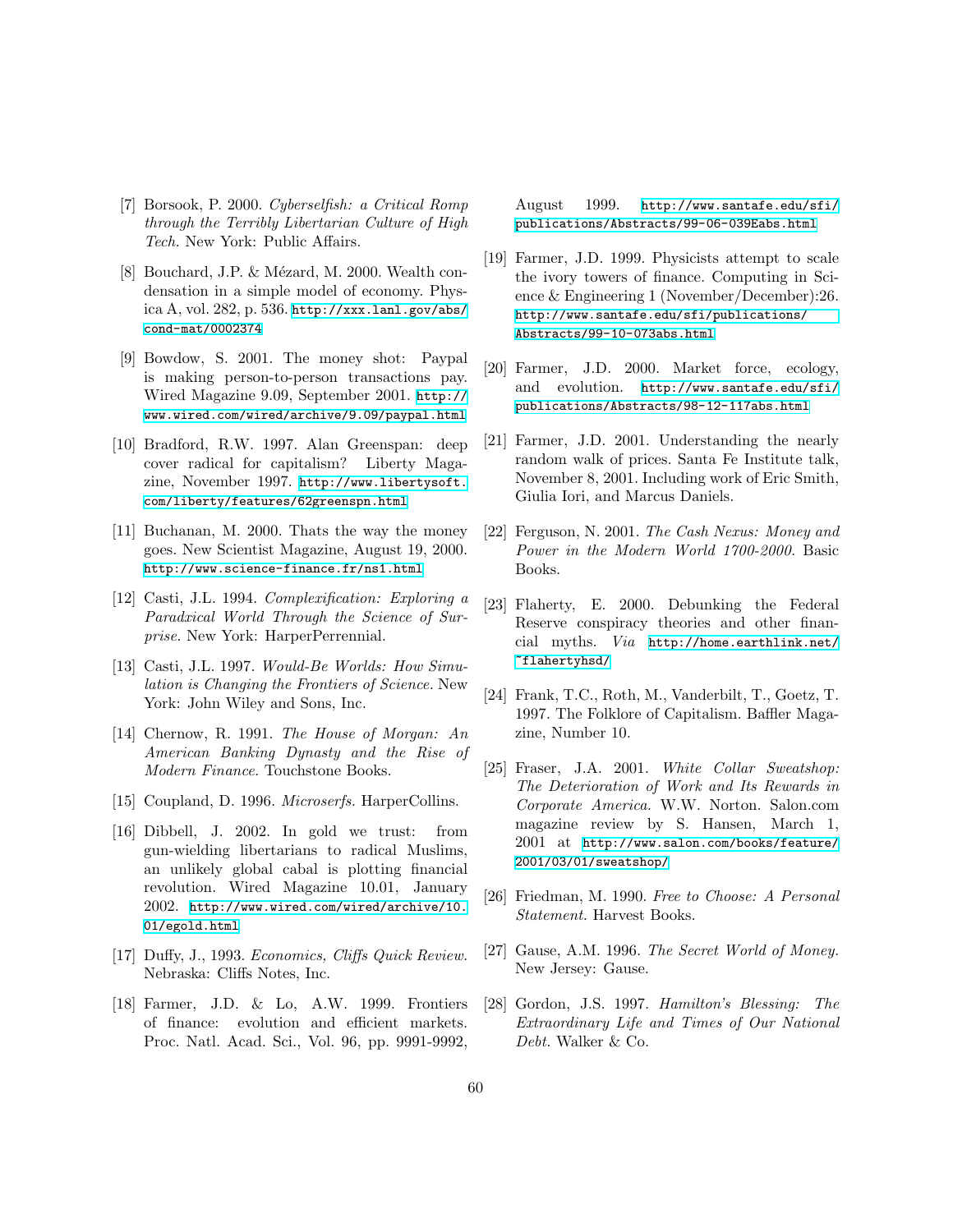- <span id="page-60-17"></span>[29] Greco, T.H. 1994. New Money for Healthy Communities. Arizona: Greco. [http://www.ic.org/](http://www.ic.org/market/money/) [market/money/](http://www.ic.org/market/money/)
- <span id="page-60-7"></span>[30] Greenspan, A. 1967. Gold and economic freedom. In the book Capitalism, the Unknown Ideal, ed. Ayn Rand. New York: Signet Books. [http://www.gold-eagle.com/greenspan041998.](http://www.gold-eagle.com/greenspan041998.html) [html](http://www.gold-eagle.com/greenspan041998.html)
- <span id="page-60-8"></span>[31] Greider, W. 1989. Secrets of the Temple: How the Federal Reserve Runs the Country. New York: Touchstone Books.
- <span id="page-60-1"></span>[32] Griffin, G.E. 1994. The Creature from Jekyll Island: a Second Look at the Federal Reserve. California: American Media.
- <span id="page-60-5"></span>[33] Holbert, K.E. 1998. Interdisciplinary Electrical Analogies. Arizona State University, electrical engineering department. [http://www.eas.](http://www.eas.asu.edu/~holbert/analogy.html) [asu.edu/~holbert/analogy.html](http://www.eas.asu.edu/~holbert/analogy.html)
- <span id="page-60-18"></span>[34] Jaikaran, J.S. 1992. Debt Virus: A Compelling Solution to the World's Debt Problems. Glenbridge Pub. Ltd.
- <span id="page-60-4"></span>[35] Keen, S. 1998. The nonlinear dynamics of debt deflation. Complexity International, Vol. 6. [http://www.csu.edu.au/ci/vol06/keen/](http://www.csu.edu.au/ci/vol06/keen/keen.html) [keen.html](http://www.csu.edu.au/ci/vol06/keen/keen.html)
- <span id="page-60-16"></span>[36] Kimery, A.L. 1993. Big brother wants to look in your bank account. Wired Magazine 1.06, December 1993. [http://www.wired.com/wired/](http://www.wired.com/wired/archive/1.06/big.brother.html) [archive/1.06/big.brother.html](http://www.wired.com/wired/archive/1.06/big.brother.html)
- <span id="page-60-15"></span>[37] Korten, D.; Greco, T.H.; Lietaer, B., et. al. 1997. Money: print your own! Yes Magazine, Issue #2, Spring 1997. [http://www.futurenet.org/](http://www.futurenet.org/2Money/Yes2TOC.html) [2Money/Yes2TOC.html](http://www.futurenet.org/2Money/Yes2TOC.html)
- <span id="page-60-0"></span>[38] Kuhn, T.S. 1996. The Structure of Scientific Revolutions, third edition. Chicago: University of Chicago Press.
- <span id="page-60-6"></span>[39] Kurtzman, J. 1993. The Death of Money: How the Electronic Economy Has Destabilized the World's Markets and Created Financial Chaos. New York: Simon & Schuster.
- <span id="page-60-10"></span>[40] Lessard, B. & Baldwin, S. 2000. NetSlaves: True Tales of Working the Web. New York: McGraw-Hill.
- <span id="page-60-3"></span>[41] Levy, D.M. 2000. 150 Years and Still Dismal! Ideas on Liberty Magazine, March 2000, Vol. 50, No. 3. [http://www.fee.org/iol/00/0003/](http://www.fee.org/iol/00/0003/levy.html) [levy.html](http://www.fee.org/iol/00/0003/levy.html)
- <span id="page-60-11"></span>[42] Levy, D.M. & Peart, S.J. 2001. The secret history of the dismal science: parasite economics and market exchange. The Library of Economics and Liberty, December 17, 2001. [http://www.econlib.org/library/](http://www.econlib.org/library/Columns/LevyPeartdismal5.html) [Columns/LevyPeartdismal5.html](http://www.econlib.org/library/Columns/LevyPeartdismal5.html)
- <span id="page-60-12"></span>[43] Lynes, B. 1987. The Cancer Cure That Worked. Canada: Marcus Books.
- [44] McAuliffe, T.C. 1999. Disarming the Debt Bomb. American Eagle Publications.
- <span id="page-60-14"></span>[45] McFadden, L.T. 1932. The Federal Reserve: A corrupt institution. Remarks in U.S. Congress, United States House Congressional Record, June 10th, 1932. At e.g. [http://iresist.com/cbg/](http://iresist.com/cbg/mcfadden.html) [mcfadden.html](http://iresist.com/cbg/mcfadden.html)
- <span id="page-60-13"></span>[46] McMurtry, J. 1999. The Cancer Stage of Capitalism. Pluto Press. Earlier short essay version in Canadian Center for Policy Alternatives, July/August 1996, copy via [http://www.](http://www.gaialounge.com/cancerstage.html) [gaialounge.com/cancerstage.html](http://www.gaialounge.com/cancerstage.html)
- [47] McMurtry, J. 1999. On the cancer stage of capitalism and its cure. Economic Reform, Vol. 11, Number 3, March 1999.
- [48] Medoff, J.L. & Harless, A. 1996. The Indebted Society: Anatomy of an Ongoing Disaster. Little Brown and Co.
- <span id="page-60-9"></span>[49] Mullins, E. 1983. Secrets of the Federal Reserve. Virginia: Bankers Research Institute.
- <span id="page-60-2"></span>[50] Naylor, J.A. 1989. The Essentials of Money & Banking  $I \& II$ . New Jersey: Research and Education Foundation.